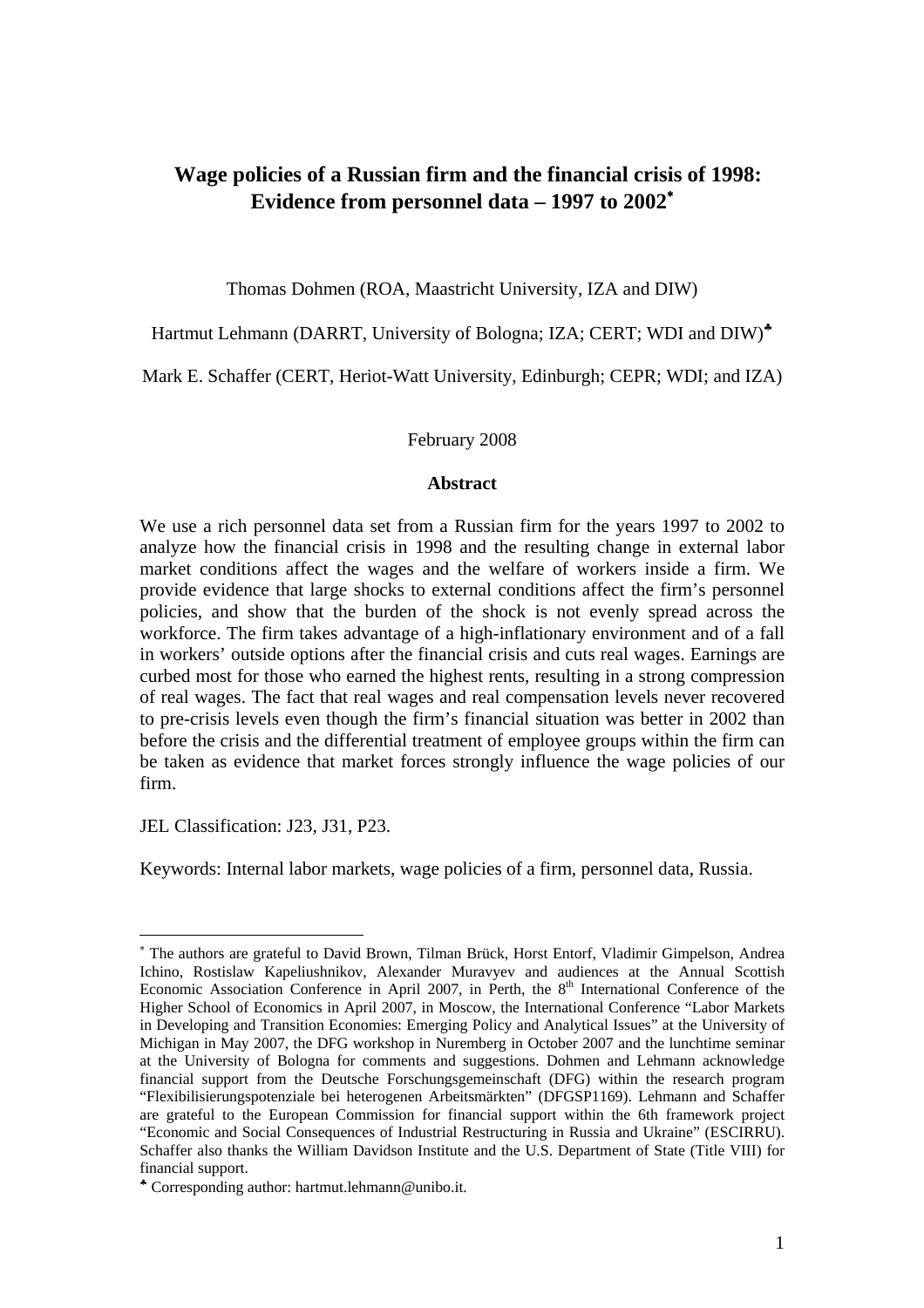### **1. Introduction**

 $\overline{a}$ 

Observing how a firm adjusts its personnel policies in response to a large shock can yield vital insights about the nature of adjustment processes in labor markets. We analyze a rich personnel data set from a Russian firm for a period (1997 to 2002) that spans the Russian financial crisis in 1998, in order to shed light on crucial, but largely unresolved questions about the functioning of labor markets in general. For example, do firms adapt their wage policy to changes in labor market conditions? And if so, are all workers affected in the same way, or are incumbent workers shielded from external labor market shocks as early theoretical work on internal labor markets suggests (see Doeringer and Piore,  $1971$  $1971$ )?<sup>1</sup>

In particular, we investigate how the firm adjusts employment, wages and other components of pay in response to the crisis, and study how the burden of the crisis is spread across the workforce. The very detailed information on employee remuneration and wage arrears enables us to provide a much clearer and more complete description of the mechanisms that are used to adjust earnings at the firm level than is typically possible. Such an analysis is important for at least two reasons: First, despite some attempts in the literature to assess the costs of economic crises on workers and on households (see, for example, Fallon and Lucas, 2002), we know virtually nothing of how these costs are distributed among employees inside firms during such dramatic macroeconomic upheavals. Second, although several studies have explored to what extent internal labor markets cushion incumbent workers from external labor market shocks (e.g., Baker et al., 1994, Lazear, 1999; Lazear and Oyer, 2004), it is still not well understood how workers' welfare is affected by firm

<span id="page-1-0"></span><sup>&</sup>lt;sup>1</sup> Doeringer and Piore (1971, p. 2) argue that workers in jobs that are filled by promotion or transfer from within are "shielded from the direct influence of competitive forces in the external market", but that the internal and external labor markets are connected at the ports of entry.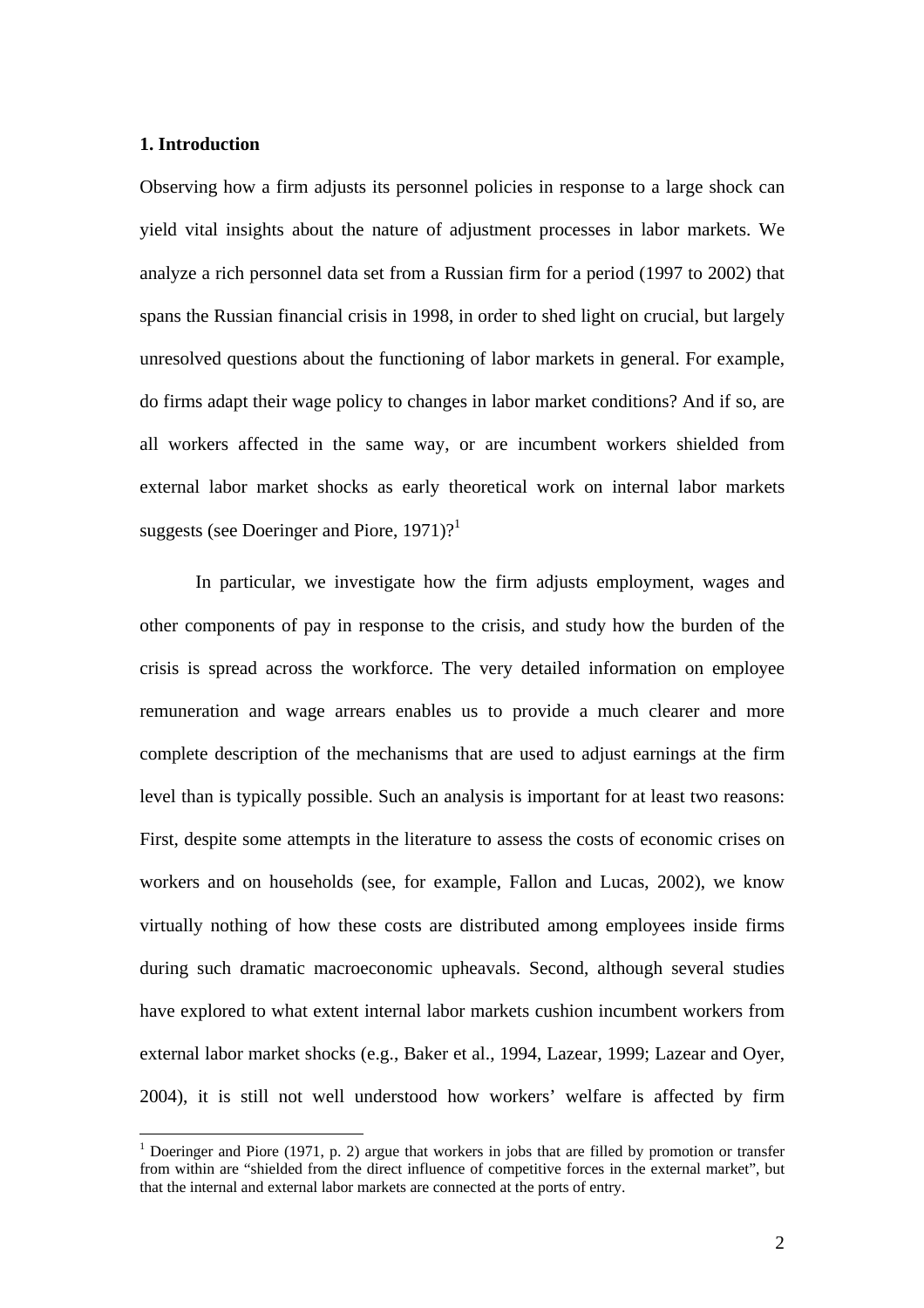performance over the business cycle. Evidence on the degree to which firms are disciplined by external labor market conditions is mixed. Baker et al. (1994) find that workers are partly shielded against adverse shocks to external market conditions.<sup>[2](#page-2-0)</sup> Lazear and Oyer (2004) find that external market conditions affect wages over the long run in the Swedish labor market. The picture that emerges in the empirical literature suggests (1) that hiring wages track industry wages, but (2) that differences in hiring wages are persistent; indicating that market induced variations in marginal productivity are not fully reflected in wages of incumbent workers.

The empirical literature has found it difficult so far to establish a direct link between shocks to (external) labor market conditions and changes of firm's personnel policies. This is because shocks have typically been small in most advanced Western economies during the last decades. If firms gradually adjust their personnel policies in response to such small but relatively frequent changes in external conditions, the impact of small shocks is typically difficult to measure and hardly observable in available data. If firms, on the other hand, sporadically react to accumulated shocks by major adjustments (see, e.g., Hamermesh and Pfann, 1996), it is difficult for researchers to relate such a policy change to a particular external shock. Therefore, there is much insight to be gained by assessing how firms react to larger exogenous macroeconomic shocks, such as the financial crisis that occurred in Russia in 1998.<sup>[3](#page-2-1)</sup> This crisis had severe consequences, leading to a substantial devaluation of the Ruble, a collapse of a large part of the private banking sector, a surge in inflation and interest rates, and liquidity problems, which adversely affected demand in the goods market.

<span id="page-2-0"></span> $2^2$  Baker et al. (1994) find cohort effects in starting wages which persist, implying that incumbent workers in their internal labor market are (partly) shielded from shocks to the marginal product.

<span id="page-2-1"></span><sup>&</sup>lt;sup>3</sup> Large macroeconomic shocks are more frequently observed in developing and emerging economies. Other examples include the financial crises in Latin America and Asia in the 1990s.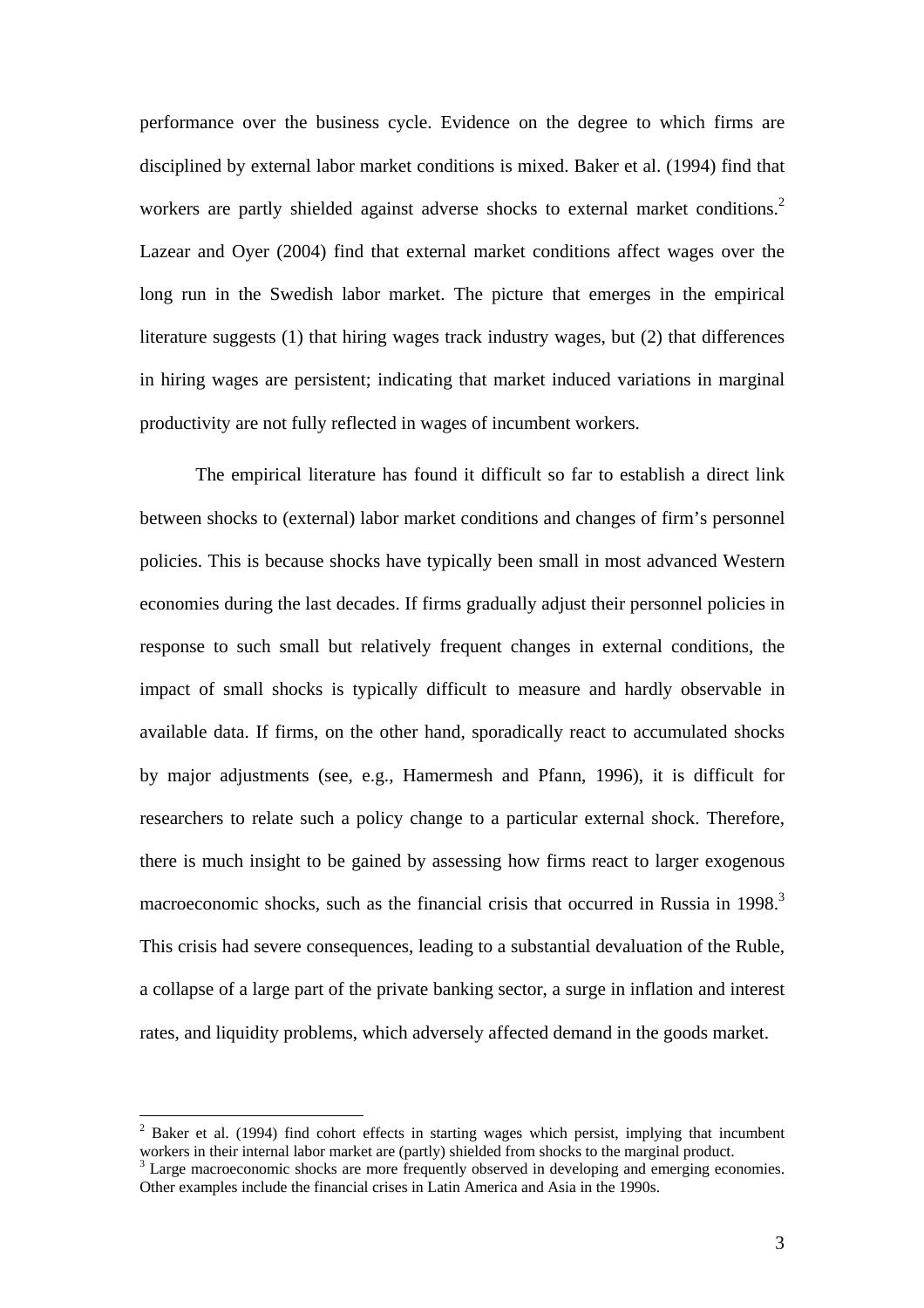Our results show that these changes in economic conditions strongly influence the personnel policies of our firm. Real wages and real compensation fell substantially in the aftermath of the financial crisis. Employment levels at the firm, on the other hand, remained rather stable.<sup>[4](#page-3-0)</sup> The downward adjustment of earnings leads to persistent welfare losses among employees since real wages and real compensation levels had not recovered to pre-crisis levels by 2002, even though the firm's financial situation was then better than before the crisis. These welfare losses were, however, not spread evenly across all employees. In fact, employees at the top of the earnings distribution tend to take the highest real wage cuts in relative terms, which is in part driven by external labor market conditions that limit the scope for cutting wages of employees at the bottom end of the firm's wage distribution. External conditions also appear to affect the firm's recruitment policy as hiring wages track market wages.

The firm, which was a high-wage firm prior to 1998, makes use of the high inflation that manifests during the financial crisis in order to extract rents from employees. It curbs earnings most for those who earned the highest rents, which results in a tremendous compression of real wages. Our findings also indicate that employees with long tenure have lower nominal wage growth, but face fewer wage arrears.<sup>[5](#page-3-1)</sup> The firm seemed to burden accounting staff with a disproportionate share of the costs of the crisis, as evidenced in a much higher incidence of wage arrears in 1998 than for other job categories and relatively low nominal wage growth between 1997 and 2002. It is possible that this personnel policy was a reaction to a rather loose

<span id="page-3-0"></span><sup>&</sup>lt;sup>4</sup> A policy that relies on "price" rather than "quantity" adjustments in response to adverse shock is typical for the Russian economy (see Boeri and Terrell, 2002; Earle and Sabirianova, 2002).

<span id="page-3-1"></span>Earle and Sabirianova (2002) investigate wage arrears with a matched employer-employee data set. However, the number of observed workers per firm in their study is small and only permits a crude estimate of the relative importance of intra-firm versus inter-firm determinants of wage arrears. They do not provide any evidence on the distribution of wage arrears across all workers within Russian firms, something that we are able to do, at least for the one Russian firm for which we have personnel data.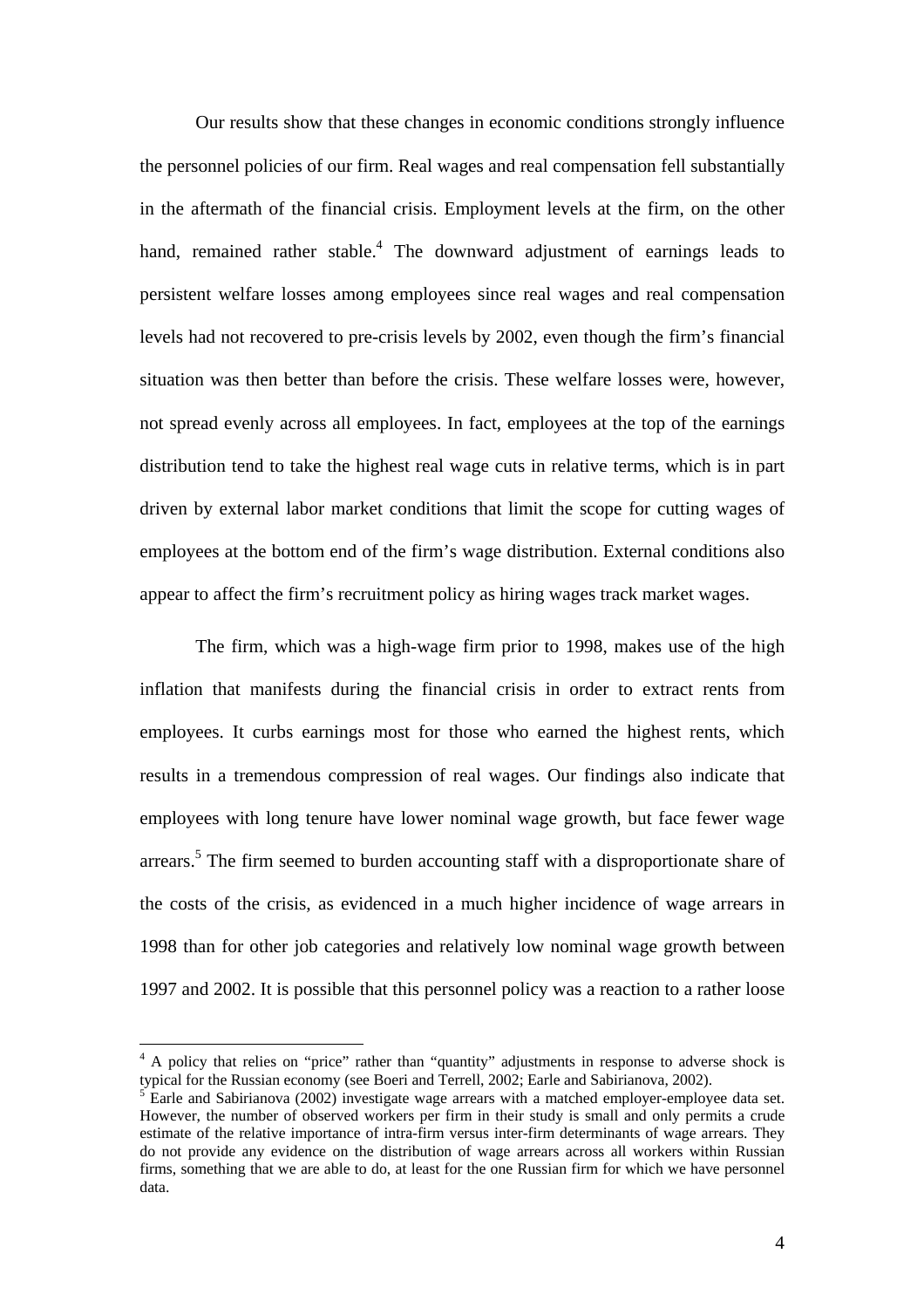firm attachment of accountants, which is demonstrated through their higher turnover rates than those of other employee groups. These higher turnover rates might have been a reflection of better outside options in the local labor market than for other employees.

The findings on real wage changes also contribute to the literature on wage rigidity. So far, this literature has documented compelling evidence that managers intentionally refrain from cutting nominal wages (Bewley, 1999). The resulting nominal rigidity is borne out in personnel data (e.g., Baker et al., 1994; Wilson, 1996 and 1999; Altonji and Devereux, 2000; Dohmen, 2004). Clearly, nominal rigidity brings about real rigidity when there is zero inflation. In fact, Fehr and Goette (2005) provide evidence from personnel records showing that nominal rigidity even persists in a low growth environment with very low inflation, where it limits a firm's discretion to adjust real wages downwards. This indicates that motives for not cutting wages are strong and important. However, it is less clear that real rigidity would also stem from strong intentions for preserving real wages.<sup>[6](#page-4-0)</sup> Our evidence suggests that such intentions are weak: although the firm is reluctant to cut nominal wages, it does not refrain from substantially cutting real wages, taking advantage of a highinflationary environment. We also complement the existing literature on real wage rigidity since we can – knowing the exact time period in which the 1998 financial crisis in Russia manifests – establish a direct link between the inflation shock and real wage adjustments at the firm.

The remainder of the paper is organized as follows. The next section provides a brief account of the financial crisis and introduces the firm under study. Section 3

<span id="page-4-0"></span><sup>&</sup>lt;sup>6</sup> It is still controversial to what extent real wages are downward rigid. Card and Hyslop (1997) and Bauer et al. (2003) provide evidence for real wage rigidity using administrative micro data on wages .Baker et al. (1994) and Dohmen (2004) do not find that real wages are downward rigid in their analyses of personnel data.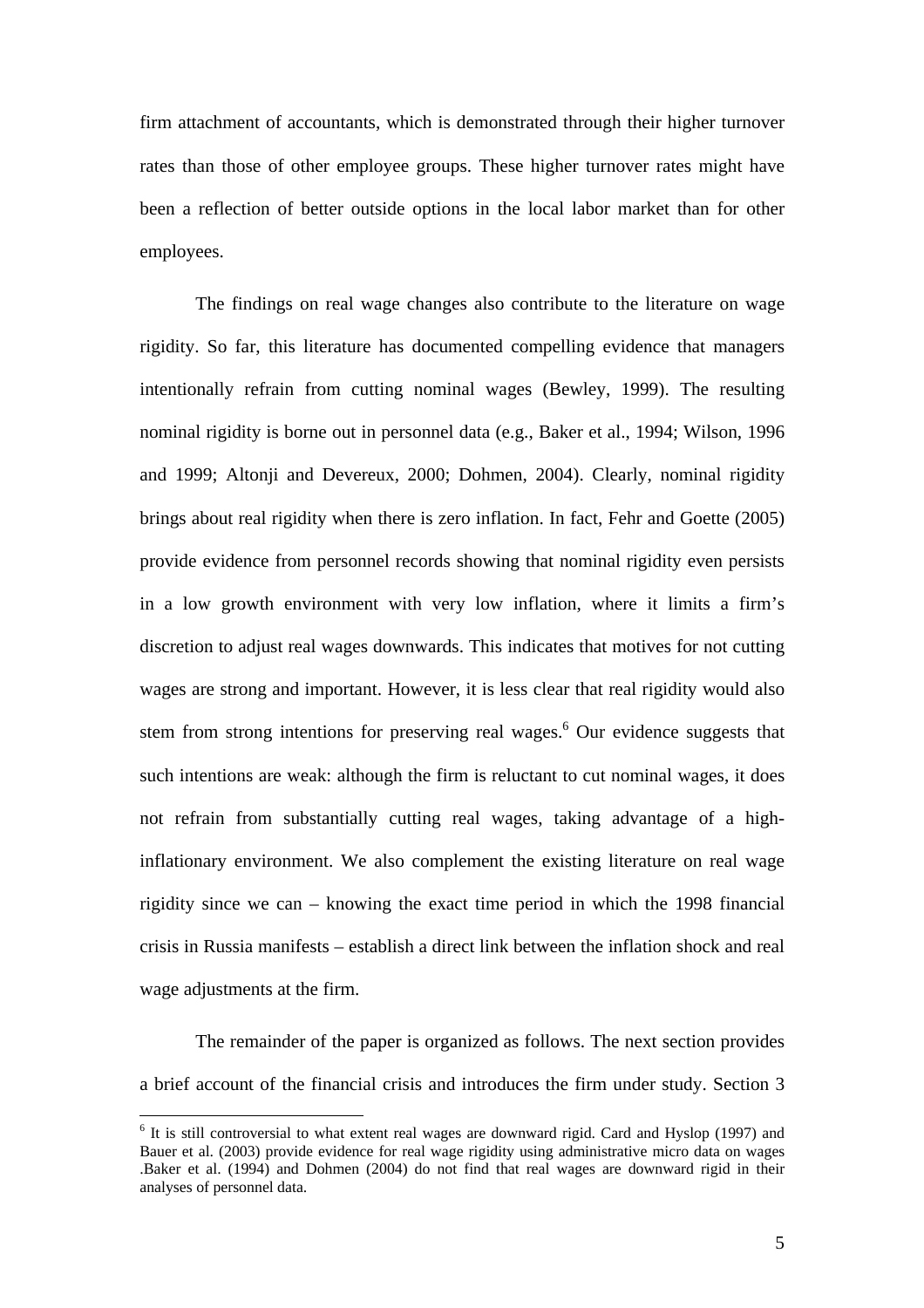describes the personnel data set. Section 4 presents the main results of our analysis and establishes some robust evidence about the evolution of wages and total compensation in the firm over the period that encompasses the financial crisis. A final section concludes.

## **2. The Russian financial crisis and the firm**

In November 1997 and during 1998 the Russian economy was confronted with two speculative attacks on the ruble. While the Central Bank of Russia (CBR) was able to successfully defend the ruble in the first episode, in August 1998 financial meltdown occurred and on August 17, 1998 the Russian government devalued the ruble, defaulted on domestic debt, and declared a 90 days moratorium on payment to foreign creditors. The classic ingredients of a financial crisis arising from a speculative attack on the currency were all present in the Russian case:<sup>[7](#page-5-0)</sup> (i) an exchange rate peg and the willingness of the CBR to defend it with foreign reserves; (ii) rising uncontrollable fiscal deficits with a prospect of their monetization; (iii) control of the interest rate by the CBR in a fragile credit market; and (iv) expectations of an impending devaluation of the ruble (see Appendix for further details).

When the ruble came under speculative attack in 1998, with hindsight the most sensible political response probably would have been to let the ruble float. The Russian government and the CBR were, however, adamant not to go down this route. Since 1995 Russia had pursued a stabilization policy that was in particular based on the exchange rate as a nominal anchor. This strong anti-inflationary stance had brought inflation down to 11 percent, but at a high cost as the real exchange rate appreciated considerably, putting tremendous pressure on the import-competing

<span id="page-5-0"></span><sup>&</sup>lt;sup>7</sup> For lucid discussions of the Russian financial meltdown, see Chiodo and Owyang (2002) and Kharas et al. (2001) and Summer's and Williamson's (2001) comments on the latter paper.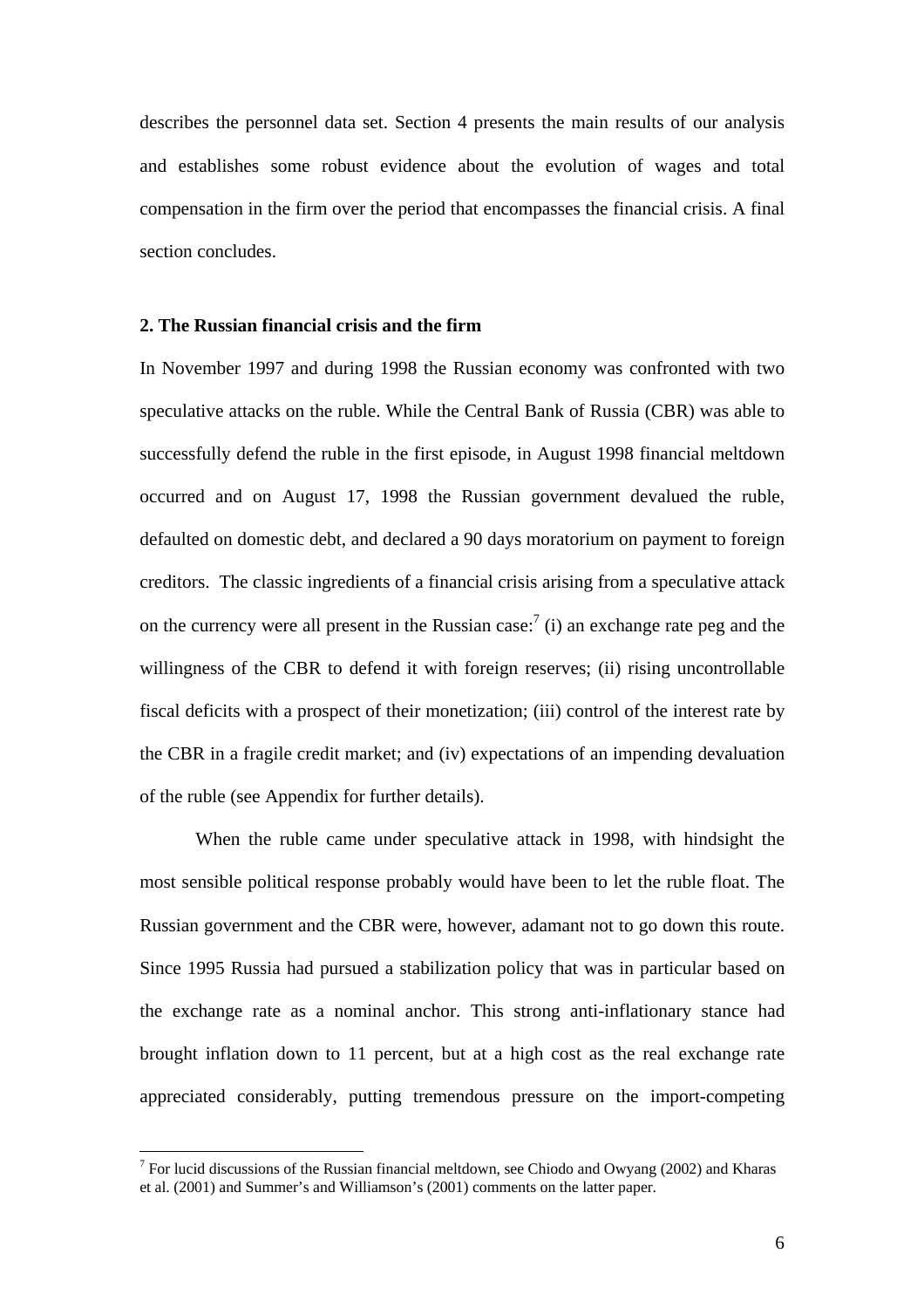manufacturing sector. A floating ruble in 1998 was considered by the Russian authorities as out of the question, since it might have reignited inflation and would have completely undone the effects of the anti-inflationary policies that had caused so much pain. Given this political position, the CBR defended the ruble until foreign reserves were exhausted.

The financial crisis had severe short-term consequences, leading to an upsurge of inflation, a collapse of a large part of the private banking sector and a virtual stop of economic activities for some weeks. After this period, however, rising oil prices, a real depreciation of the ruble and a large fall in real wages set the Russian economy on a growth path, which is still ongoing. One main reason why the collapse of the banking had little effect on the real economy after the meltdown can be explained by the fact that private banks pre-crisis played mainly in the stock and bond markets and provided little lending capital to enterprises. In the run-up to and during the crisis, probably only few firms suffered because of decreased access to capital; however, firms did suffer because the overall lack of liquidity in the economy and a collapse in confidence of consumers and producers initiated a temporary standstill in economic activity and a reduction in demand for the products of firms.

The particular firm, for which we have data, is located in a provincial city in Russia and in the sector "machine building and metal works." After having converted production lines from Soviet times "nearly one hundred percent", according to the director general of the firm  $(CEO)^8$  $(CEO)^8$ , it produces well equipment for gas and oil production and smith-press equipment. More than ninety percent of its production is destined for the Russian market. It has locally no competitors, but nationally it has to compete with more than 5 firms, among them importers from the European Union.

<span id="page-6-0"></span> $8$  Source: Interview with the director general of the firm in the spring of 2002.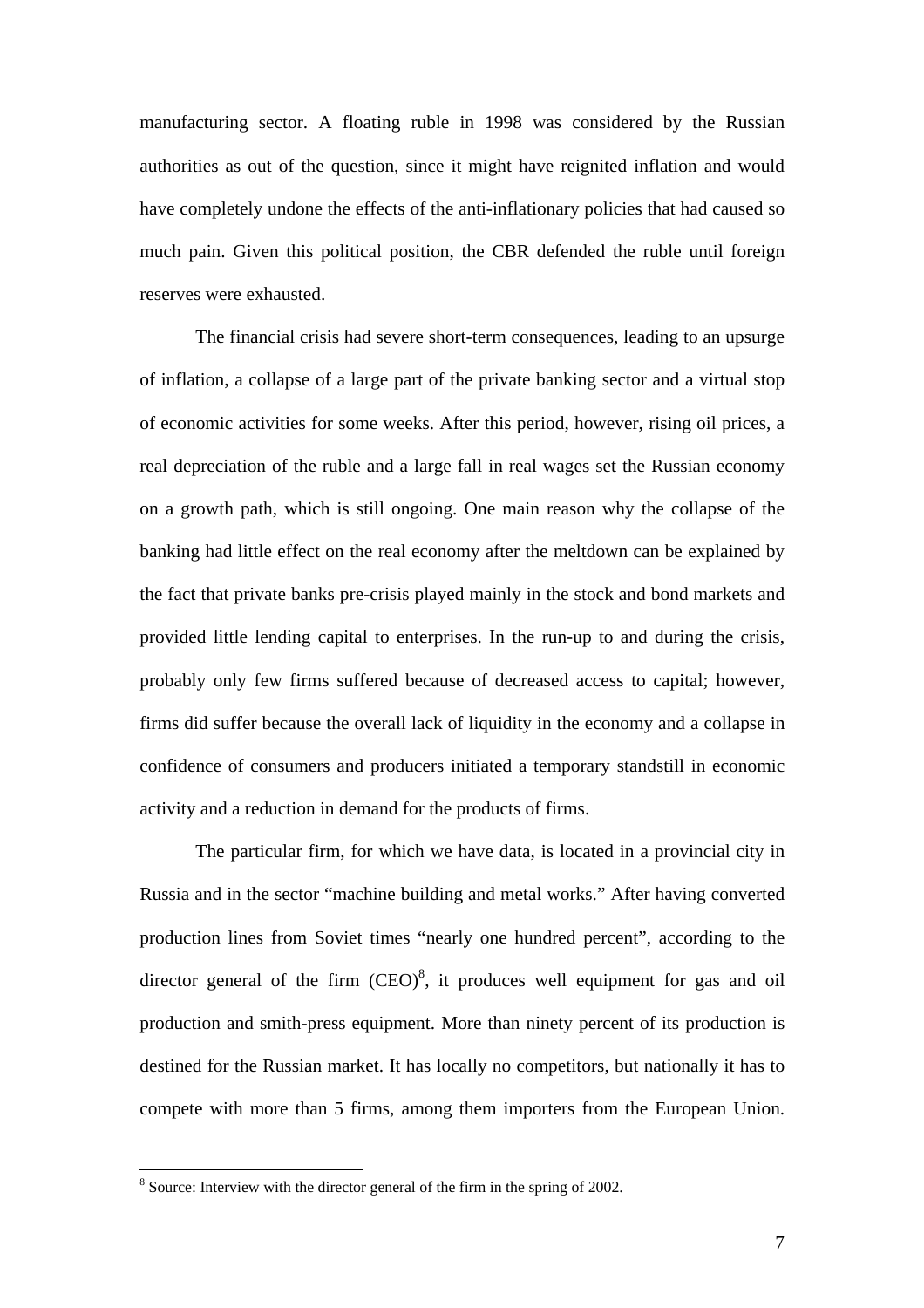The firm was founded in the early fifties of the last century and privatized in 1992. A decade later, in 2002, more than half of the shares were owned by managers and workers, about twenty percent by former employees and roughly a quarter by other Russian entities. While there is collective bargaining at this firm on paper, trade union representatives have virtually no influence on wage policy and wages are set unilaterally by top management.<sup>[9](#page-7-0)</sup> Real output, capacity utilization and profits were all at a trough in 1998, recovered slightly in 1999 and then took off dramatically after the year 2000.

How was the firm affected by the financial crisis? As we have seen, leading up to the crisis there was a sharp drop in oil prices. The ensuing drop in oil production affected the demand for its oil equipment negatively. In addition, even before the fall in oil prices the real appreciation of the ruble made it difficult for the firm to compete with importers. From the interview with the firm's director general it is clear that the shortage of lending capital was less relevant for this firm than the drop in oil production and the high real exchange rate of the ruble. The devaluation of the ruble on August 17, 1998 brought a brief respite to the industry. This is also evident from Figure 1, which shows both the profitability of our firm and the profitability of the sector, in which the firm operates. According to the director general, the "[firm] became competitive in terms of price". Dramatically falling real wages, not mentioned by the top manager, did certainly also their part, as we will see in what follows. By the spring of 2002 (the time of the interview), this advancement in competitiveness had evaporated, and EU firms had increased their market share in the market segment, in which the firm operates. Due to the high oil price demand for oil

<span id="page-7-0"></span> $9 \text{ In a second interview, which took place in April 2007, the CEO hinted at the fact that a large enough.}$ slice of shares belongs to top management enabling it to determine all policies of the firm unilaterally.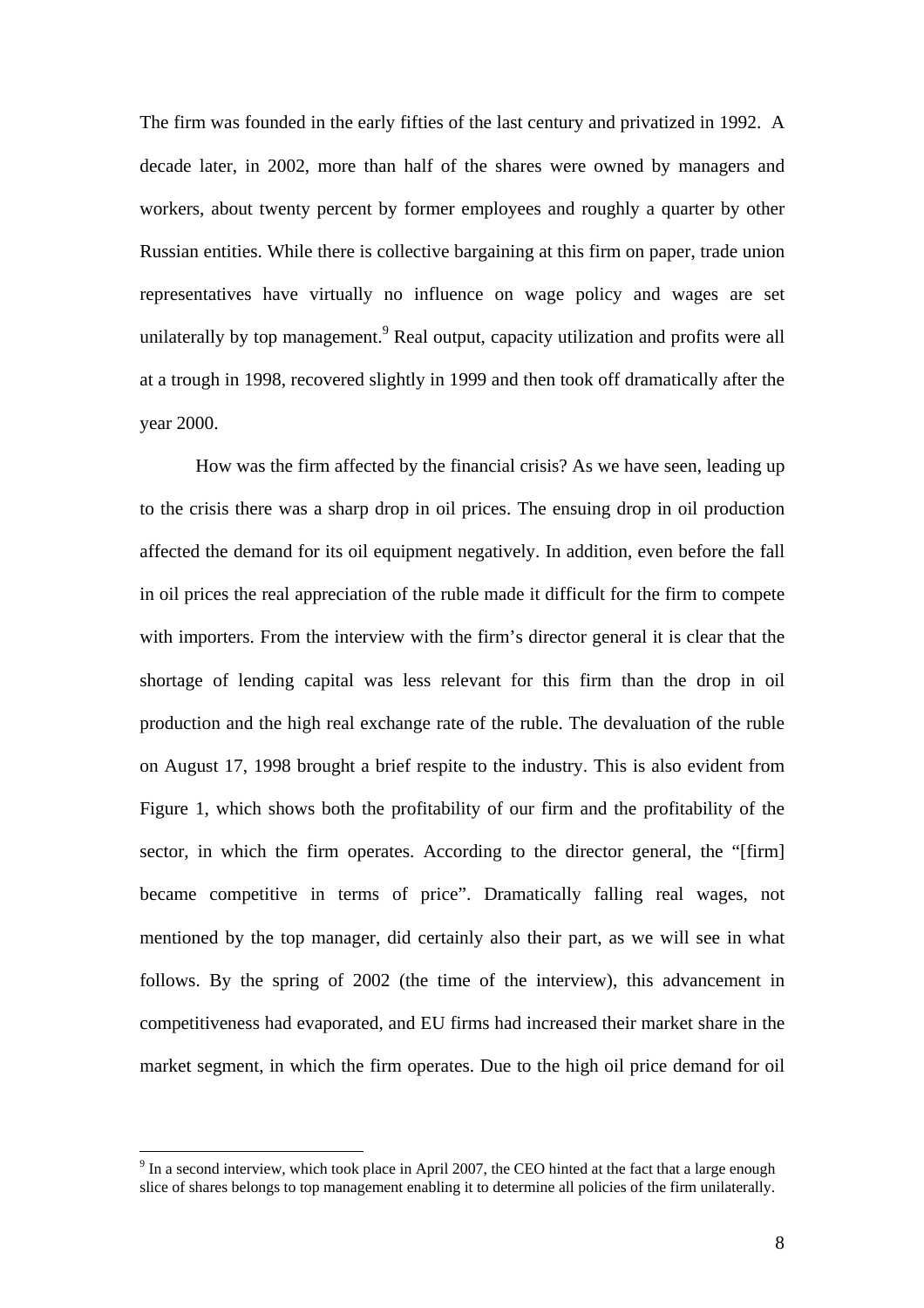drilling equipment has, however, remained strong, which explains why profits and capacity utilization rates remained high at our firm even after 1999.

Figure 2 compares average real monthly wages paid by our firm during the period from 1997 to 2002 to real monthly wages in the local labor market, the sector our firm belongs to and to wages in the Russian economy. While wage trends in the sector, region (oblast) and nationwide economy are similar, our firm pays initially substantially higher wages. In the aftermath of the crisis we see a precipitous fall of the real wage in our firm, while real wages in the economy at large, the region and the sector show a more moderate fall. In the years following the crisis average real wages remain virtually unchanged in our firm but rise continuously for the three aggregates. By 2003 the average real wage in the economy and the sector exceed that in our firm. It is noteworthy, though, that the average regional wage remains below the firm's average wage even in 2003.

#### **3. The personnel dataset**

We created an electronic file based on records from the personnel archive of the firm, and constructed a year-end panel data set for the years 1997 to 2002. We have records of all employees who were employed at any time during this period, except for top managers whose information is discarded for reasons of confidentiality. The data contain information on individuals' demographic characteristics such as gender, age, marital status and number of children, on their educational attainment, retraining and other skill enhancement activities before joining the firm and during tenure at the firm. We also know the exact date when each employee started work at the firm as well as his/her complete working history before that date. We can trace each employee's career within the firm since we have information on the current position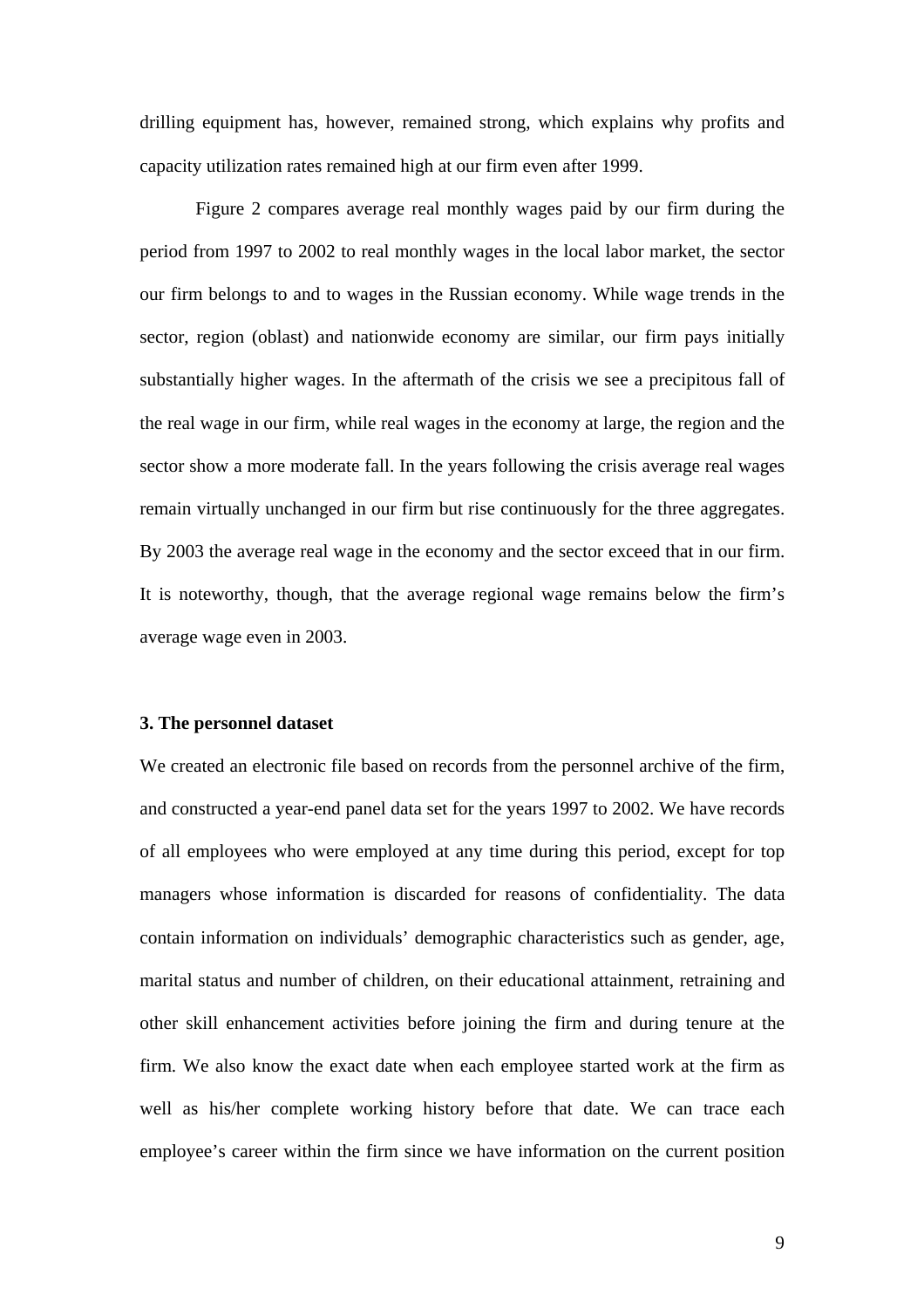and on all previous positions and the periods when each of them was filled out by the employee. In addition we also know whether someone worked full-time or part-time. For those who separated from the firm we can distinguish between voluntary quit, transfer to another firm, individual dismissal, group dismissal and retirement.

In Russian firms the workforce is often divided into five employee categories: administration (i.e. management) which we label "managers"; accounting and financial specialists whom we label "accountants"; engineering and technical specialists (including programmers) whom we subsume under the term "engineers"; primary and auxiliary production workers, whom we label "production workers"; and finally, service staff. $10$ 

For the years 1997 to 2002 we have monthly wages averaged over the year, and information on the three types of bonuses paid to the workforce: (1) a monthly bonus amounting to a fixed percentage of the wage; (2) an extra annual bonus whose level depends on "the results of the year" (i.e. this bonus is a form of profit sharing); (3) an annual bonus labeled "other bonus". While production workers never receive a monthly bonus, the bonus labeled "other bonus" is paid to production workers only. Wages are reported by the firm as the employee's average monthly wage in rubles for the year (or fraction of the year, if not employed for the full 12 months), with no adjustment for inflation. The monthly bonus is reported as a percentage of the average monthly wage, and the corresponding ruble figure is recovered by applying the percentage to the nominal monthly wage. The other two bonuses are reported in nominal rubles. The inflation rate in Russia during this period was irregular and sometimes quite high - the price level more than doubled between the start of the financial crisis in July 1998 and April 1999, and was 0-2% per month before and after

<span id="page-9-0"></span> $10$  Only production workers are subdivided into levels, primary production workers having eight and auxiliary production workers having six levels.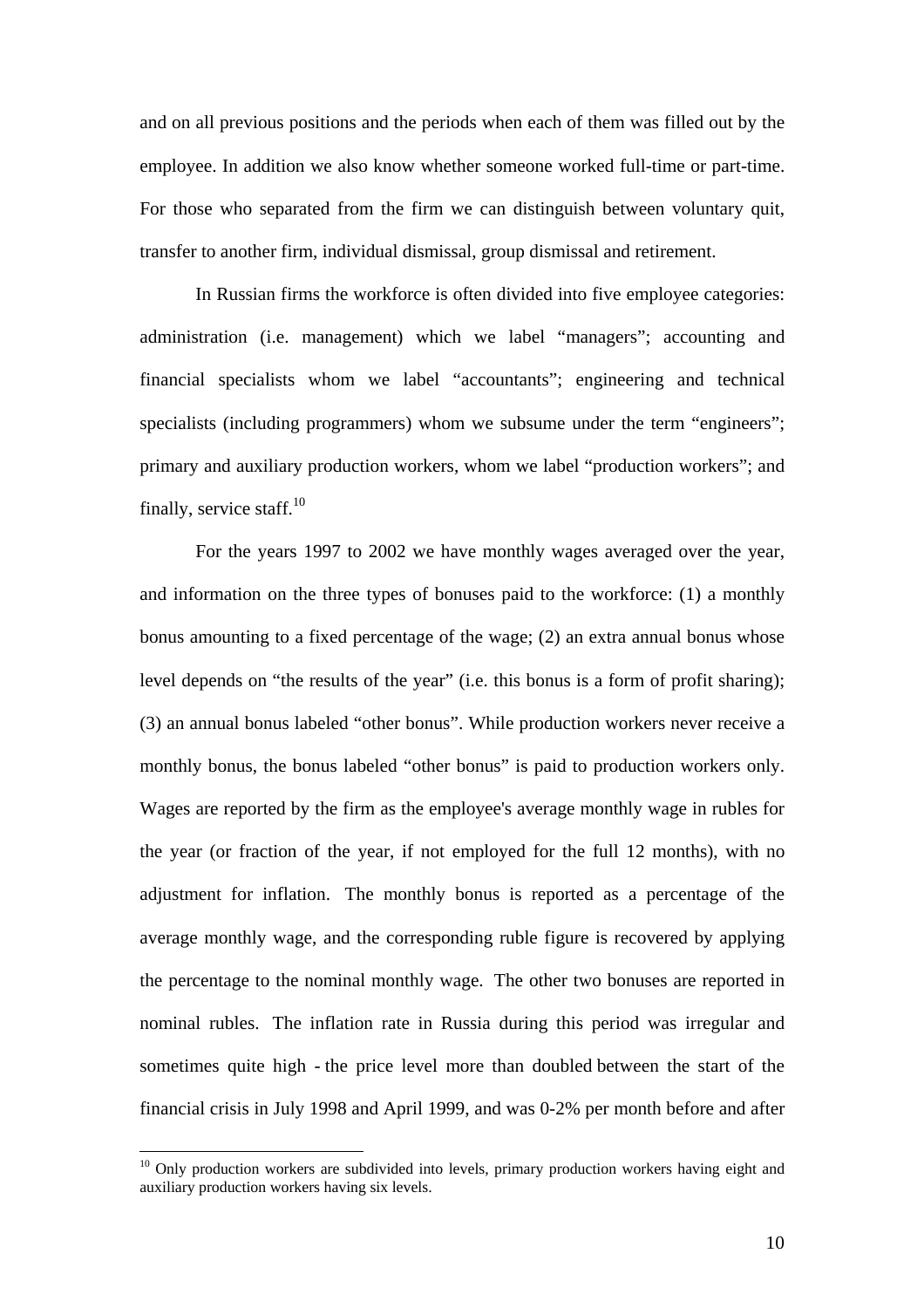- and so some care is required to construct appropriate deflators. Because nominal average monthly wage and the nominal monthly bonus are averages for the year, they are deflated into 1997 constant rubles using an annual average CPI, i.e., the average price level for the year relative to the average price level in 1997. The other two bonuses are paid around the end of the year, and so these are converted into 1997 constant rubles using the CPI price level for December of the corresponding year, i.e., the December price level in that year relative to the average 1997 price level.<sup>11</sup>

## **4. Main Results**

#### *Employment*

 $\overline{a}$ 

Table 1 shows that employment grew steadily from 3032 employees to 3221 employees during the observation period from January 1997 until December 2002, with the exception of the post-crisis year 1999. Yet, the composition of the workforce hardly changed throughout the period. There is a small increase in the share of workers compensated by negligible falls in the shares of service staff, engineers and accountants, with managers retaining the same share of 3.8 percent throughout.

<span id="page-10-0"></span> $11$  We have available monthly data on CPI inflation in Russia overall and in the oblast where the firm is located. In this paper we work primarily with monthly wages averaged over the year, and so we compare average annual inflation rates in the oblast with national rates. This comparison shows that inflation (in percent) in the oblast is very similar to national inflation:

|      | Russia | Oblast |
|------|--------|--------|
| 1997 | 15.4   | 14.0   |
| 1998 | 38.1   | 38.7   |
| 1999 | 98.6   | 97.9   |
| 2000 | 20.8   | 20.4   |
| 2001 | 21.6   | 19.1   |
| 2002 | 16.0   | 14.5   |
|      |        |        |

These indices are based on average monthly price levels calculated using monthly inflation rates. Over the entire period of 1997 to 2002, the cumulative price indices diverge by less than 3 percent. Consequently, results using wages and bonuses deflated by the national CPI are virtually identical to those using the oblast CPI. We use the national CPI in what follows.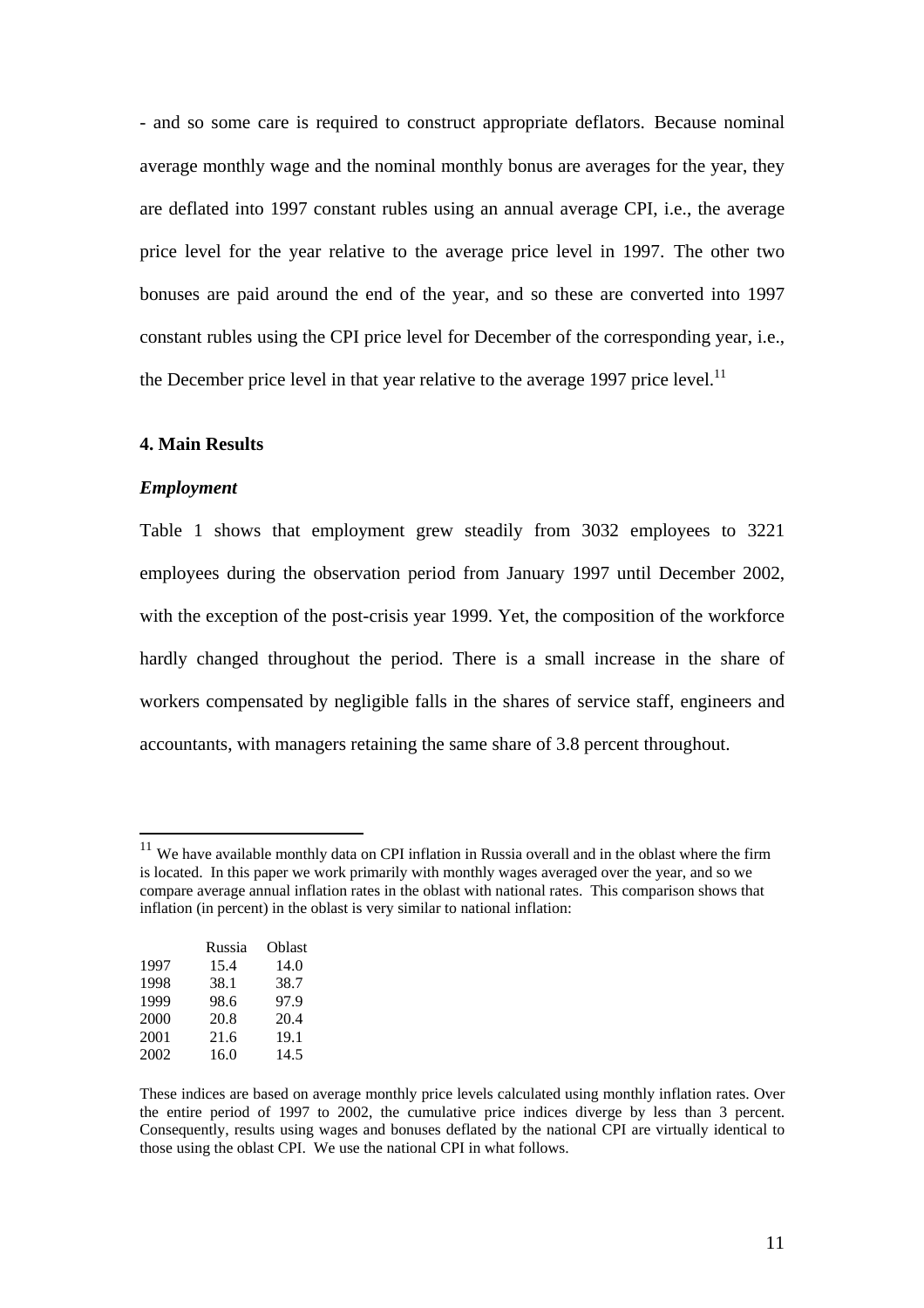Turnover rates, calculated as the sum of hires and separations during a given year normalized by the stock at the beginning of the year, were particularly large in 1997 and 1998 (see Table 2a). After the crisis they fell quite dramatically, in 2002 reaching less than half the level of 1997. This secular pattern holds for all employee categories, but turnover was especially turbulent for accountants, production workers and service staff and much more modest for engineering staff throughout the period. In addition, while there was a large turnover of managers in the crisis year, there are few managers who enter or leave the firm after 1998.

The fall in turnover rates after the crisis year of 1998 comes about because of a fall in separation *and* hiring rates (see Table 2a). The bulk of the separations (about 80 percent) throughout the period are voluntary quits. Therefore the fall in the separation rate in the post-crisis year suggests that the financial crisis restrained many employees from quitting. The firm's employees seem to have been continuously confronted with a more limited array of outside options compared with the situation before the crisis. $^{12}$ 

Additional evidence that lends support for the conjecture that workers' outside options worsened during the crisis comes from turnover statistics in a sample of 37 industrial firms located in the same city as our firm. [13](#page-11-1) Table 2b reveals that the turnover patterns in this regional sample are similar to those for the firm in the years 1998 to 2001. In particular, separation rates fall by similar percentages for all employee categories, while the fall in inflows is more pronounced for our firm than for the regional sample. If we take the turnover rate as an indicator of local labor

<span id="page-11-0"></span> $12$  Many workers in our firm saw these outside opportunities in the "suitcase trade", travelling between Russia and, e.g., China or Turkey and buying and selling certain types of goods informally. Such opportunities were severely reduced after the crisis, resulting in a dramatic fall of the number of "suitcase traders" throughout Russia (Eder, Yakovlev and Çarkoglu, 2003).<br><sup>13</sup> We have a balanced panel of 37 firms that represent roughly 15 percent of industrial employment in

<span id="page-11-1"></span>this city only for these four years. The data of our firm are included in this panel as we want to estimate local labor marker turnover rates.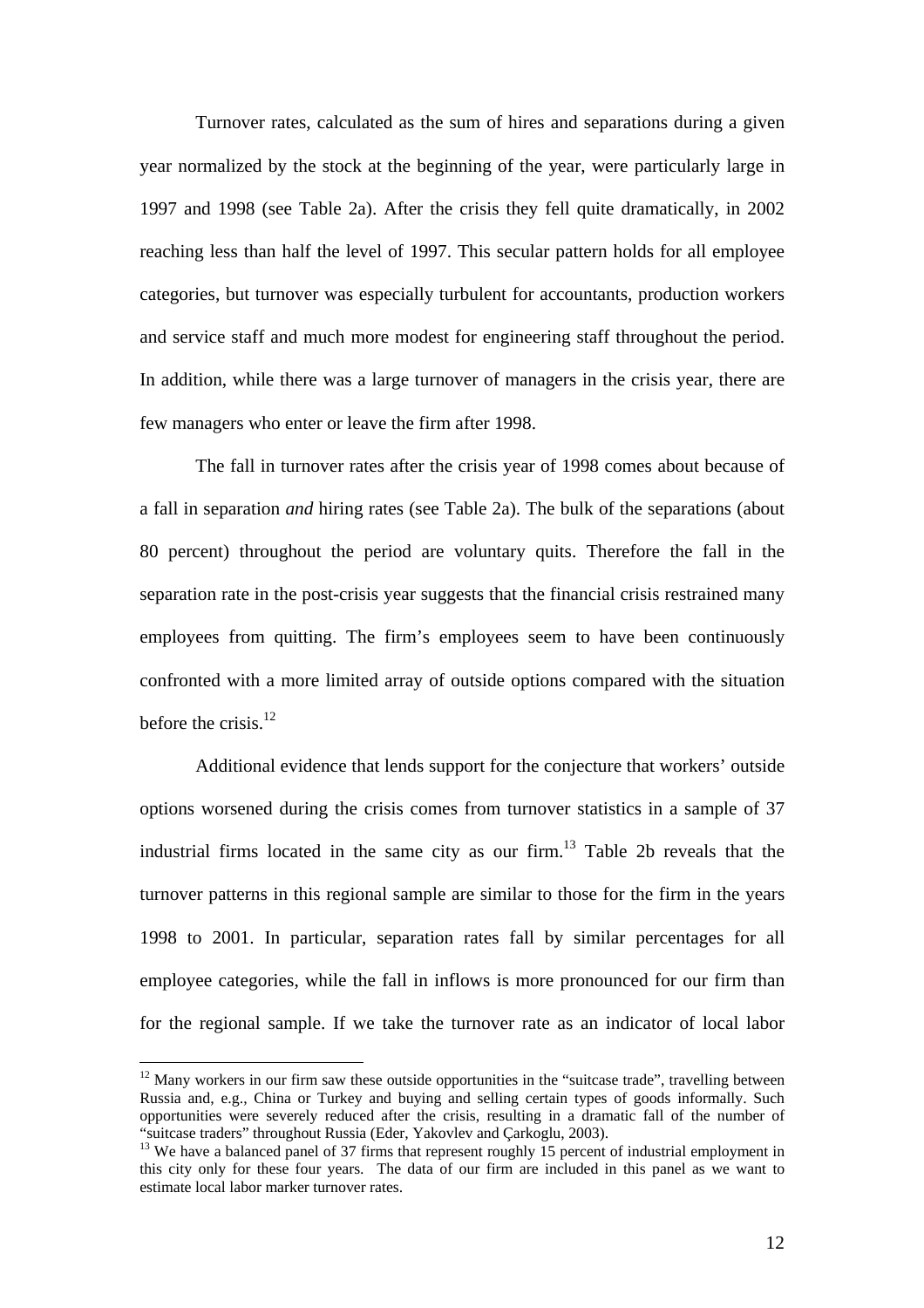market conditions, we can infer that outside opportunities have diminished in a substantial fashion for all employee types compared to the period before the crisis. These diminished opportunities can also be seen by the movements of the unemployment rate in the given oblast. Being substantially lower in the pre-crisis years 1995-1997 than the average rate in the Russian Federation, it shot up by roughly five percentage points between 1998 and 1999, and then showed a cumulative fall of one percentage point in the years 2000 and 2001. While the local unemployment rate was roughly six percentage points lower than the Russian average in 1998, it was two percentage points higher in 2001. The described trends and relative magnitudes of the unemployment rate as well as the presented turnover patterns estimated from a regional sample of industrial firms demonstrate that local labor market conditions were decisively worse after the crisis year of 1998 and did not recover as rapidly as in the Russian Federation in general.<sup>[14](#page-12-0)</sup>

In order to see what drives separation rates, we estimate Cox proportional hazard models in which we specify calendar time as the duration variable (cf. Dohmen and Pfann, 2004) and assume the same baseline hazard for all five employee specific categories.<sup>15</sup> The results are shown in Table 3. Specifications (1), (3) and (5) differ from (2), (4) and (6) only insofar as the second set of specifications controls for the position in the employee category specific wage distribution. The baseline hazard for specification (1), plotted in figure 3, shows a clear downward trend over the entire period, and is roughly twice as large before and during the crisis as in the years 2000-

<span id="page-12-0"></span> $14$  The sample of firms is not representative in terms of development of total employment in the region, since we have a balanced panel. However, the estimated inflow and outflow rates are indicative of falling outside opportunities after the crisis.

<span id="page-12-1"></span> $\frac{15}{15}$  An extension of these models allows for employee category specific baseline hazards. The estimates of such models, available on request, are virtually identical to the estimates of the presented models in the time invariant part of the Cox model. Also the estimated secular patterns of the various baseline hazards in the extended model are very similar to each other. We, therefore, stick to our simple specifications of the Cox model.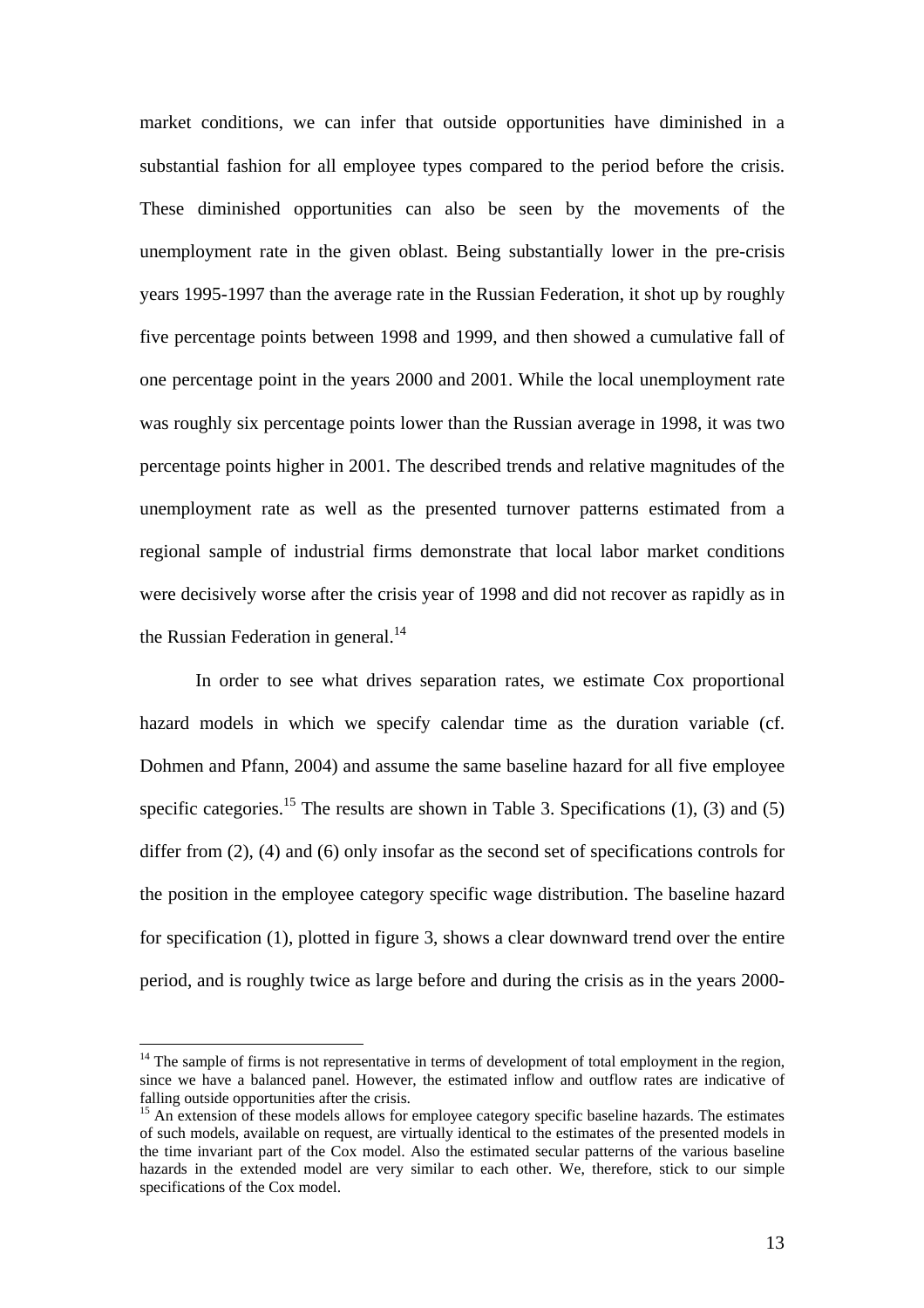2002. Separation rates are typically highest in December in each year (which is reflected by peaks in the baseline hazard), except for the crisis year when the hazard rate shoots up in the two months immediately following the crisis. In order to assess whether the determinants of the hazard rate differ during years of high turnover (1997-1999) and the period of low turnover (2000-2002), we also estimate the Cox proportional hazard models separately for the two sub-periods.

Tenure plays a minor role as far as separations from the firm are concerned. Employees with tenure up to two years and those who have been with the firm between 25 and 30 years have substantially lower hazard rates than workers in the reference category who are in their  $10<sup>th</sup>$  year of employment at the firm; otherwise the tenure hazard profiles are rather flat. It is also noteworthy that the highlighted tenure effects are only significant in the first sub-period. In this period of high turnover educational attainment only weakly affects the separation hazard, while between 2000 and 2002 employees with more than basic education have a higher propensity to leave the firm than those employees with lowest educational attainment, indicating that external labor market options play a role in separation decisions. The very young and those who have reached retirement age have a much higher separation rate than those employees who are between 30 and 35 years of age. The age hazard profiles are also striking insofar as workers over the age of 45, but still far from retirement, have a substantially lower propensity to separate from the firm than other age groups. Female employees have higher separation rates than their male counterparts, especially in the period of high labor turnover. On the other hand, employees with children are more reluctant to leave the firm.

In both periods, service staff and engineers remain more with the firm than production workers and accountants; while in the years 2000 to 2002 there is only one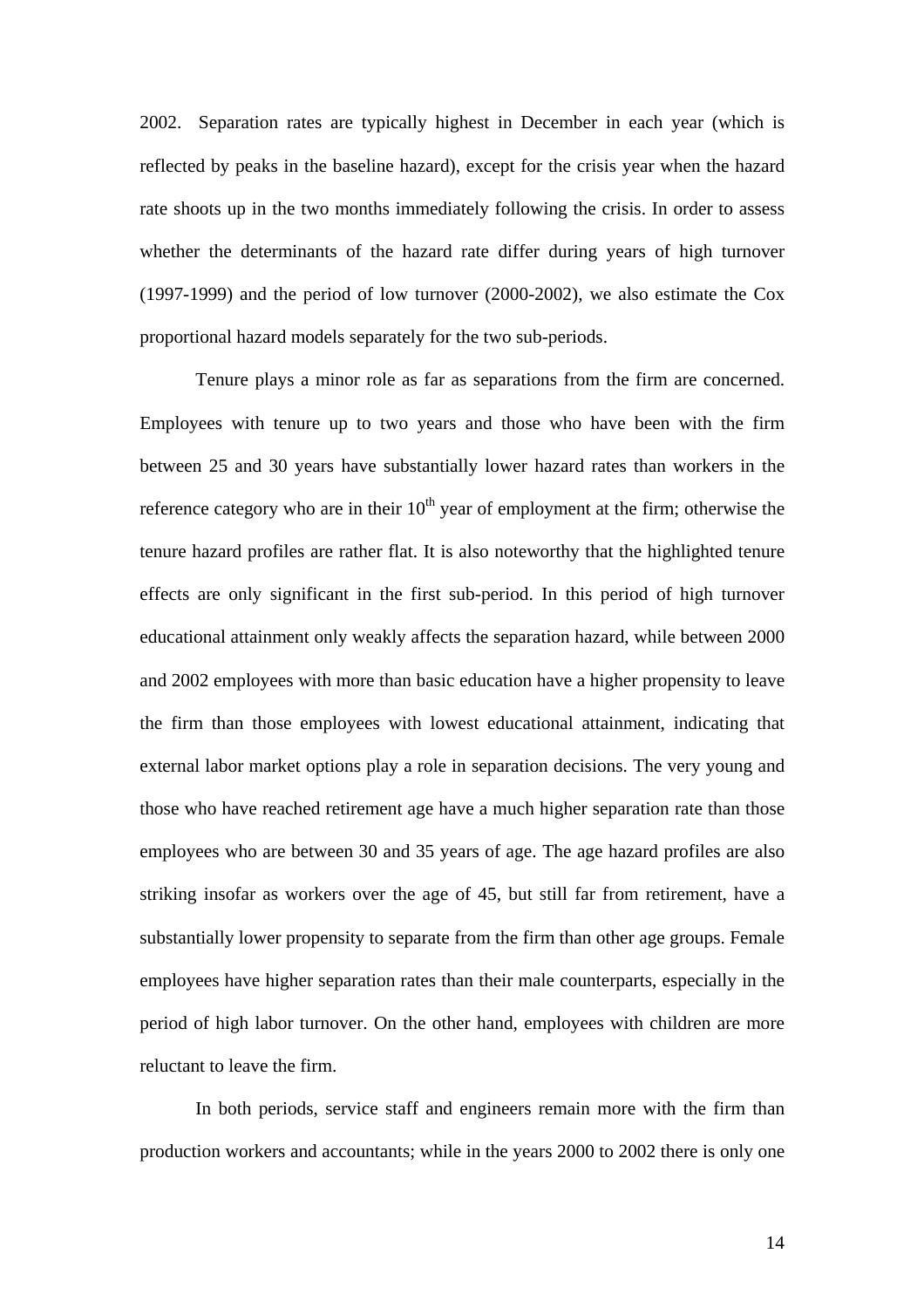manager who exits. When turnover is high, hazard rates are highest for those employees located in the polar deciles, while in the second period only persons in the lowest decile have a higher propensity to leave. In addition, ceteris paribus, employees in the seventh and eight deciles seem to be more reluctant to leave the firm.

The years leading up to the crisis, 1997 and 1998, saw the largest turnover by far in the firm. As a robustness check, we, therefore, repeat our hazard rates estimations for these two years. The results, which are not shown here but available on request, are in line with the results of the first period shown in columns (3) and (4) of table 4 as far as the signs of the coefficients are concerned and strengthened since some previously insignificant covariates gain predictive power. In particular, the result that workers from the polar deciles of the employee category specific wage distribution have the highest hazard rates in the period 1997 to 1999 comes through even stronger since the proportional hazards are 13 percentage points larger for the lowest decile and 8 percentage points larger for the highest decile in the regression that is limited to the years 1997 and 1998. In summary, while most of the action took place in these two years, the presented results that cover the period 1997 to 1999 seem to reflect well the factors driving separations in our firm before and in the immediate aftermath of the crisis.

#### **Wage structure**

Figure 4 plots kernel density estimates of the real wage distributions for different employee categories in 1997. It is immediately obvious that there is substantial heterogeneity in wages within employee categories. Moreover, real wage distributions for different employee categories overlap, so that many high paid production workers,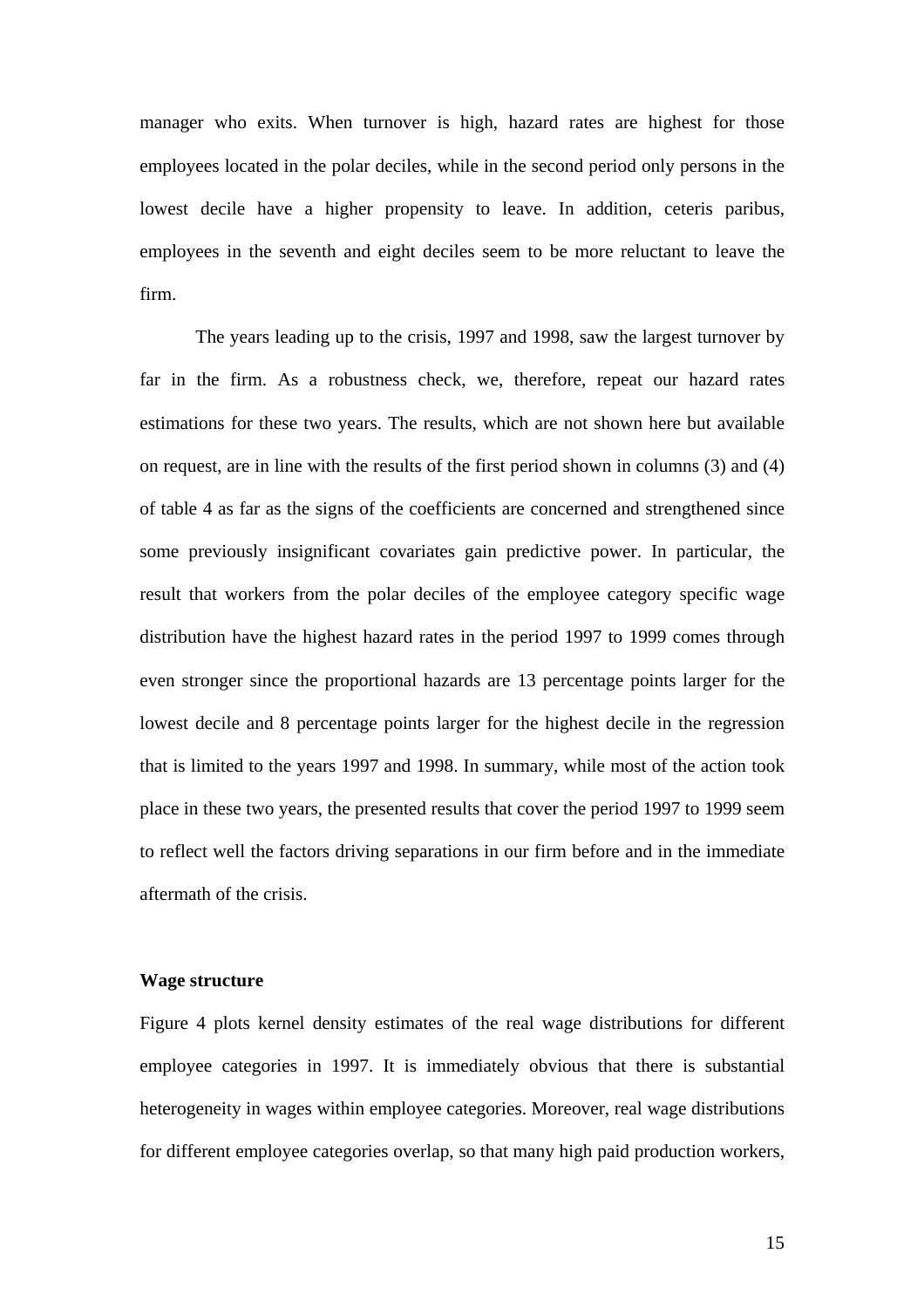for example, earned at least as much as lower paid managers. Service staff had the lowest mean wages in 1997 followed, somewhat surprisingly, by engineers, then production workers and accountants. Managers had the highest wages on average. This ranking of employee group-specific wage distributions remains unchanged throughout the observation period.

Estimates from OLS regressions of log wages in 1997, reported in Table 4, show that service staff earn on average 52 percent less than production workers, while the latter earn around 6 percent more than engineering staff. Accountants and managers earn approximately 50 and 95 percent more than production workers (see column (1)). The estimated coefficients from the augmented Mincer wage regression in column (1) also illustrate that workers with longer tenure and more education receive higher wages. Women earn significantly less than men, while marital status and the number of children do not have a significant impact on wages. The mentioned factors significantly determine the wage structure throughout the observation period, but the size of the effects is attenuated over time. For example, while employees with university degree earned about 13 percent higher wages than employees with only basic education (conditional on employee category) in 1997, their wage mark-up falls to only 11 percent in 2002 (see Table A1 in the Appendix). It is also striking that wage tenure profiles are much flatter in 2002 than in 1997. In addition, the gender wage gap is reduced between 1997 and 2002 from 27 to 15 percent, and, with the exception of managers, wage differences between employee categories have diminished as well by 2002, an issue to which we return later. Columns (2) to (6) show wage regressions for the different employee categories.

Quantile regressions (reported in Table A2 in the Appendix) show that the effect of tenure on wages is similar across the entire wage distribution in 1997. As far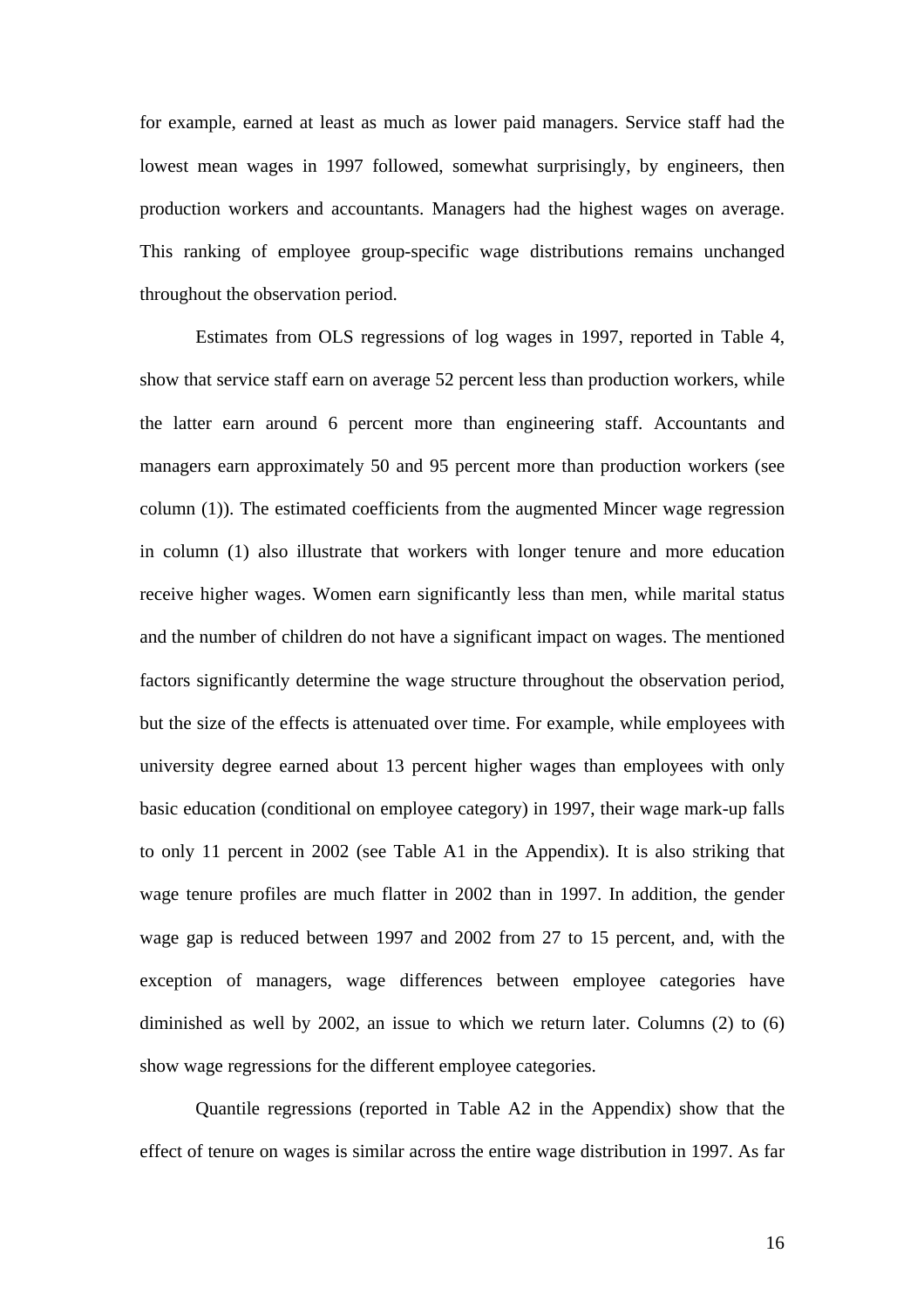as the impact of educational attainment is concerned, we see two results. Employees with higher education (university graduates) have a positive relative return throughout the distribution, while for the other educational groups the highest premia are in the lowest deciles. The gender wage gap is substantially larger in the lower half of the distribution and especially attenuated in the 9-th decile. Relative to production workers service staff encounters a growing "wage penalty" as one goes from lower to higher deciles. It is noteworthy that engineers earn the same as production workers if they find themselves in the lower tail of the distribution but earn less from the third decile onwards. For accountants the "mark-up" over production workers falls from 90 percent in the  $1<sup>st</sup>$  decile to 20 percent in the  $8<sup>th</sup>$  decile, while for managers the mark-up falls from 185 percent in the  $1<sup>st</sup>$  decile to 59 percent in the 9<sup>th</sup> decile. The results of quantile regressions for  $2002^{16}$ , though qualitatively in line with the results for 1997, show attenuated differences in the impact of the above discussed covariates on log wages across the wage distribution. This is not surprising given the strong compression of the wage distribution during the studied period.

Real total compensation at our firm developed similarly, since the share of wages, unsurprisingly, made up the lion share of total income in all years as Table 4 shows.<sup>17</sup> In the crisis year of 1998, the wage share rose to more than 90 percent of total income and then declined to slightly more than three quarters of total income in 2002. The shares of all bonus components fell in the crisis year but then more than recovered in the remaining years.

<span id="page-16-1"></span><span id="page-16-0"></span>

<sup>&</sup>lt;sup>16</sup> These results are not shown here but are available on request from the authors.<br><sup>17</sup> The estimates of the quantile regressions on log total real compensation are also very similar to the results for the quantile wage regressions. Several difference are, however, worth commenting on: When bonus payments are added to wages, engineering staff and production workers have nearly the same mark-ups over service staff in 1997. This convergence is, however, reversed in the year 2002. The mark-ups of managers, on the other hand, are larger in both polar data points when total compensation is estimated.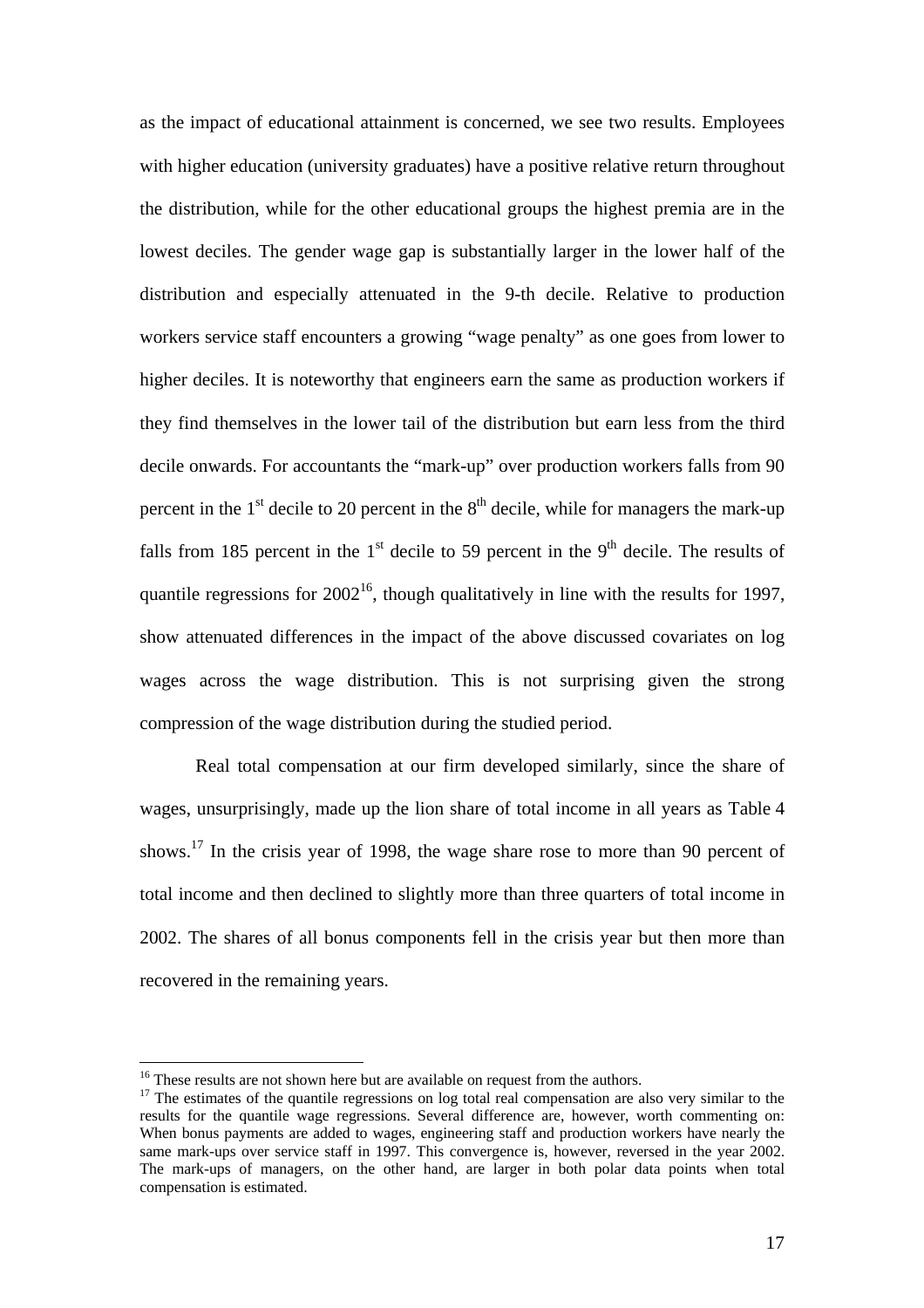#### **Nominal and real rigidity**

 $\overline{a}$ 

An inspection of the data reveals that the firm never cuts nominal wages.<sup>18</sup> Real wages, however, fall markedly in the aftermath of the financial crisis in 1998. Figure 5 and Figure 6 show that real wages and real monthly compensation (measured as the sum of real monthly wages and the monthly share of all real bonus payments for the year) in the upper half of the respective distribution fell most, both in absolute and in relative terms, and recovered least in post crisis years. As a result, kernel density estimates of the wage distributions in 2002, which are plotted in Figure 7, are clearly to the left of the real wage distributions in 1997, for all employee categories. The real wage distributions also seem more compressed.<sup>[19](#page-17-1)</sup>

### **Who bears the burden of the shock? Individual wage mobility**

Even though average real wages fall, not all employees are affected by the crisis in the same way. This becomes evident from Figure 8 which plots the kernel density estimate of the distribution function of real wage growth between 1997 and 2002. These heterogeneous real wage growth rates cause substantial relative wage mobility inside the firm as transition rates between quintiles of the wage distribution in 1997 (the origin state) and in 2002 (the destination state), calculated for the balanced panel of those who were continuously employed during the entire period, in Table 5

<span id="page-17-0"></span><sup>&</sup>lt;sup>18</sup> Sources close to the firm's top management told us that the firm never contemplated to cut nominal wages since such cuts might have resulted in even higher quit rates than the ones observed before the crisis.

<span id="page-17-1"></span><sup>&</sup>lt;sup>19</sup> Since we are interested in the wage policies of our firm, ideally we would like to deflate nominal wages by a product-specific deflator, which we alas do not have. We do not use the national PPI instead of the CPI for two reasons: first, one of the foci of the paper is the welfare of the firm's employees, for whom real consumption wages are the relevant unit; second, the national PPI is based on a basket of many industrial products, whose price movements might or might not track the price movements of the products of our firm.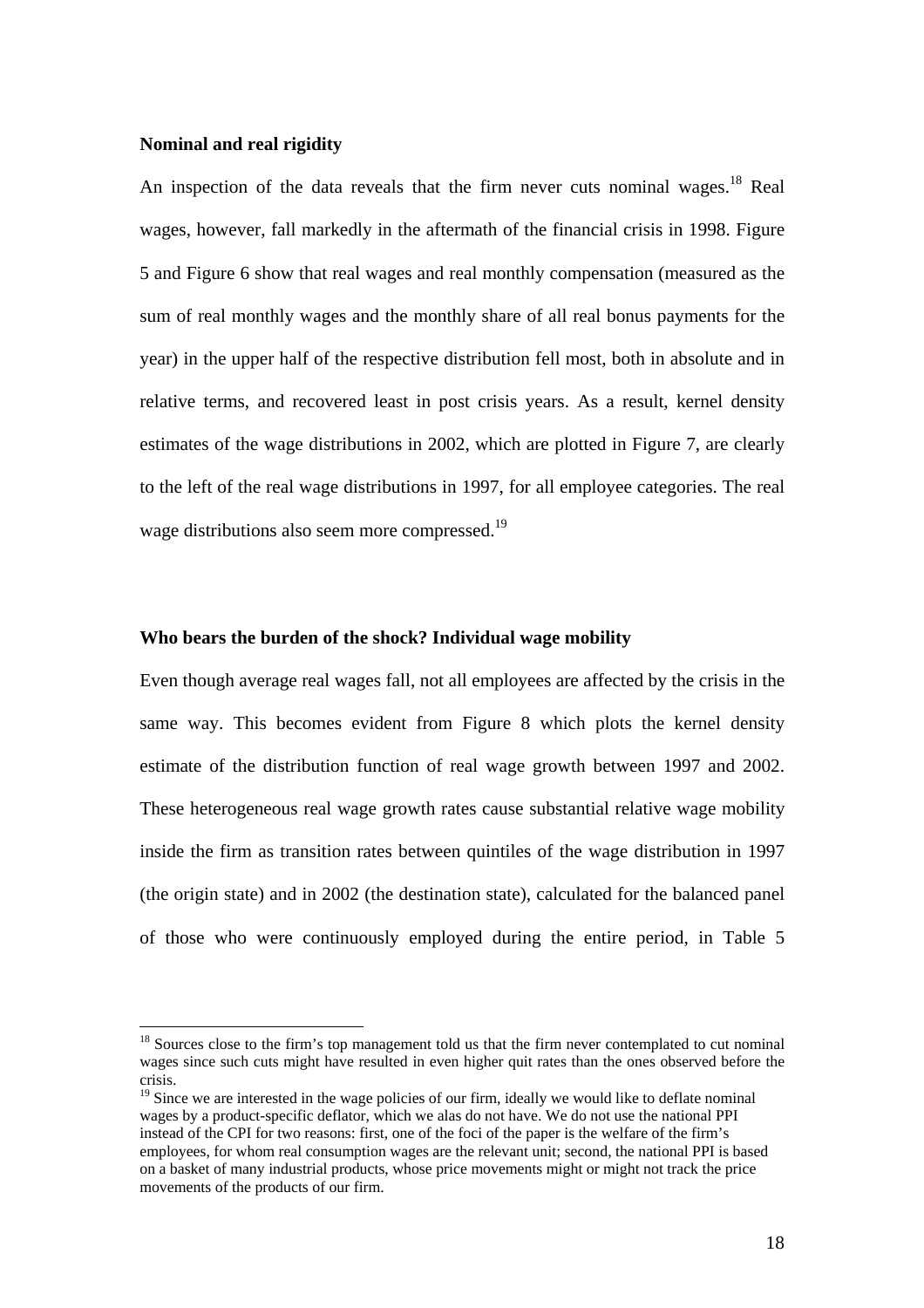reveal.<sup>20</sup> For example, only 35 percent of all employees who found themselves in the third quintile of the wage distribution in 1997 remain there in 2002, while 41 percent move up in the wage distribution and 24 percent move down. This pattern is observed for all employment groups, but is particularly marked for production workers.<sup>21</sup> The transition patterns are also very similar albeit slightly stronger for total compensation. Thus, the firm substantially realigned real wages and total compensation during the inflationary period following the financial crisis, especially for the core group of the firm, the production workers.

In order to assess whether particular characteristics systematically determine relative wage growth, we regress the growth rate of real wages between 1997 and 2002 on various individual characteristics and job characteristics. We restrict the sample to full-time employees who were continuously employed during the entire observation period.

Table 7 contains the regression results with three different specifications of the wage growth equation. Specification (1) estimates wage growth as a function of a cubic in tenure and age, dummies for highest educational attainment, and demographic dummies. This specification assumes that wage growth does not depend on an individual's position in the firm-level wage distribution in 1997. The tenurewage growth profile looks as follows: tenure and wage growth are inversely related up to approximately 20 years, between 21 and 30 years of tenure wage growth remains flat at roughly minus 22 percent and then turns slightly more negative for longer-tenured employees. On this measure, the firm seemed to favor those employees who have been hired more recently. Holding other factors constant, female

<span id="page-18-0"></span><sup>&</sup>lt;sup>20</sup>Some scholars studying Russian labor markets in the first half of the 1990's maintained that there was substantial relative wage mobility in the economy at large (see, e.g. Commander et al., 1995).

<span id="page-18-1"></span><sup>&</sup>lt;sup>21</sup> Transition matrices showing wage and compensation dynamics for different employee categories are available from the authors on request.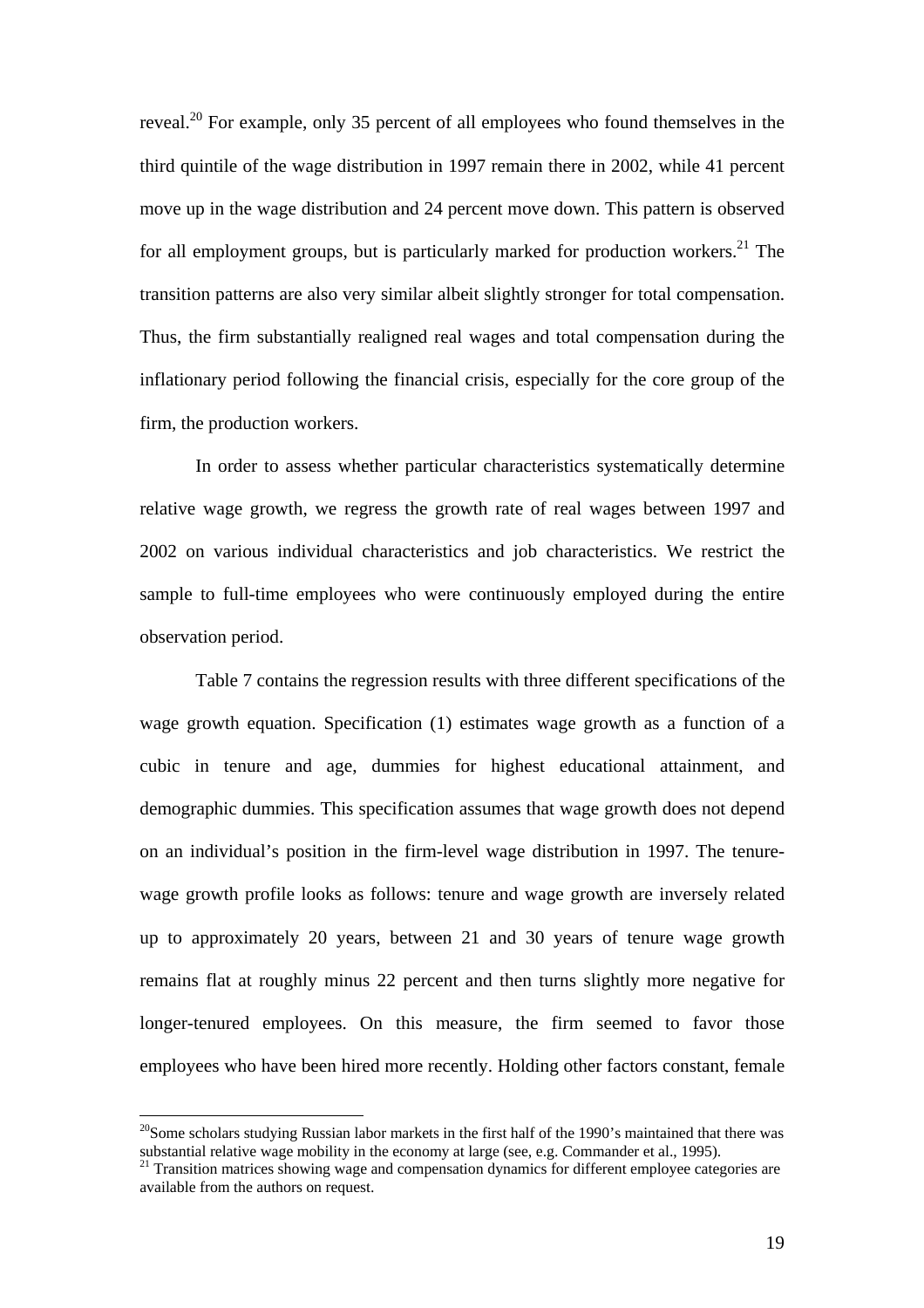employees earn a substantial premium if the results of the model in column 1 are to be believed.

Specification (2) adds dummies for the employee's position in the firm-level wage distribution in 1997. This model might still be too simplistic, since it assumes that all employees were confronted with the same wage distribution in 1997. As we have seen, though, the locations and the spreads of the wage distributions for the 5 employee categories were very different in 1997. To take account of this, specification (3) adds controls for the location in the employee category-specific wage distribution and dummies for employee categories. The results of specifications (2) and (3) are similar, and we concentrate our discussion on the results of specification (3).

The impact of tenure, while somewhat attenuated, remains negative throughout the tenure distribution. Secondary professional and higher educational attainment imply higher wage growth, while female employees experience smaller wage growth than their male counterparts. The latter result, reversing the estimated wage growth premium for female employees in specification (1), can be explained by the fact that women find themselves in 1997 in employee and wage segments that exhibit the highest growth throughout the reported period.

The coefficients on the decile dummies strongly confirm our contention that employees positioned in 1997 in the lower deciles of their respective wage distribution experienced relative gains in the reported period. Location in the lower four deciles implies stronger wage growth than for those employees who were positioned in 1997 in the median decile. These relative gains are monotonically decreasing as we go from the bottom to the  $4<sup>th</sup>$  decile. In contrast, employees positioned in 1997 in the highest four deciles of their wage distribution are confronted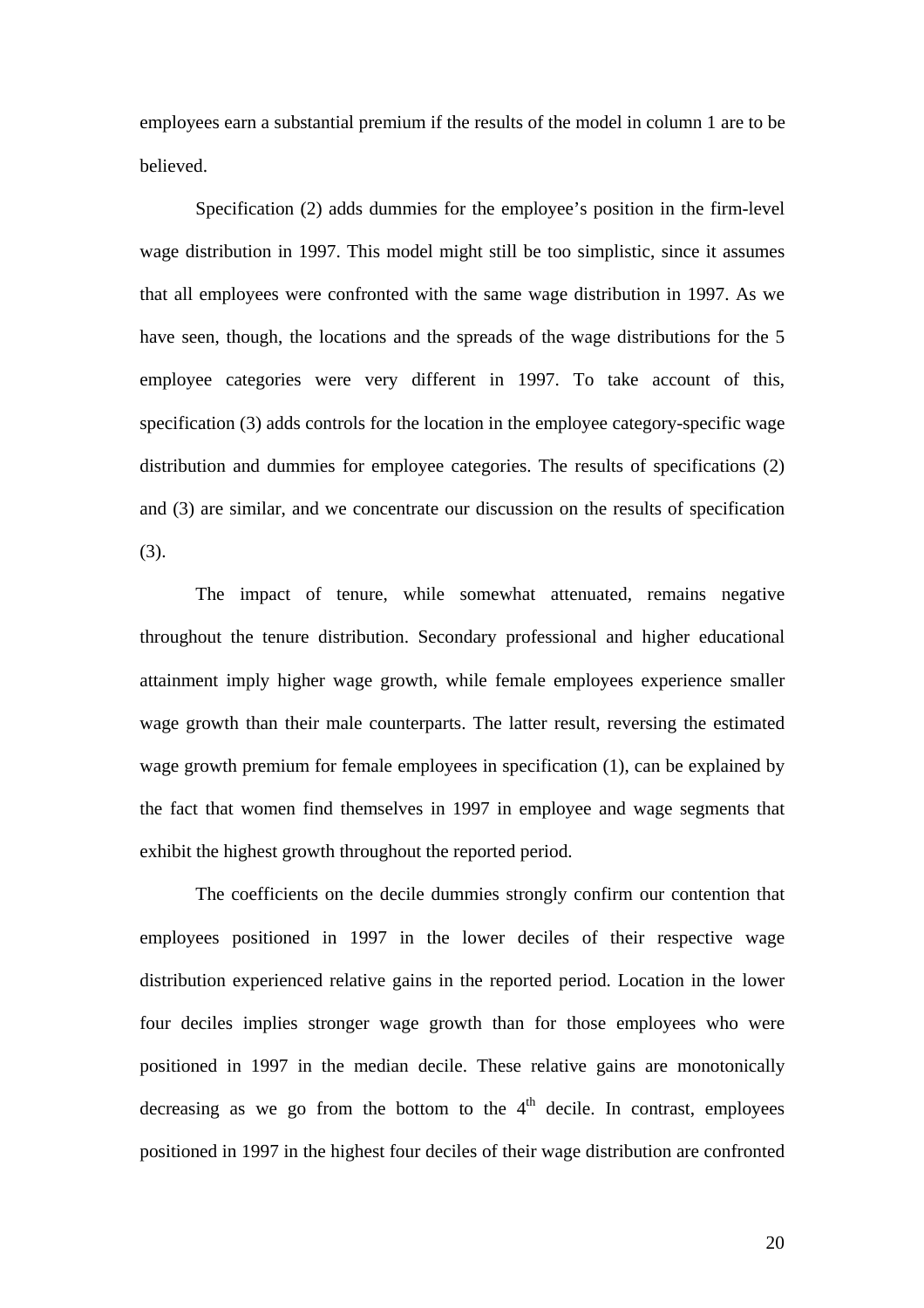with relative wage losses. Relative to production workers, service staff and engineers have wage gains over the period, while accountants and managers have wage losses albeit of a small order.

In Table 8 we relax the assumption that wage growth is equiproportionate for each quantile across all employee categories, and estimate wage growth regressions for each employee category separately. The results show clear differences in the returns to the various deciles for the five employee categories. In particular, the relative returns for service staff show a much larger spread across the wage distribution than for other employee categories. In addition, production workers experience positive wage growth higher up in the wage distribution than other employees. Overall the result is, however, very clear, no matter what the employee category: employees who find themselves in 1997 in the lower part of their respective wage distribution experience substantially higher wage growth than those who are located in the upper part. $^{22}$ 

We use the sub-sample of those remaining in the firm between 1997 and 2002 in our wage growth regressions, which might raise the issue of sample selection bias. If unobserved factors that influence workers' decisions to remain in the firm are correlated with unobserved determinants of wage growth, our results would be biased. Furthermore, since, in the years 1997 to 1999, workers from the lowest and highest wage deciles leave the firm more frequently than other workers, the observed compression of real wages might be caused predominantly by workers selecting themselves out of the firm. In order to check the robustness of our wage growth results and to see that our story of relative wage gains in the lower part of the distribution is not mainly driven by selection, we proceed in two ways. We estimate

<span id="page-20-0"></span> $2<sup>22</sup>$  The estimated effect of all of these determinants on the growth of total compensation are very similar, which is not surprising, given that the different bonus payments only account for a small share of total compensation.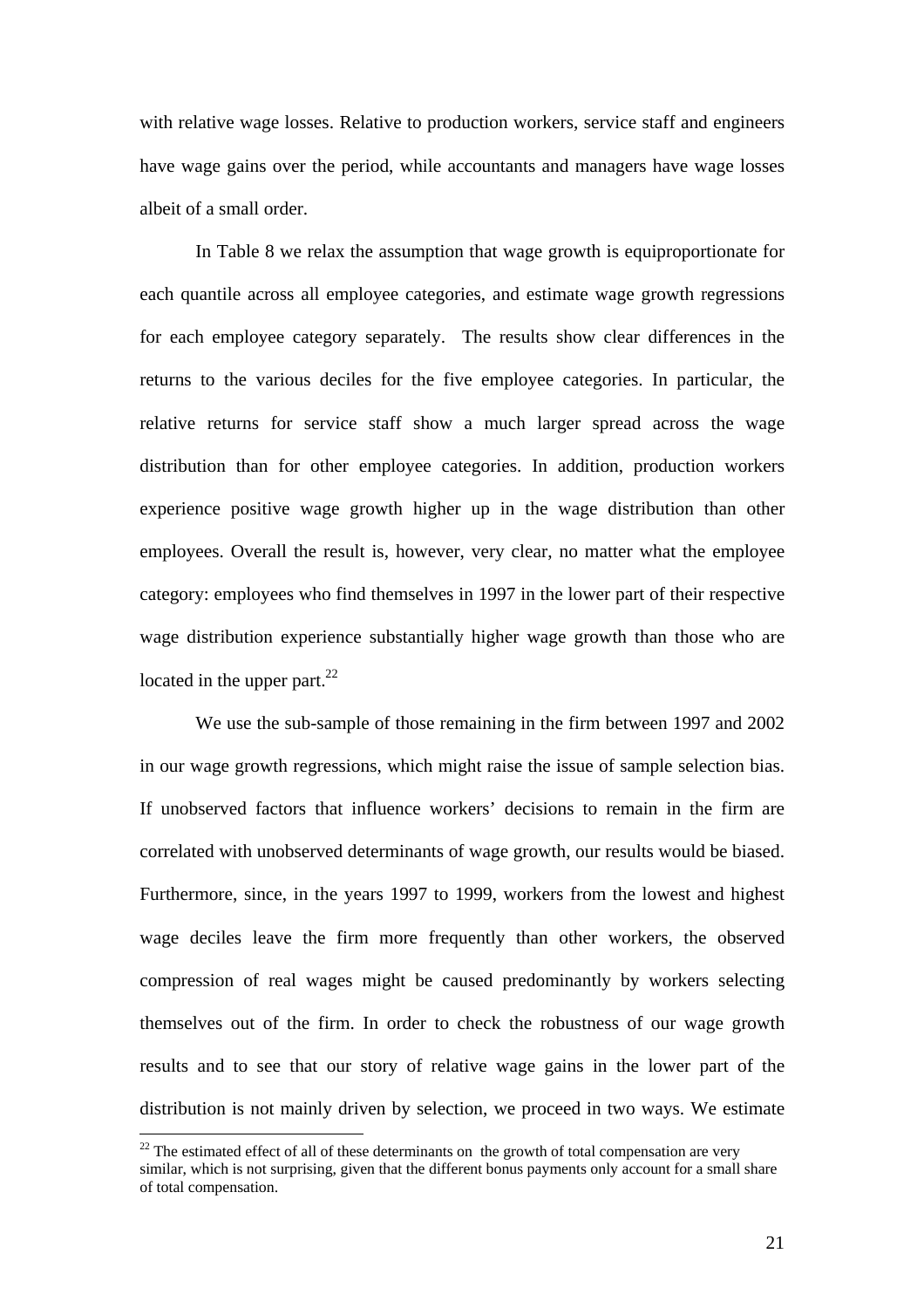annual wage growth models, where selection should be less of a problem, and we estimate wage growth between 1997 and 2002 using Heckit (Tobit II) models that try to correct explicitly for self-selection.

The results of the annual real wage growth regressions, which are not presented here<sup>23</sup>, are very much in line with the results of table 7. The covariates that have an impact on wage growth between 1997 and 2002 also influence annual wage growth. What is especially encouraging is the fact that workers who found themselves in the lower deciles of the origin wage distributions have disproportional wage growth also in the annual regressions, even if this effect is somewhat attenuated.

The estimates of the Heckit models are presented in table A3 in the annex. The three specifications of table 7 are replicated with self-selection explicitly modeled. The selection equations use the same covariates as the Cox proportional hazard models.[24](#page-21-1) A comparison of the factors determining wage growth in table 7 and in the Heckit regressions finds the same signs and virtually always the same level of significance for the coefficient estimates. The coefficients on the deciles of both the firm-level wage distribution and the employee category specific wage distribution show hardly any differences between the estimates of table 7 and the Heckit estimates. So, our main result still holds: controlling for other factors and controlling for selection, employees in the lower (upper) part of the wage distribution experience relative gains (losses) over the reported period. It is, finally, also noteworthy that the selection term is insignificant in the third specification, i.e., once we condition on location in the employee category specific wage distribution, unobserved factors determining wage growth are not any longer correlated with unobserved factors affecting "participation."

<span id="page-21-1"></span><span id="page-21-0"></span>

 $23$  The results are available upon request from the authors.<br> $24$  This is done for consistency but also to easily identify the models.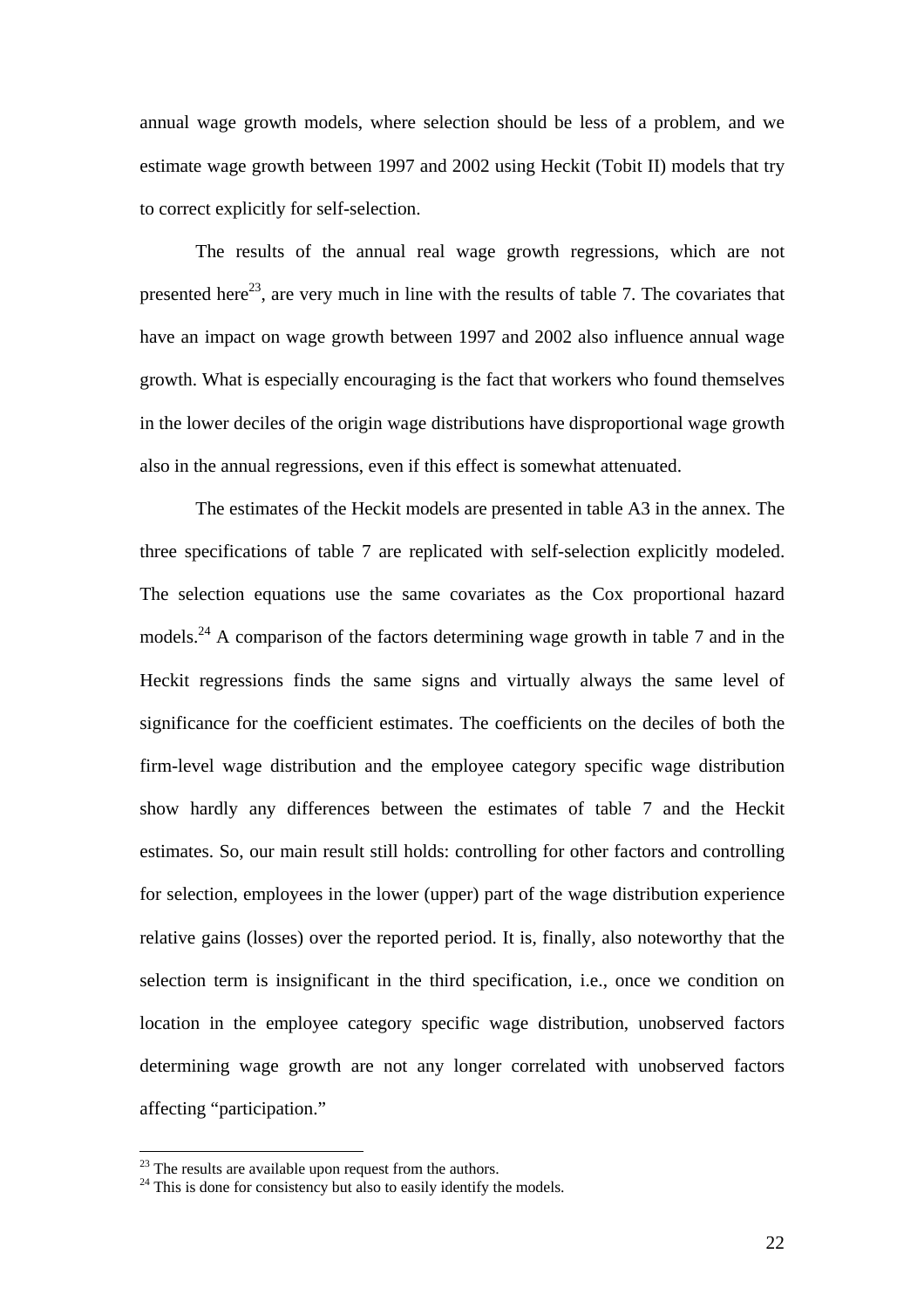#### **Extraction of rents and approaching the outside option**

As we have seen, local labor market opportunities seem to have fallen substantially after the crisis year of 1998. These falling outside opportunities made it possible for the top management of the firm to use inflation to erode the rents that the firm's employees enjoyed before the crisis. Table 9 shows that the large positive differences between mean wages in the firm and mean wages in the sample of industrial firms located in the same local labor market observed in the years 1997 to 1999 turned either negative towards the end of the period or were tremendously reduced. The convergence of average wages in the firm towards average wages in the local labor market started after 1999 when employees' rents peaked. The extraction of rents during the period of real wage adjustment was quite relentless as a comparison of the entries for 1999 and the entries for 2002 reveals. If we link these relative wage movements to the information that we provided about local labor market conditions, it seems plausible that the top management of the firm uses these local labor market conditions as an important element in its calculus regarding wage setting. This conjecture is confirmed by the CEO when asked directly about the determination of wage levels. According to him, three dimensions are relevant for wage determination: the characteristics of a worker, i.e., her/his qualification, tenure, seniority and work experience in general; labor market conditions, in particular the wage level in the region and the wage level in the sector; and the price of the order in whose production the employee is engaged.

In sum, given our evidence on the time patterns of regional turnover, the regional unemployment rate, declining relative wage gaps and the statement by the CEO of the firm, we are confident that local labor market conditions are of paramount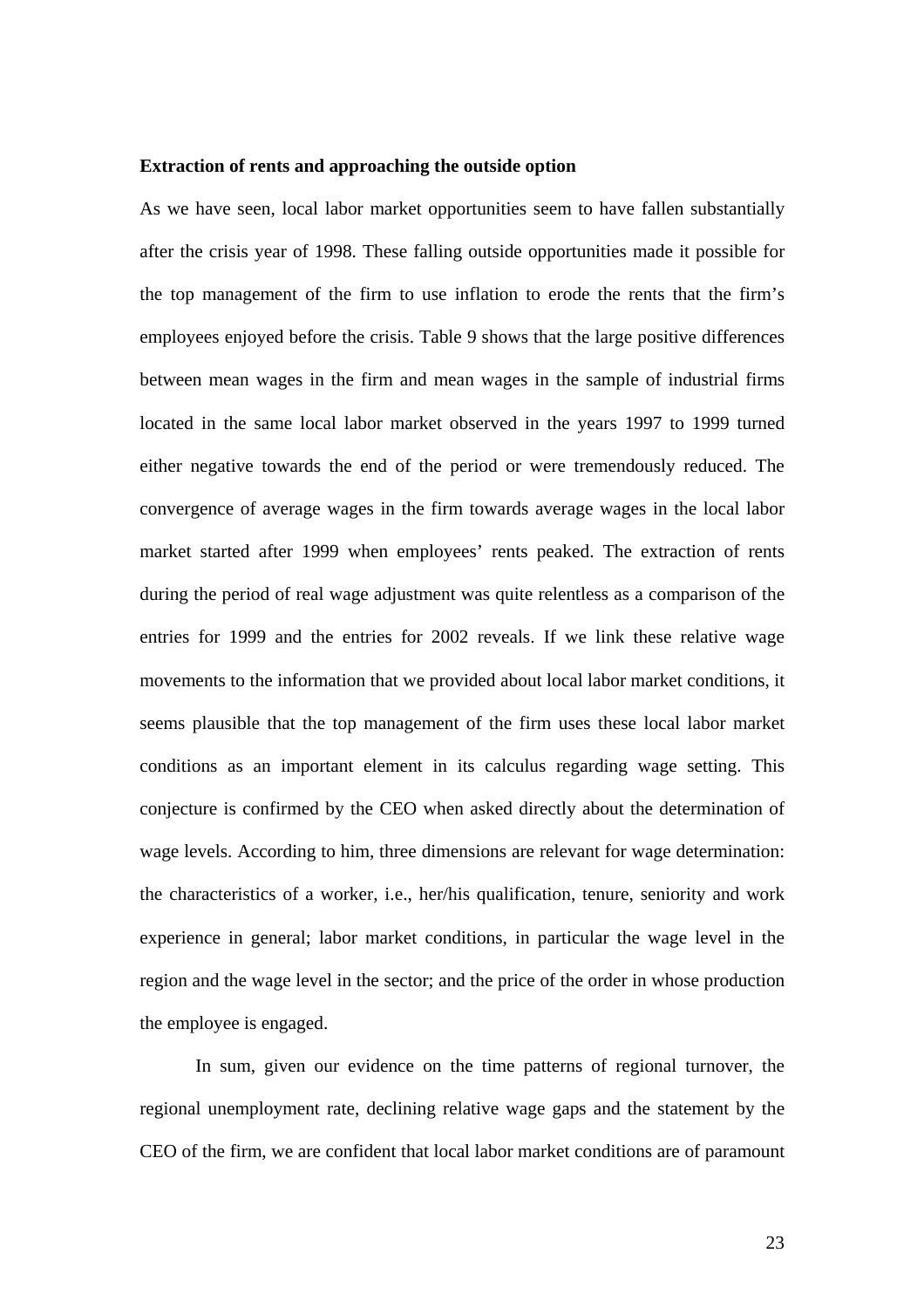importance in the calculus of top management when it comes to wage setting. It is also our conjecture that in this Russian firm the causal effect runs from turnover to wages and not vice versa. This might seem counterintuitive as one would surmise that high wages would cause a fall in turnover. However, the efficiency wage models that explained the causal effect going from wages to turnover (see, e.g., Salop, 1979) are embedded in a mature capitalist economy that finds itself in a steady state. The Russian economy in the 1990s was clearly not in a steady state but in great turmoil with a tremendous amount of labor reallocation taking place. The CEO of our firm paints the following picture of this dramatic period when explaining the development of wages in the firm: "Higher than regional wages contributed to retaining and attracting highly qualified personnel after difficult crisis years in the beginning of the 1990s, when episodes of forced downsizing due to the output decline took place. Later, in 1995-1996, the firm started to receive orders, production growth began, and there was a need for qualified personnel. Since economic improvement happened all over the country, the only way to retain and attract personnel was to pay high wages. After the 1998 crisis, it was economically expedient to stabilize wages at the regional level."<sup>25</sup> In the final analysis market forces work in the case of our Russian firm and that in a relentless fashion.

#### **Wage Arrears**

 $\overline{a}$ 

Withholding wages on a regular basis has been the experience of many Russian workers during most of the nineties (see, e.g., Lehmann, Wadsworth and Acquisti, 1999, and Earle and Sabirianova, 2002), and is therefore an important component of a firm's wage policy. The personnel data of the firm records the stock of wage arrears

<span id="page-23-0"></span> $25$  Cited from the interview of April 2007.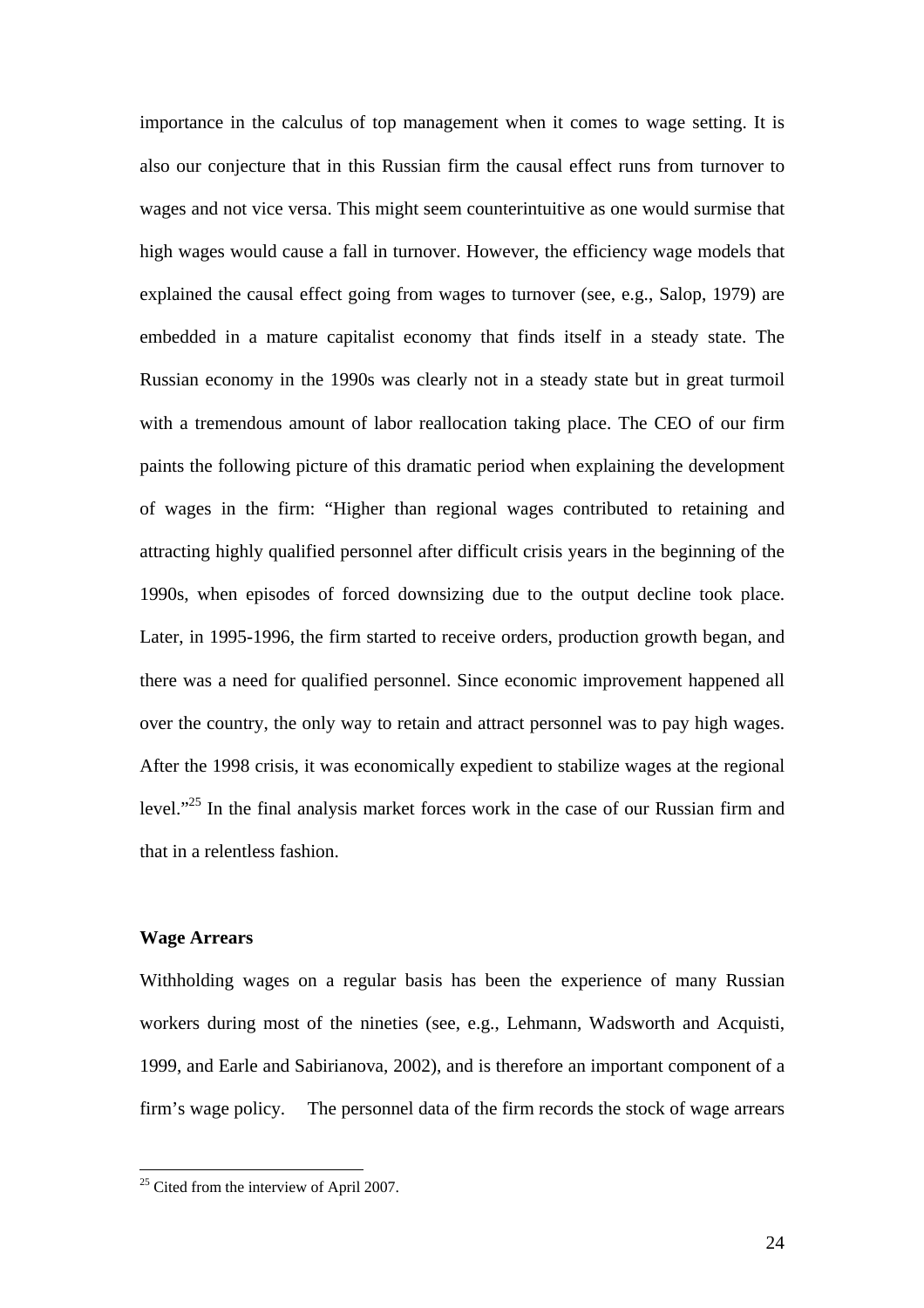for each employee on the  $31<sup>st</sup>$  of December of the respective year. According to this data, wage arrears were recorded only at the end of 1998. However, we do have information about the monthly stocks of wage arrears by employee type taken from the CERT regional firm panel data. According to this data source, employees at the firm at hand were confronted with wage arrears in the years 1998 and 1999. Figure 9, which is based on the CERT data, shows that wage arrears start to accumulate in January 1998 and peak after roughly one year and then decline continuously until they dissipate at the end of 1999. This suggests that wage arrears were used by the firm to cushion the shock arising from the build-up to the financial crisis, its actual occurrence and its aftermath.

Real wage arrears as a fraction of monthly wages were lowest on average among production workers. Accountants were most adversely affected by arrears. Managers were not spared and also had part of their wages withheld. Compared to the general situation in Russia in 1998, the non-payment of wages in our firm was, however, not dramatic. Goskomstat reports total wage arrears in 1998 in Russia, which amount to roughly two monthly wages, while all average wage arrears in the firm never amounted to more than one tenth of a month of 1997 wages. Even the average accumulated wage arrears for the worst affected group, accountants, never exceeded a third of a month of 1997 wages. $^{26}$ 

Since wage arrears in the firm only started in 1998 and since they had disappeared by the end of 1999, we only have one cross section (the year 1998) of the stock of arrears of all employees. To the extent that the information derived from the CERT regional firm panel data that accumulated wage arrears peaked in December 1998 is valid, the wage arrears data based on the personnel data capture that moment

<span id="page-24-0"></span> $26$  This is consistent with our interpretation of the crisis as primarily a short-time liquidity crisis for the firm, followed by a medium-term improvement in economic performance driven by the devaluation of the ruble and the consequent improved competitiveness of the firm.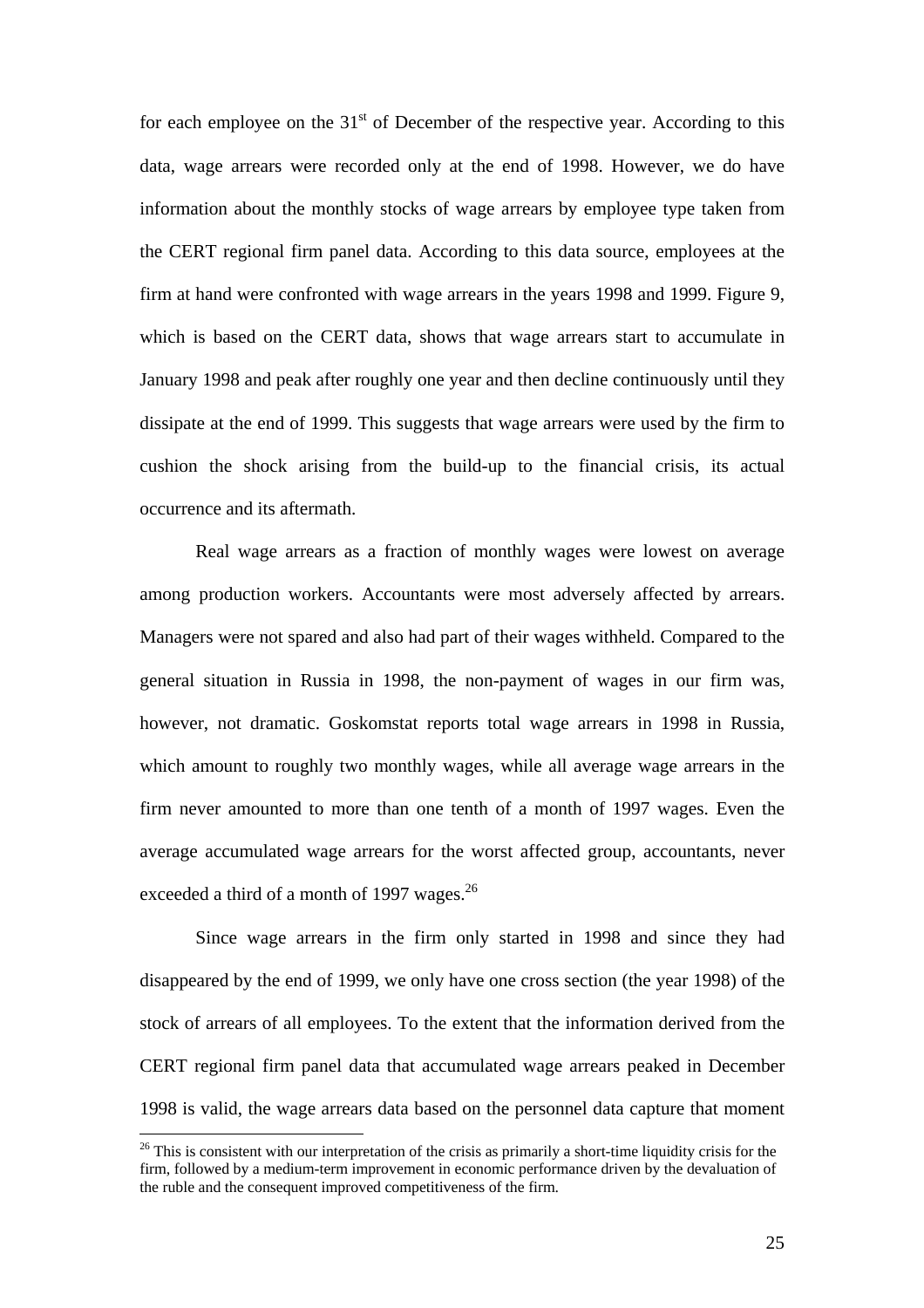when presumably their incidence, their level and their variation was largest across the population.

The personnel data show that roughly 60 percent of all employees had no arrears at all at the end of 1998 and only 10 percent experienced arrears worth one week of monthly pay or more. The summary statistics of Table 10 show how limited wage arrears are for the entire workforce and give some details of how these limited arrears are distributed across the five types of employees. Arrears are shown in thousands of 1997 rubles (A) and as a fraction of 1997 monthly wages (B). The panel for all employees shows very small mean values and a relatively small spread no matter how arrears are measured. Even at the 90 percentile arrears never amount to more than a third of monthly wages and the maximum value is given by slightly more than one month of wages. What is clear from the table is that production workers had been treated favorably by the firm in 1998, since even at the 75 percentile we do not observe any arrears. The other employee categories have a more even incidence since we find positive wage arrears already at the 25 percentile (not shown in the table). However, the worst treatment seems to have been reserved for accountants, who have the highest levels of wage arrears throughout the distribution.

How are wage arrears correlated with real wages? To answer this question we perform simple Tobit regressions, where those observations with zero wage arrears are left-censored and where real arrears and arrears in terms of wages are regressed on real wages. An extended model includes dummies for the employee types. The bivariate model implies that employees with higher wages have lower levels of wage arrears (column (2) of Table 11); however, once we include controls for employee type there is a positive correlation between real wages and real wage arrears (column 3). Larger wages, on the other hand, imply smaller wage arrears in terms of monthly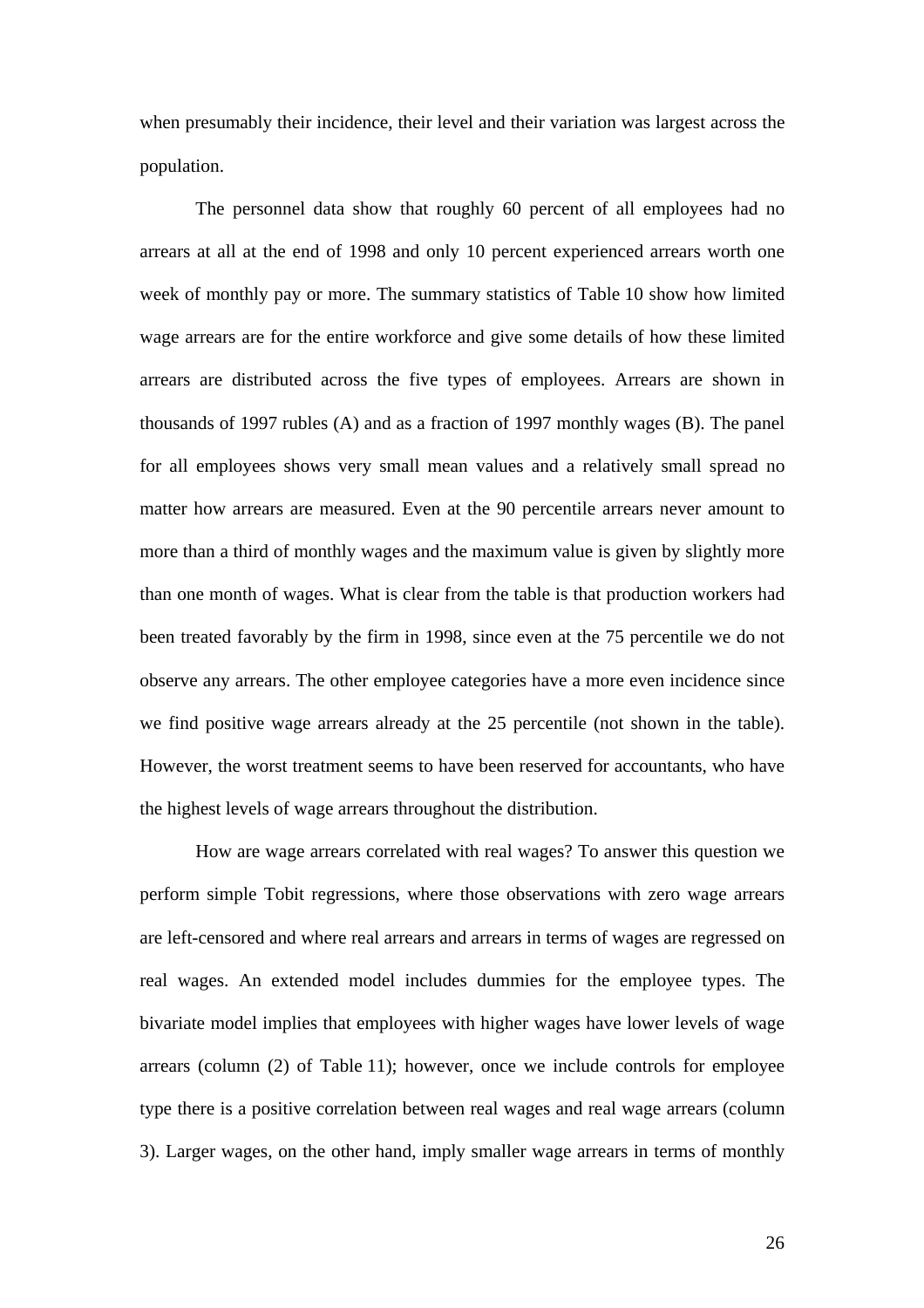wages whether we control for employee type or not (columns (4) and (5)). The coefficients on the dummies in columns 3 and 5 also confirm that, controlling for wages, production workers were best treated while accountants had a particularly bad experience regarding wage arrears.

To see whether the incidence of wage arrears varies across certain characteristics of employees we also perform simple probit regressions for the entire sample and for the different employee categories separately. The results, which are not shown here, $^{27}$  show some robust partial correlations. Most noteworthy is the result that employees with longer tenure were less affected by wage arrears than those with average tenure. This result is particularly strong for engineering staff and production workers and seems to indicate that, at least in this firm long-tenured employees were given preferential treatment and thus highly valued. This outcome is in sharp contrast to studies that base their evidence on nation-wide surveys and that suggest that long tenure in the nineties in Russia was associated with a larger incidence of wage arrears resulting from poor labor market prospects for long-serving employees (Lehmann et al., 1999, and Earle and Sabirianova, 2002). It is, therefore, feasible that in our firm (where mass layoffs finished in 1993) long tenure implies having acquired a large stock of firm-specific human capital that is valuable to the firm even under the circumstances of a demand driven economy. A further robust result is the inverse relationship between educational attainment and the incidence of wage arrears, pointing to a better treatment of more educated employees. Female and male employees are equally treated as far as wage arrears are concerned if we look at the entire sample. This result is driven by the fact that male production workers experience smaller arrears than their female counterparts while among the engineering

<span id="page-26-0"></span> $27$  They are available on request from the authors.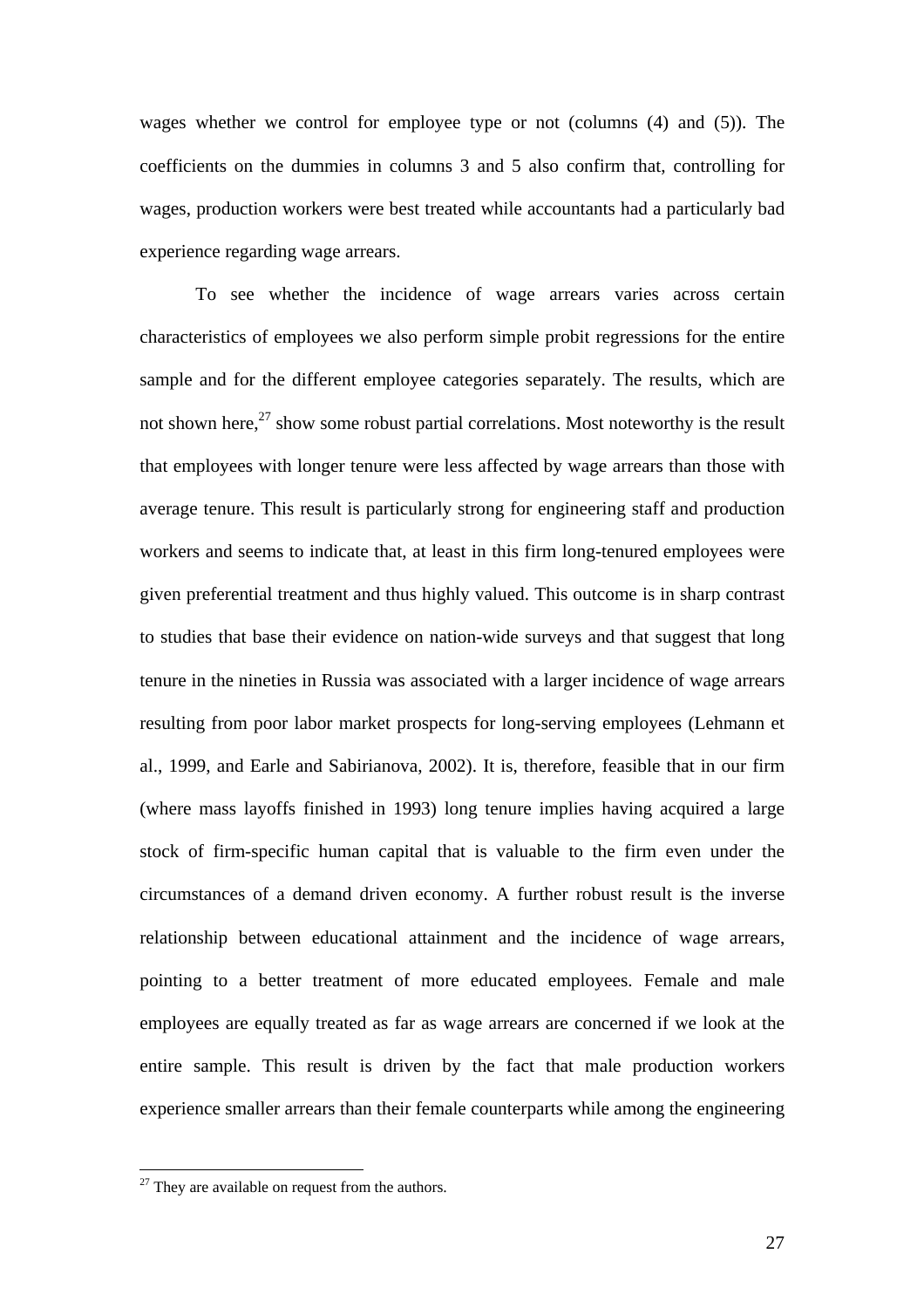staff – the second largest group after production workers – females are less affected. The simple probit regressions make clear in any case that, within this firm, employees were not equally treated when it came to withholding wages and that top management tried to keep content those employees that it valued most.

#### **Inequality**

A comparison of Figures 4 and 7 reveals that real wage distributions become more compressed. The difference in the median wage and wages for an employee at the  $90<sup>th</sup>$ percentile of the distribution is reduced by slightly less than 15 percentage points during the period from 1997 to 2002. The gap between the wage of an employee at the  $10<sup>th</sup>$  percentile of the wage distribution and the median wage narrowed by 37 percentage points from 1997 to 2002. Hence, the fall in wage inequality comes about by relative wage gains of employees in the lower part of the wage distribution. Gini coefficients reported in column (1) of Table 12 corroborate the decline in inequality of wages and total compensation for the entire workforce. The Gini coefficients in columns  $(2) - (6)$  show that wage and compensation inequality falls also within all employee categories in the aftermath of the financial crisis. However, this process of wage and compensation compression is not monotonic for all employee categories. For example, inequality fell to very low levels for service staff and managers in 2001, but rises again thereafter.

The Gini coefficient can be written as  $G = (2/\mu)$  cov(y,F(y)), where y is income,  $F(y)$  is the distribution function of y and  $\mu$  is mean income (see, e.g., Lambert, 2001). A simple algebraic manipulation then arrives at the decomposition of G into its components by income source:

$$
G = \sum_{k} R_{k} G_{k} S_{k} \tag{1},
$$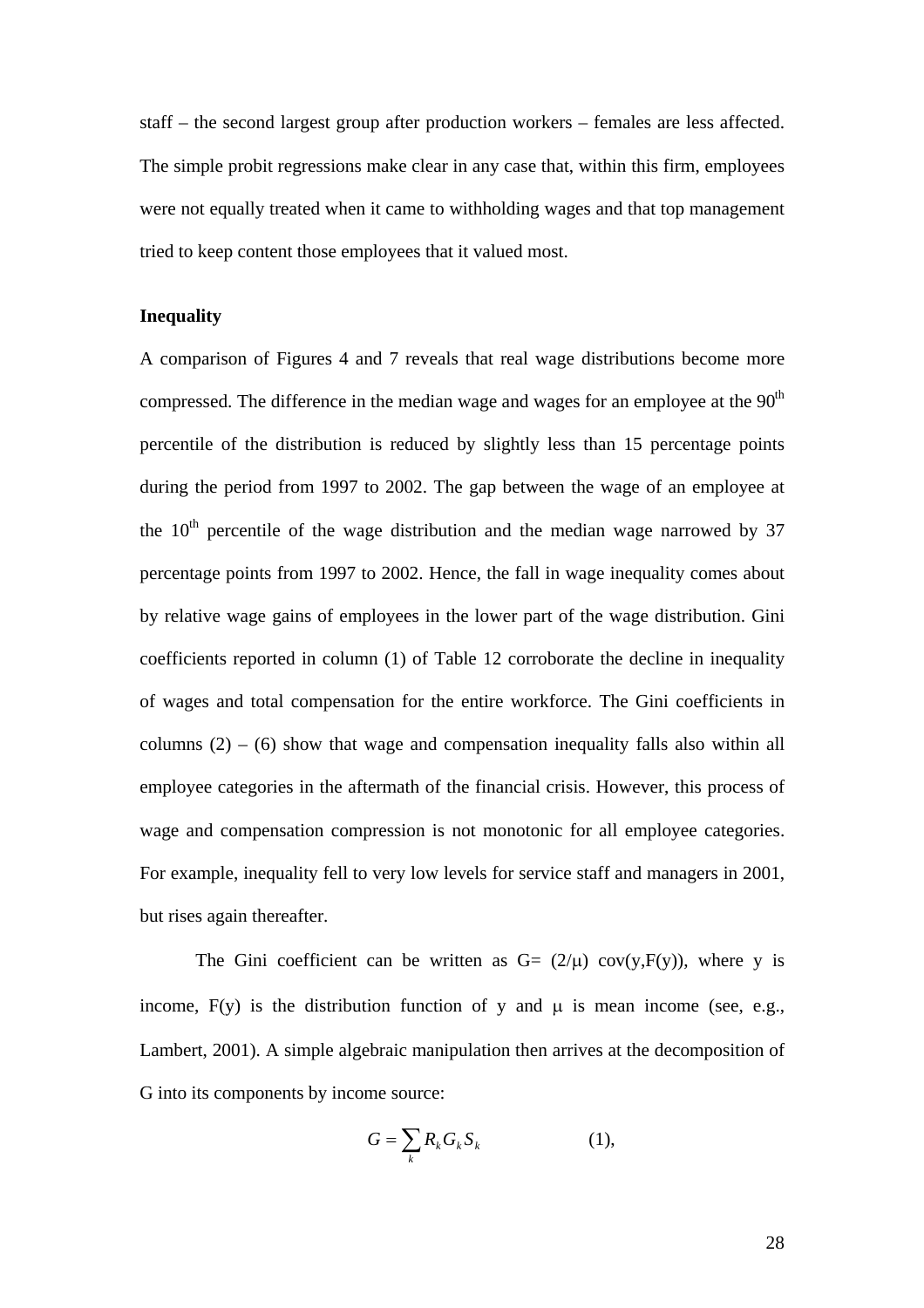where  $R_k$  is the rank correlation of income source k with the distribution of total income,  $G_k$  is the Gini of income source k and  $S_k$  is the share of component k in total income.<sup>28</sup> The decomposition of the Gini coefficient by income source is particularly interesting in our context to establish the contribution of the various components to inequality. The k-th component of equation (1) divided by G, i.e.,  $\frac{R_k G_k S_k}{G}$ , gives us the share of income source k in total inequality. Dividing this expression by  $S_k$  shows the inequality component as a fraction of its income share. Finally,  $\frac{R_k G_k B_k}{G} - S_k$ *G*  $\frac{R_k G_k S_k}{T}$  – approximates the impact of a 1 percent change of income source k on overall inequality. This latter measure can also be understood as income source k's marginal effect relative to the overall Gini (see Lerman and Yitzaki, 1985).

The upper panel of Table 13 presents the Gini coefficients for the different compensation components. Inequality in wages and in the extra bonus gradually falls with the exception that inequality in the extra bonus was zero in the crisis year 1998 since no extra bonus was paid at all. The other two bonus types show a more erratic behavior. The compression in total compensation is less pronounced than the compression in wages, not least because the Gini coefficients of bonuses were far higher than the Gini coefficients of wages (see top panel of Table 13). Despite this large difference between the Gini coefficients of bonus payments and the Gini coefficient of wages, bonuses contributed little to overall inequality for two reasons. First, their shares were small relative to the share of wages (see Table 5). Second, the rank correlations of all bonus payments with the distribution of total income were far weaker than the nearly perfect rank correlation of wages (see bottom panel of

$$
G = (2/\mu) \sum_{k=1}^{K} cov(y_k, F) = \sum_{k=1}^{K} [cov(y_k, F) / cov(y_k, F_k)][2 cov(y_k, F_k) / \mu_k][\mu_k / \mu].
$$

<span id="page-28-0"></span> $2<sup>28</sup>$  This decomposition is due to Lerman and Yitzaki (1985) who show that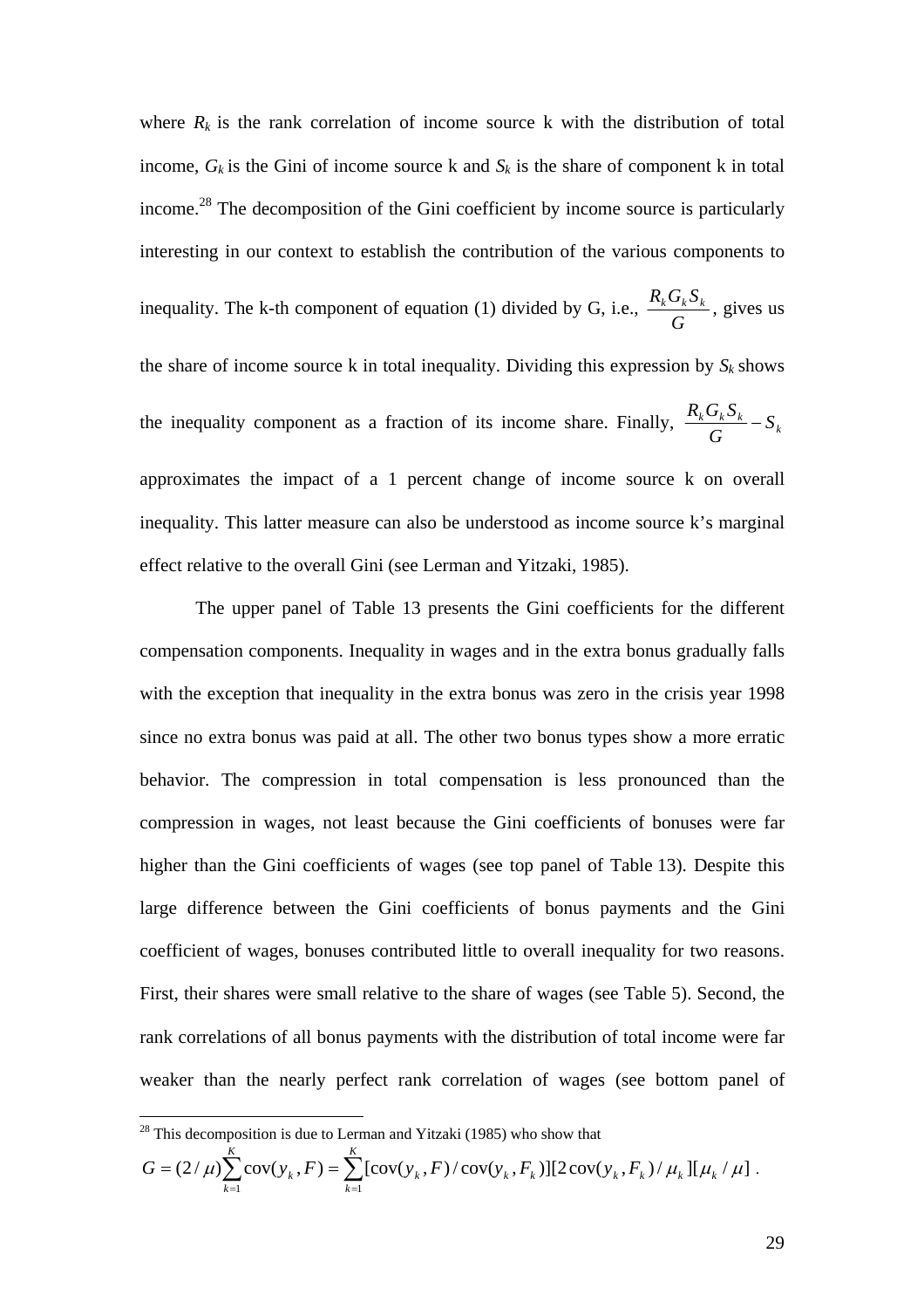Table 13).<sup>29</sup> Wages contributed slightly less to overall inequality than their share in total income, as Table 14 demonstrates, and therefore have had an (hypothetical) attenuating impact on overall inequality in all years as the bottom panel of Table 14 reveals. Monthly bonus payments, in contrast, "aggravated" overall inequality in all years apart from 1999.

Alternative measures of inequality like general entropy indices confirm the findings concerning the compression of wages and total compensation. The general entropy index, which is given by

$$
GEI(\alpha) = \left[\frac{1}{N\alpha(\alpha-1)}\right] \sum_{i} \left[\left(\frac{x_i}{\mu}\right)^{\alpha} - 1\right]
$$
 (2),

where N is the number of observational units,  $x_i$  is the level of earnings of the i-th observational unit, and  $\mu$  is mean earnings, allows us to assess whether the change in inequality is mostly driven by changes at the bottom or by changes at the top of the distribution, by varying the parameter  $\alpha$ . The index is more sensitive to changes at the top of the distribution the larger is  $\alpha$ .<sup>30</sup> Since the fall in the general entropy index for a parameter value of -1 is more pronounced than for a value of 1, we conclude that the relative gains at the bottom of the wage and the compensation distributions are the more important driving factors of the fall in overall inequality. If we give more weight to wages in the lower part of the distribution, our measure of overall wage inequality, GEI(-1) indicates that inequality fell by 62 percent between 1997 and 2002. If, on the other hand, the index is more sensitive to wages in the upper part of the distribution

<span id="page-29-0"></span><sup>&</sup>lt;sup>29</sup> One might find it puzzling that the Gini of total compensation is very close to the Gini of wages given these far higher Gini coefficients for bonus payments. For example in 1997 the Gini of total compensation amounts to 0.2928 while the Gini of wages is 0.2802. A simple back of the envelope calculation, using equation (1), brings home the point that the large  $G_k$  's of the bonus components are "wiped out" by their small  $S_k$ 's and  $R_k$ 's.

<span id="page-29-1"></span><sup>&</sup>lt;sup>30</sup>  $\overline{\text{GEI}}(\alpha)$  encompasses several well known inequality measures: for example,  $\overline{\text{GEI}}(0)$  corresponds to the mean log deviation, GEI(1) to the Theil index and GEI(2) to one half of the square of the coefficient of variation. We use a modified version of the Stata module "descogini" by Alejandro Lopez-Feldman for our calculations. See Feldman (2005).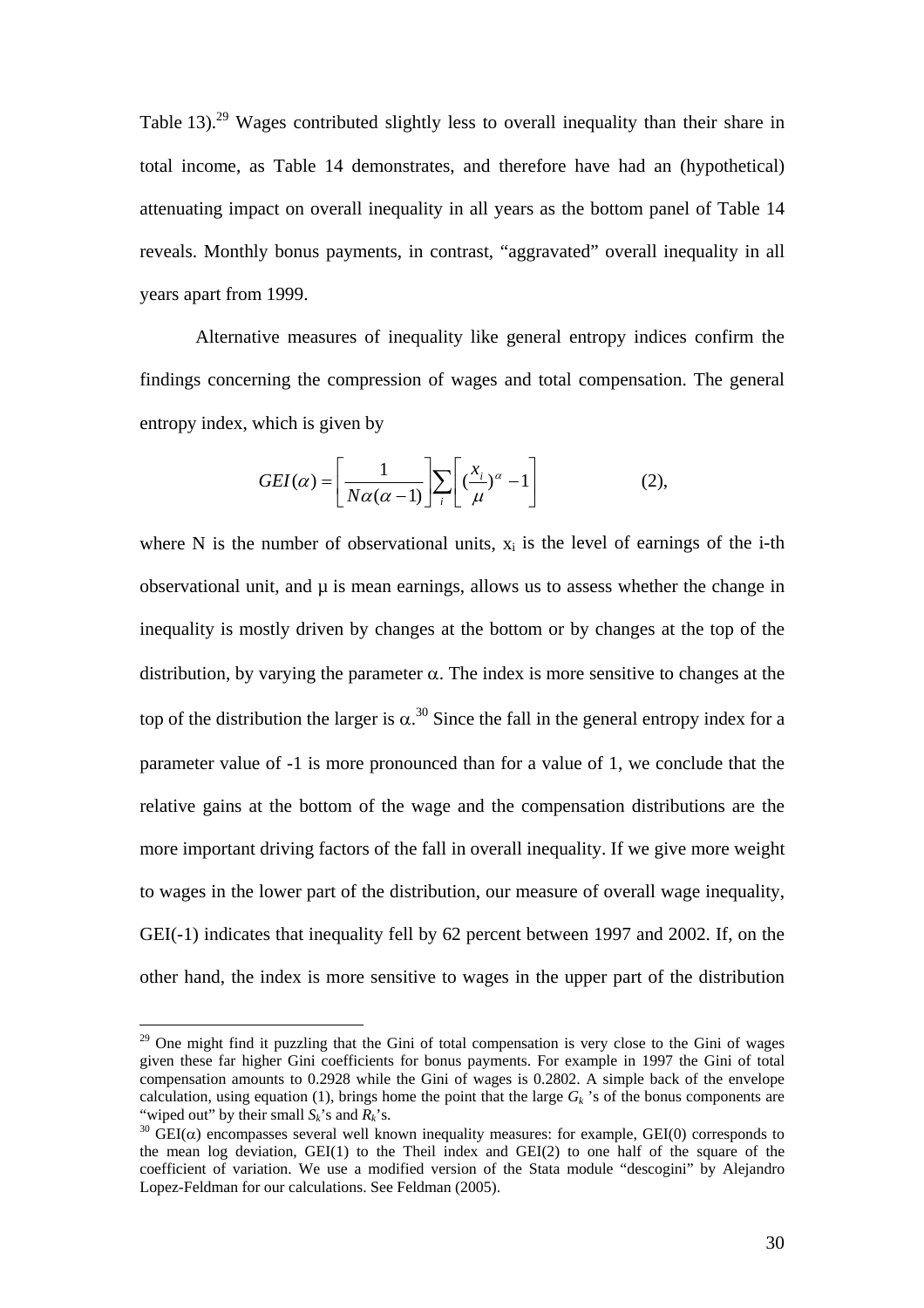then measured overall wage inequality fell by "only" 44 percent (see columns (1) and (4) of panel a of Table 15). Falling inequality is mostly driven by compression within the lower part of the wage distribution in all employee categories except for managers.<sup>31</sup>

The general entropy index can also be additively decomposed into the within and between parts of inequality. This decomposition reveals that inequality within employee categories dominate overall wage inequality in 1997, while in 2002 within and between group inequality are of roughly equal magnitude (see columns (2) and (3) as well as columns (5) and (6) of top panel of Table 15). The *GEI(-1)* and *GEI(1)* measures indicate that within-inequality fell, respectively, by 69 and 60 percent and that between-inequality was reduced by 37 and 1 percent respectively. Most of the compression in the overall wage distribution between 1997 and 2002 occurred because there was tremendous compression of wages within employee categories. These patterns also hold for inequality of total compensation as the statistics in the bottom panel of Table 15 demonstrate.

## **5. Conclusions**

Having a rich personnel data set of one Russian firm for the years 1997 to 2002 at our disposal, we can trace out the evolution of wages, total compensation and employment in a period that included the financial crisis of 1998. The observed evolution points to "price" rather than "quantity" adjustment within the firm during the crisis as employment remained stable but real wages and real compensation fell

<span id="page-30-0"></span> $31$  For example, wage inequality for service staff and production workers fell by 70 percent and 58 percent if we take GEI(-1), but only by 60 percent and 41 percent respectively if we use GEI(1) to calculate percentage changes in inequality. For managers, on the other hand, these percentage changes amount to 64 and 68 percent. Detailed results are available from the authors upon request.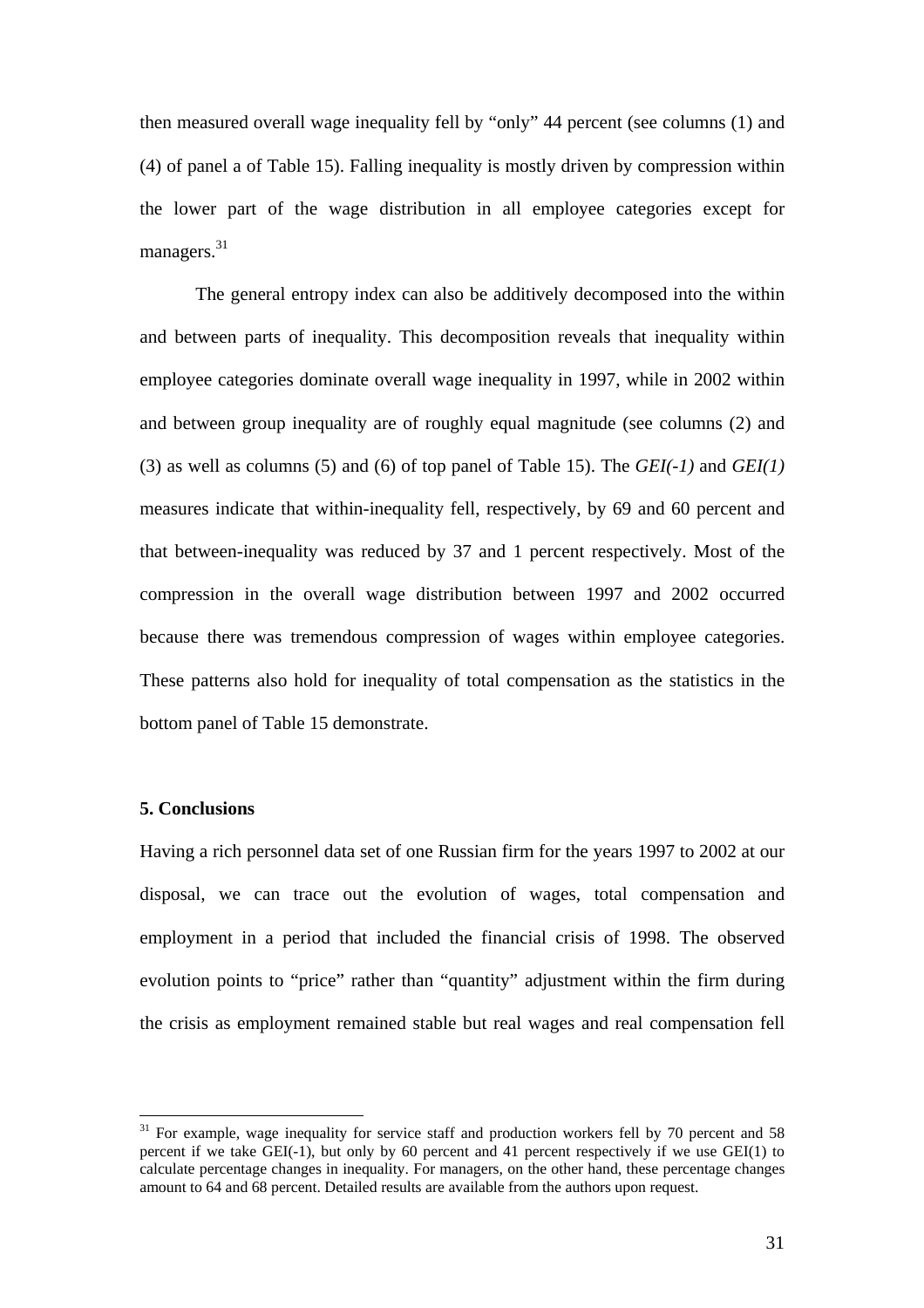substantially. Our evidence thus shows that the firm does not refrain from substantially cutting real wages, taking advantage of a high-inflationary environment.

The downward adjustment of earnings leads to persistent welfare losses among employees since real wages and real compensation levels had not recovered to pre-crisis levels by 2002, even though the firm's financial situation was then better than before the crisis. The firm, which was a high-wage firm prior to 1998, makes use of the high inflation that manifests during and in the aftermath of the financial crisis in order to extract rents from employees. These welfare losses were, however, not spread evenly across all employees, since the firm curbs earnings most for those who earned the highest rents, which results in a tremendous compression of real wages. Wage growth regressions spanning the years 1997 to 2002 show disproportionate wage growth for those employees located in the lowest four deciles of the wage distribution in 1997 while employees positioned in the highest four deciles are confronted with relative wage losses. Relative to production workers, service staff and engineers have wage gains over the period, while accountants and managers have small wage losses.

The firm was in a position to extract rents from its employees because of a fall in outside opportunities in the local labor market as evidenced by dramatically falling separation rates after 1999. At the bottom end of the firm's wage distribution there are, however, few rents before the crisis and the firm seems to pay a wage close to the opportunity cost for employees at that end of the distribution throughout the reported period.

Wage arrears occur in this firm in 1998 and 1999, but they are a minor issue as the average level of arrears never amounted to more than one tenth of a month of 1997 monthly wages. Our findings also indicate that production workers as well as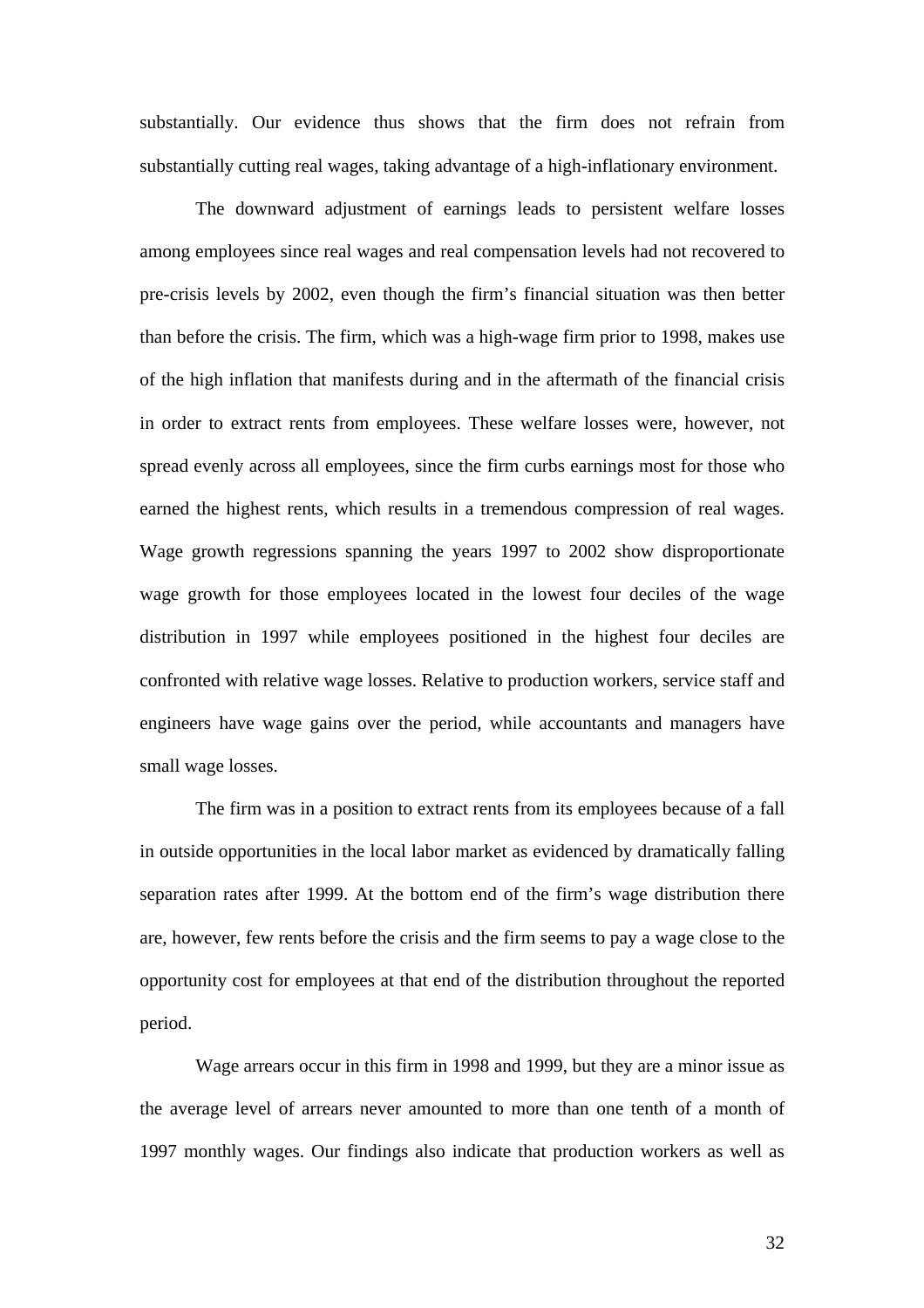employees with long tenure face fewer wage arrears. The worst affected group are accountants who seem further penalized by lower nominal wage growth than other employee categories. It is possible that this treatment by the firm was a reaction to a rather loose firm attachment of accountants which is demonstrated through their higher turnover rates than those of other employee groups.

Our analysis thus shows that the costs of the crisis are unevenly distributed across the firm's workforce and that the firm tries to shelter those workers whom it values most from the fallout of the crisis. All in all, though, we take the differential treatment of employee groups within the firm as evidence that market forces strongly influence the wage policies of our firm.

Since our firm is in manufacturing, the empirical analysis of wages and employment gives us insights that can possibly be generalized to workers in the tradable sector of any developing country undergoing a macroeconomic shock.<sup>[32](#page-32-0)</sup>

<span id="page-32-0"></span> $32$  Fallon and Lucas (2002) assess the impact of financial crises on labor markets and household income and record the different experiences of workers in the traded and non-traded sector during a financial crisis and its aftermath in their sample of developing countries. In these countries agriculture is the main traded sector, while in Russia manufacturing belongs to this sector. In an interview, the CEO of the analyzed Russian firm clearly states that the prospects of the firm are strongly determined by movements in the real exchange rate since the firm competes with importers from the EU in the Russian and other markets of the CIS.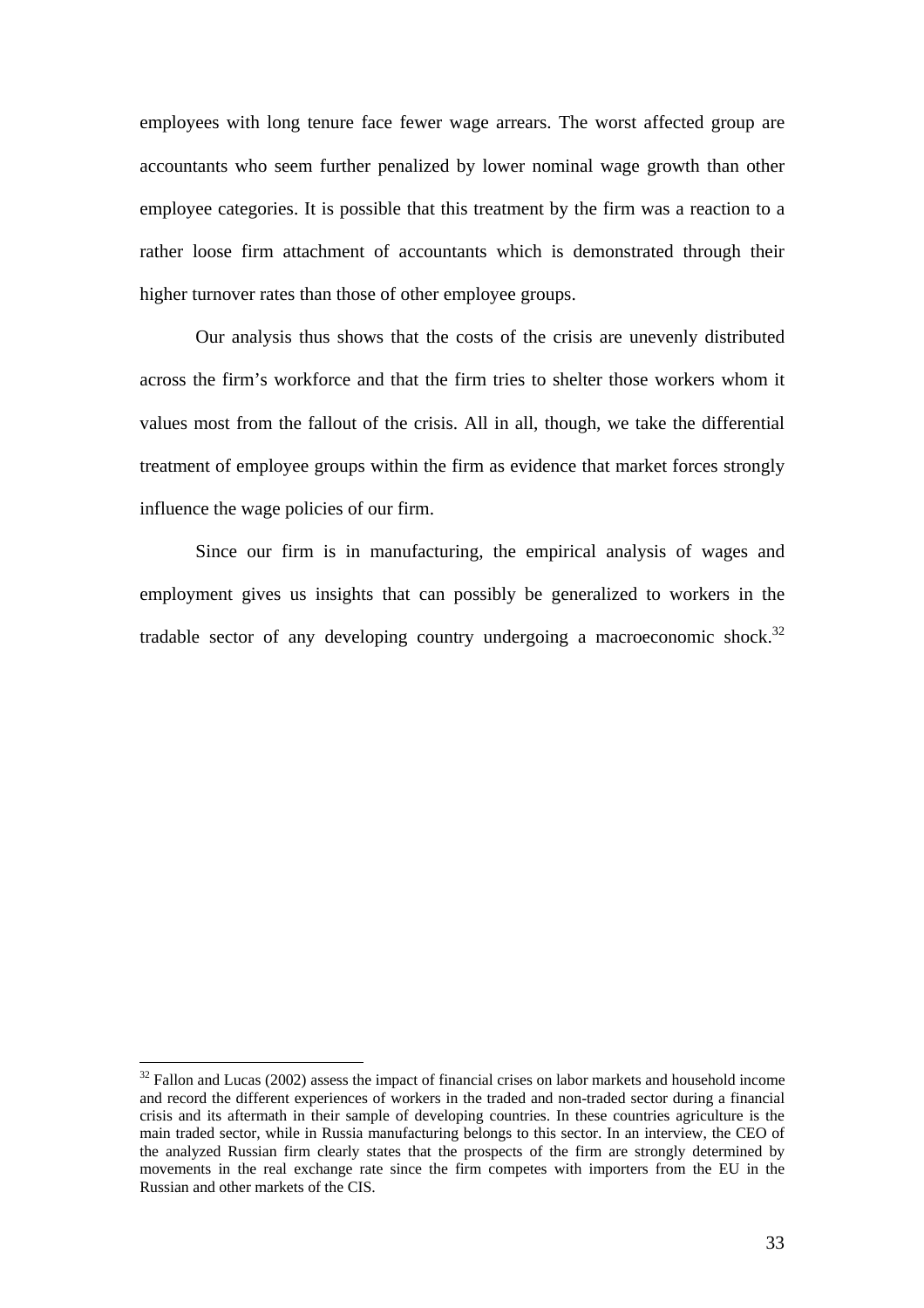### **References**

- Altonji, Joseph G. and Paul J. Devereux (2000), "The Extent and Consequences of Downward Nominal Wage Rigidity," in Solomon W. Polachek (ed.), *Research in Labor Economics*, 19, 383-431.
- Baker, George, Michael Gibbs and Bengt Holmstrom (1994), "The Wage Policy of a Firm," *Quarterly Journal of Economics*, 109(4), 921-955.
- Bauer, Thomas, Holger Bonin, Lorenz Goette and Uwe Sunde (2007), "Real and Nominal Wage Rigidities and the Rate of Inflation: Evidence from West German Micro Data," *Economic Journal*, forthcoming.
- Bewley, Truman F. (1999), *Why Wages Don't Fall During a Recession*, Harvard University Press.
- Boeri, Tito and Katherine Terrell (2002), "Institutional determinants of labor reallocation in transition", *Journal of Economic Perspectives*, 16(1), 51-76.
- Card, David and David Hyslop (1997), "Does Inflation Grease the Wheels of the Labor Market?," in Romer, C. and D. Romer (eds.), *Reducing Inflation: Motivation and Strategy*, pp. 71-113. Chicago University Press.
- Chiodo, Abigail J. and Michael T. Owyang, (2002), "A Case Study of a Currency Crisis: The Russian Default of 1998." In The Federal Reserve Bank of St. Louis Review, November/December.
- Commander, Simon, McHale, John, and Yemtsov, Ruslan (1995), "Unemployment, Restructuring and the Labor Market in Eastern Europe and Russia: Russia." In Simon Commander and Fabrizio Coricelli, Eds., *Unemployment, Restructuring, and the Labor Market in Eastern Europe and Russia,* pp. 147– 191. Washington, DC: EDI/World Bank, 1995.
- Dohmen, Thomas J. (2004), Performance, Seniority, and Wages: Formal Salary Systems and Individual Earnings Profiles, *Labour Economics*, 11(6), 741-763.
- Dohmen, Thomas J. and Gerard A. Pfann (2004), "Worker Separations in a Nonstationary Corporate Environment," *European Economic Review*, vol. 48(3), 645-663.
- Earle, John S. and Klara Sabirianova (2002), "How Late to Pay? Understanding Wage Arrears in Russia", *Journal of Labor Economics*, 20(3), 661-707.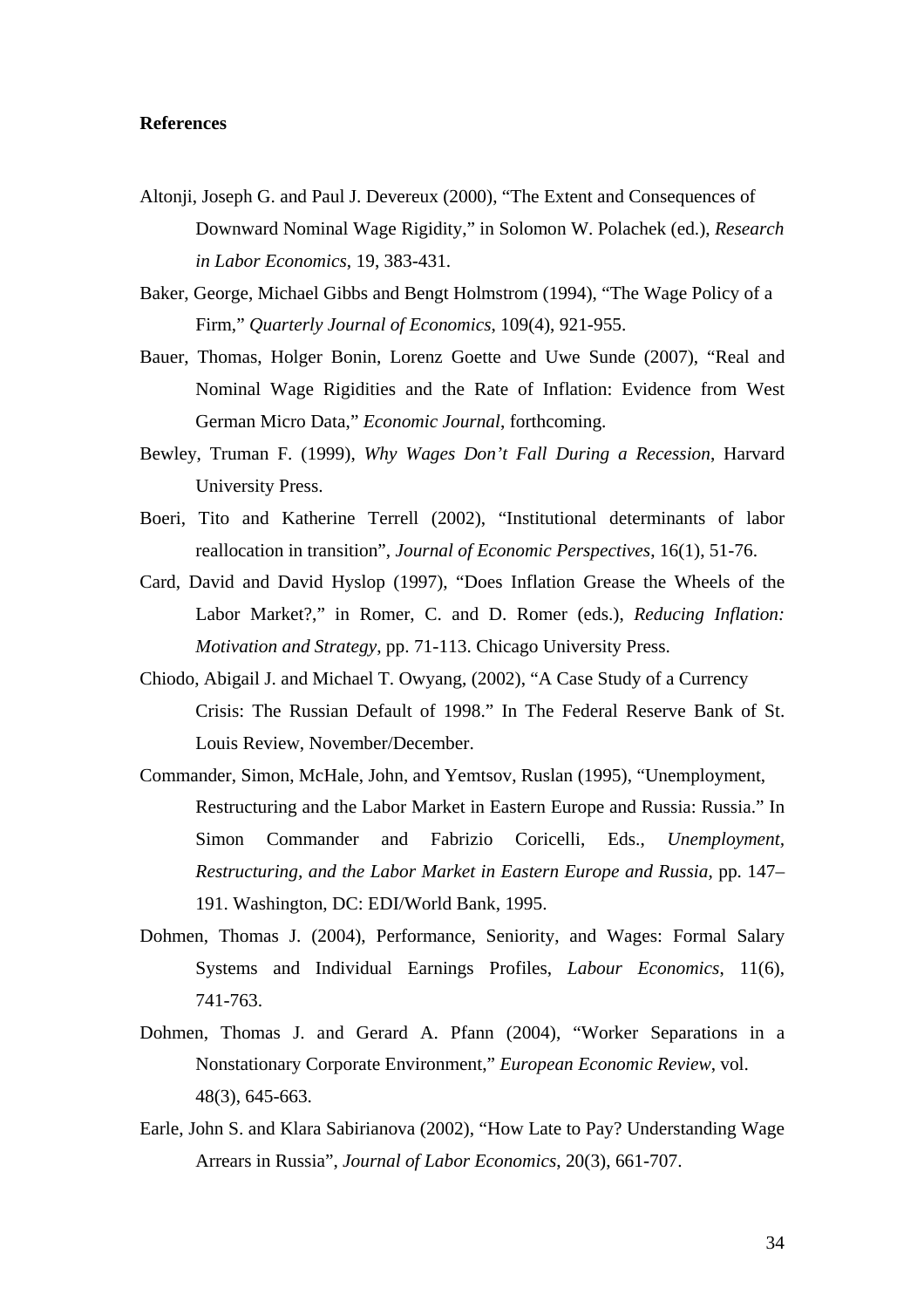- Eder, M., Yakovlev, A. and A. Çarkoglu, (2003), "The suitcase trade between Turkey and Russia: microeconomics and institutional structure", Working Paper WP4/2003/07, Higher School of Economics, Moscow.
- Fallon, Peter R. and Lucas, Robert E.B. (2002), "The Impact of Financial Crises on Labor Markets, Household Incomes and Poverty." *The World Bank Research Observer,* 17(1), pp. 21-45.
- Fehr, Ernst and Lorenz Goette (2005) "Robustness and Real Consequences of Downward Nominal Wage Rigidity", *Journal of Monetary Economics* 52, 779 - 804.
- Gibbons, Robert and Michael Waldman (1999), "Careers in Organizations: Theory and Evidence", in Orley C. Ashenfelter and David Card (eds.), *Handbook of Economics*, Vol. 3b, 2373-2437, Elsevier Science, Amsterdam.
- Hamermesh, Dan. and Gerard Pfann (1996),"Adjustment Costs in Factor Demand," *Journal of Economic Literature*, September, 1264-1292.
- Kharas, Homi, Brian Pinto and Sergei Ulatov (2001), "An Analysis of Russia's 1998 Meltdown: Fundamentals and Market Signals." *Brookings Papers on Economic Activity*, 1, 1-67.
- Lambert, Peter, J. (2001), *The Distribution and Redistribution of Income*, Manchester University Press, Manchester and New York.
- Lazear, Edward P. and Paul Oyer (2004), "Internal and External Labor Markets: A Personnel Economics Approach", *Labour Economics*, 11(5), 527-554.
- Lazear, Edward P. (1999), "Personnel Economics: Past Lessons and Future Directions" Presidential Address to the Society of Labor Economists, San Francisco, May 1, 1998, *Journal of Labor Economics*, 17(2), 199-236.
- Lehmann, Hartmut, Jonathan Wadsworth and Alessandro Acquisti (1999), "Grime and Punishment: Job Insecurity and Wage Arrears in the Russian Federation." *Journal of Comparative Economics*, 1999, 27(4), 595-617.
- Lerman, Robert I. and Shlomo Yitzaki (1985), "Income Inequality Effects by Income Source: A New Approach and Applications to the United States." In The Review of Economics and Statistics, 67 (1), 151-156.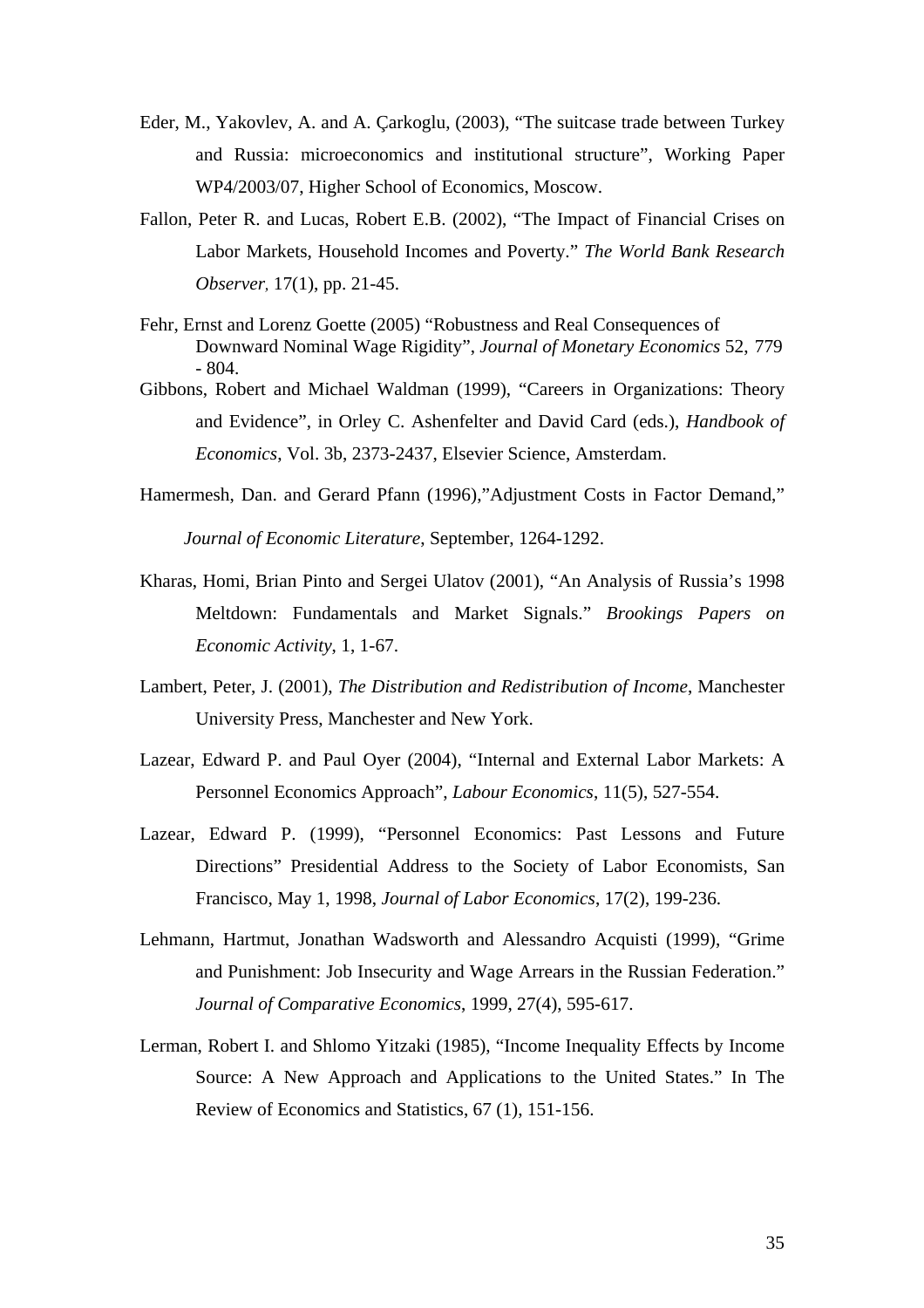- Lopez-Feldman, Alejandro (2005), "DESCOGINI: Stata module to perform Gini decomposition by income source". http://ideas.repec.org/c/boc/bocode/s456001.html
- Summers, Lawrence H. and John Williamson (2001), ["An Analysis of Russia's 1998 Meltdown: Fundamentals and Market Signals."] Comments and Discussion. In *Brookings Papers on Economic Activity*, vol. 1, 51-67.
- Wilson, Beth Ann (1996), "Movement of Wages over the Business Cycle: an Intra-Firm View," Board of Governors of the Federal Reserve System (U.S.), Finance and Economics Discussion Paper Series, 1997-1.
- Wilson, Beth Ann (1999), Wage Rigidity: A Look Inside the Firm, Board of Governors of the Federal Reserve System, Finance and Economics Discussion Series.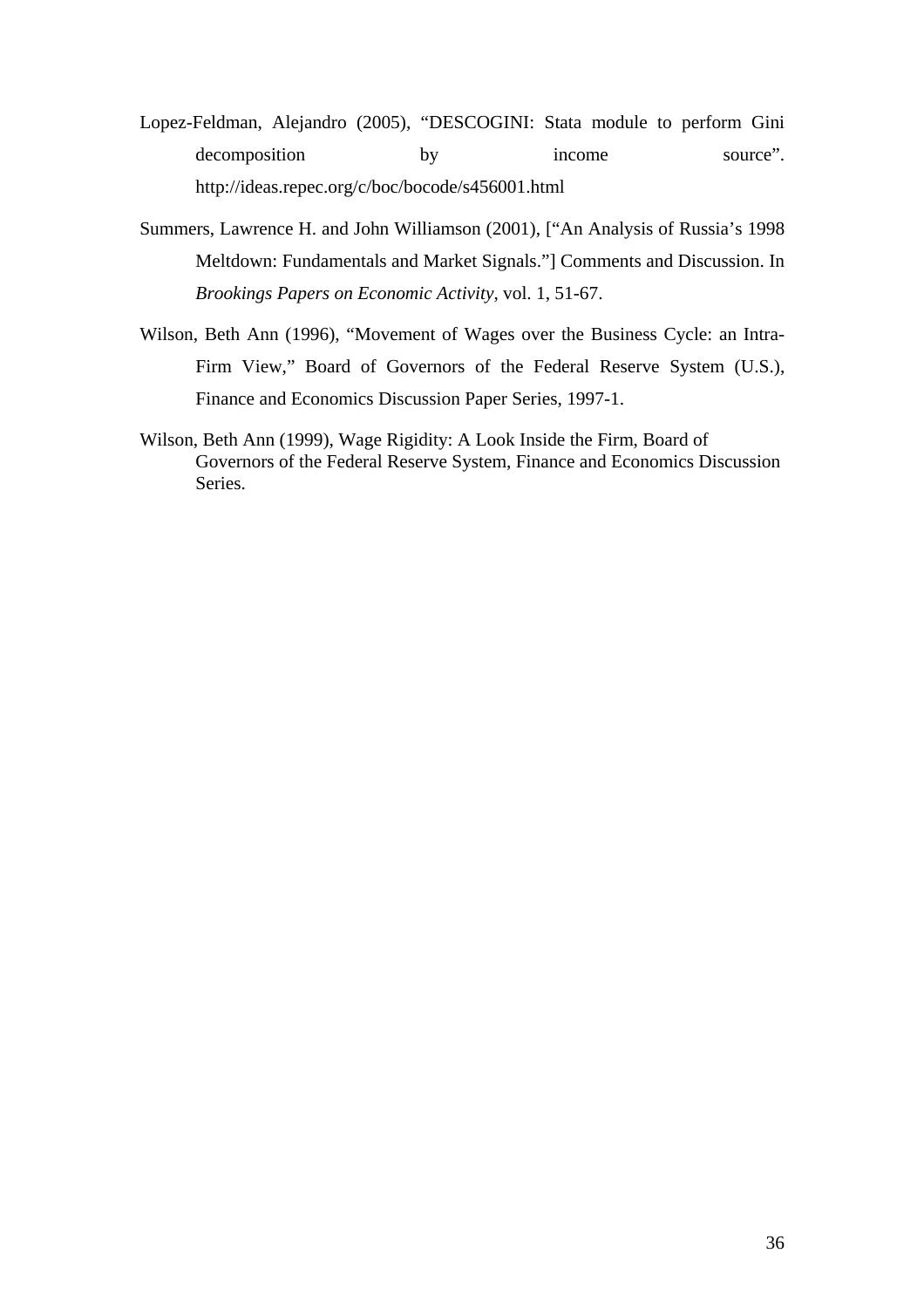#### **Appendix: The causes of the financial crisis**

The crux of the problems leading to the financial meltdown were rising public deficits and rising public debt that could not be contained in the medium run. Underlying the dynamics of public debt were structural problems related to tax compliance and tax collection. In addition, the price of oil started its slide in December 1997 and continuously fell in the first half of 1998, leading to less output and less tax revenue. Much of the public deficits had been financed with short-term government securities (so-called GKO's) since 1995. About a third of these GKO's were held by foreigners and a large amount of thus foreign held short-term debt came due in 1998. The attempt to swap most of these short-term securities for longer-termed Eurobonds was only partially successful and given the essentially fixed exchange range the CBR could fight off the speculative attack on the ruble only through the depletion of foreign reserves.

The CBR tried to contain the currency crisis in the summer of 1998 also by slowing down the growth rate of the money supply and by twice raising the lending rate to banks from 30 to 150 percent. This rise in interest rates aggravated the country's debt problem as interest payments increased substantially. Consequently pressure on the currency grew even more as investors were convinced that Russian authorities would devalue to finance non-denominated debt. Because of the fragile nature of the Russian financial markets, the dramatic jump of the interest rate did not increase the supply of capital to firms, but actually made it nearly impossible for firms to raise capital for new investment projects, leading to a further fall in output, which exacerbated the debt problem even more. Attempts by international organizations to inject some liquidity in the Russian economy at that stage turned out be too little and too late.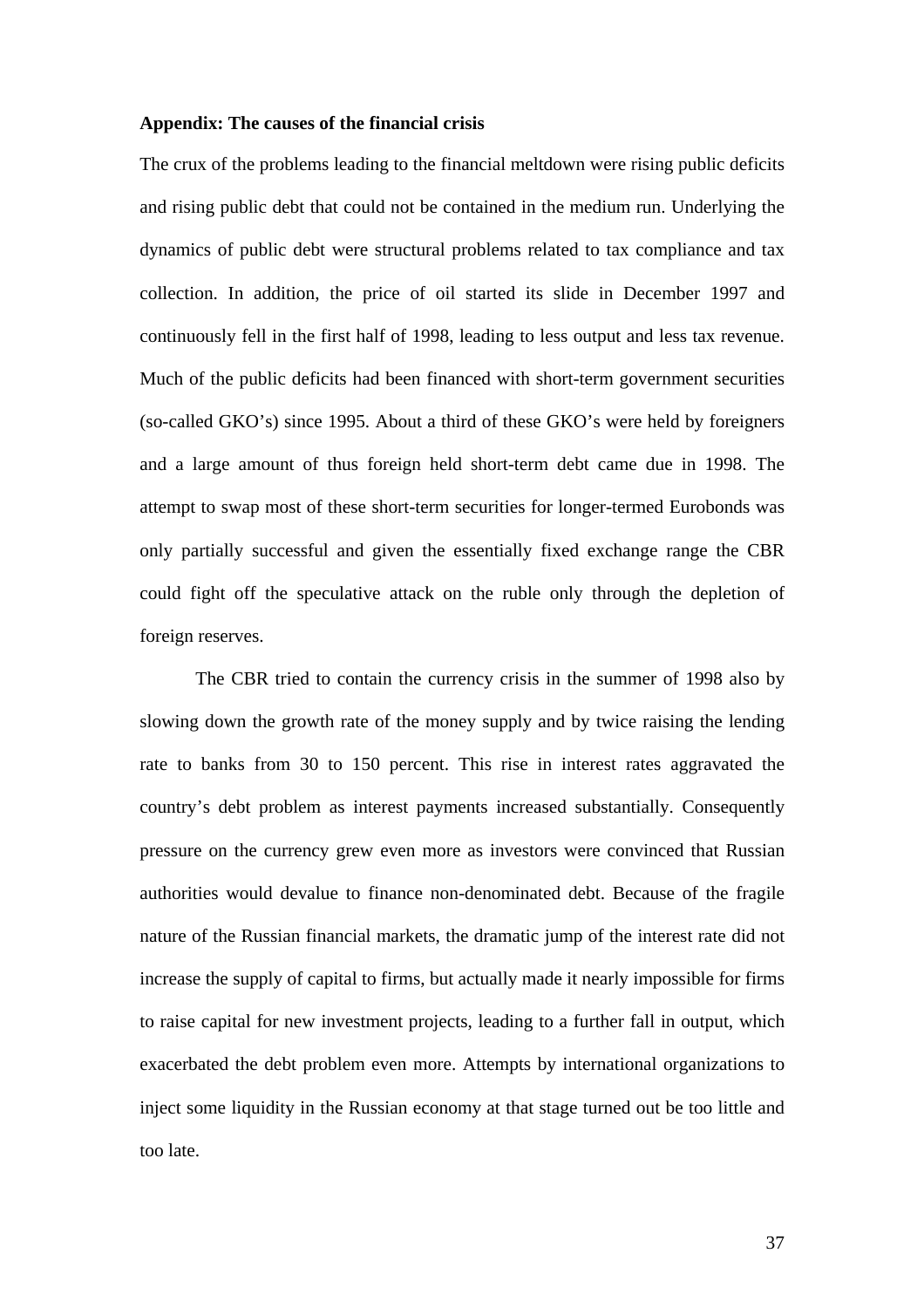Expectations of Russia's impending devaluation and default were also a crucial factor in the build-up of the crisis. The financial meltdowns in Asia alerted many investors to a possible default in Russia as did public relations disasters perpetrated by Russian authorities. The latter convinced investors that Russian policy makers were divided on how to solve the ensuing debt crisis and were thus more and more convinced of eventual devaluation and default (for details see Chiodo and Owygang,2002).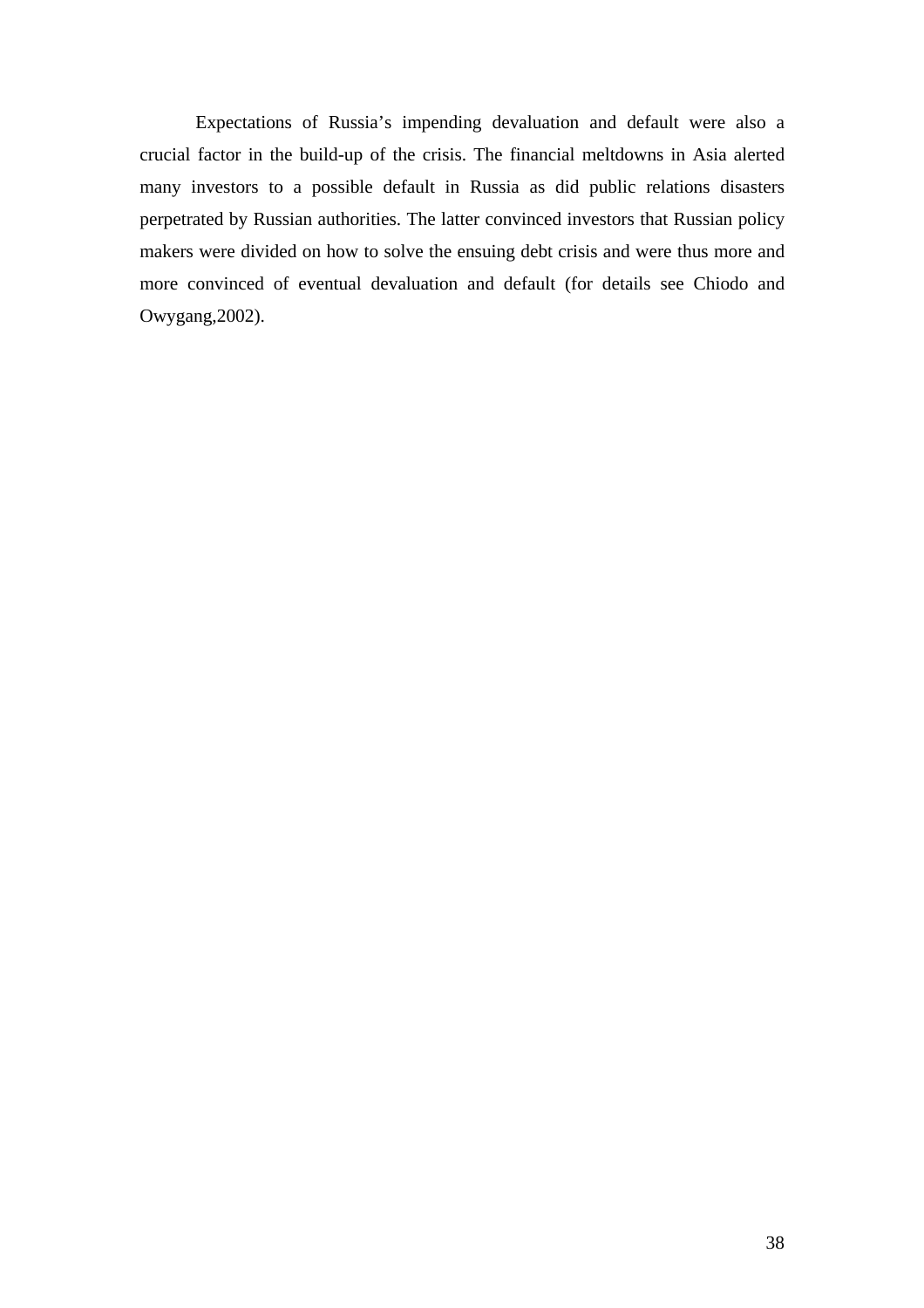## **FIGURES**





**Profitability (profit/sales in %)**

Notes: The figure shows the percentage of profits relative to sales for the firm and the average percentage of profits to sales for the machine building and metal working sector. Source: Rosstat, authors' calculations.





**Real Monthly Wage in Thousand 1997 Rubles**

Notes: The figure shows average real monthly wages in thousands of 1997 rubles for the firm, the region in which the firm is located, the machine building and metal working sector and the entire Russian economy.

Source: Rosstat, authors' calculations.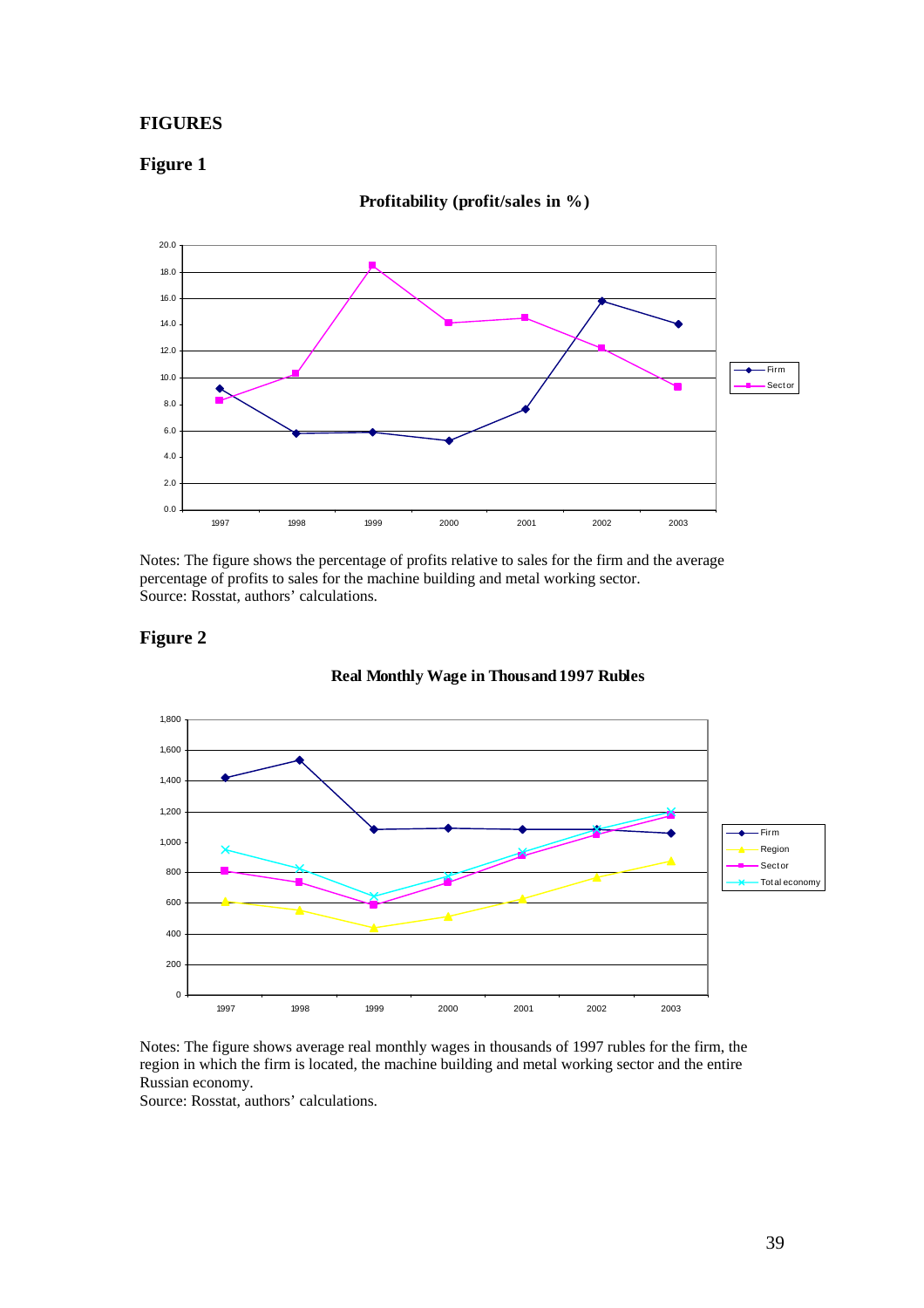



The figure plots the baseline hazard rate of a Cox proportional hazard model, where this baseline hazard rate is assumed to be uniform for the five employee categories, "service staff", "engineers", "workers", "accountants" and "managers", and where calendar time is specified as the duration variable. See text for further explanations. Source: Personnel records of the firm.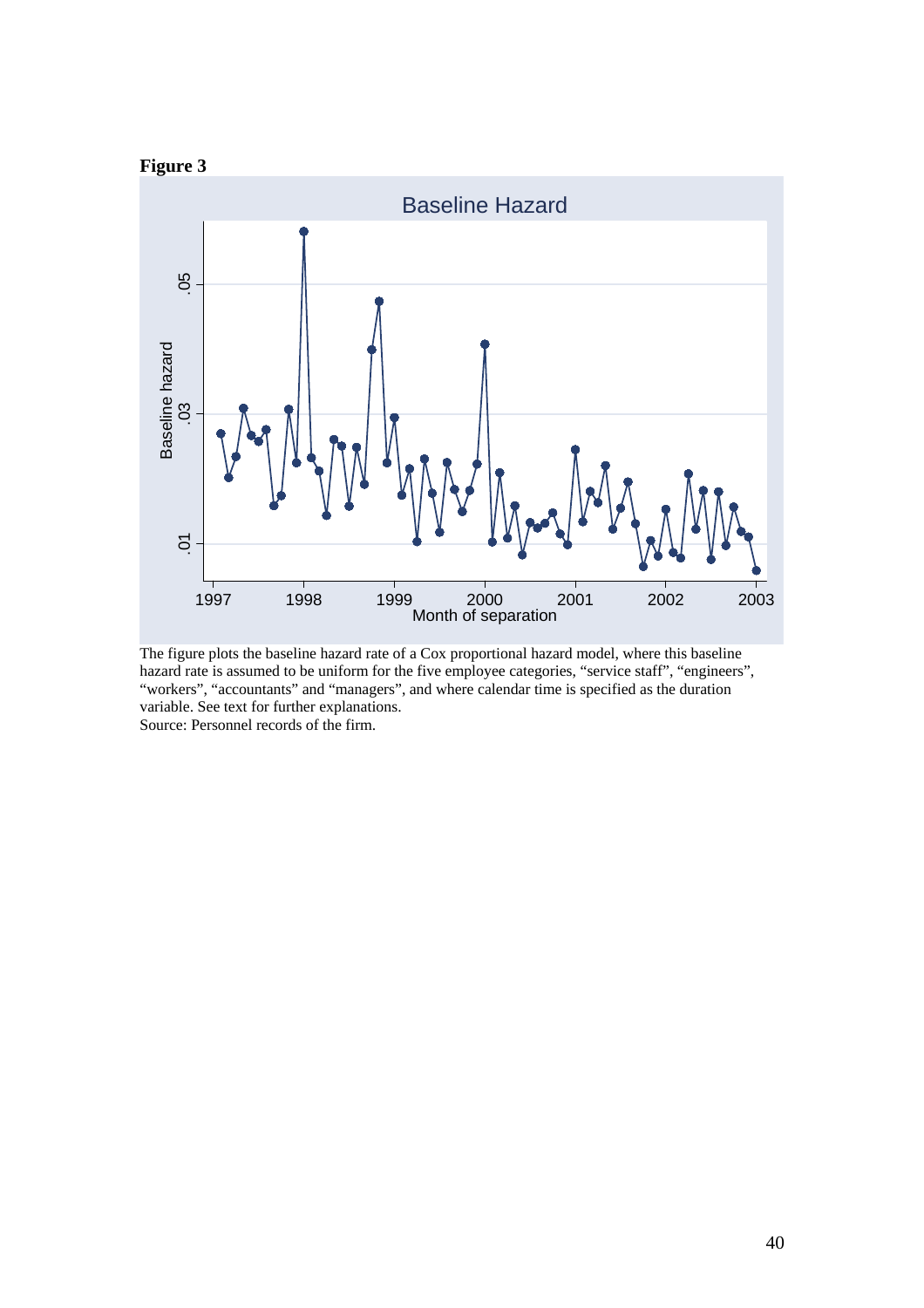



Notes: The figure plots the smoothed density functions of the real wage distributions in 1997 for the five employee categories in 1997 rubles, estimated using a Gaussian kernel. The bandwidth is chosen to minimize the mean integrated squared error under the assumption that data are Gaussian. Source: Personnel records of the firm, national CPI deflator from Rosstat, authors' calculations.



**Figure 5 Distribution of basic real wage in rubles - all employees**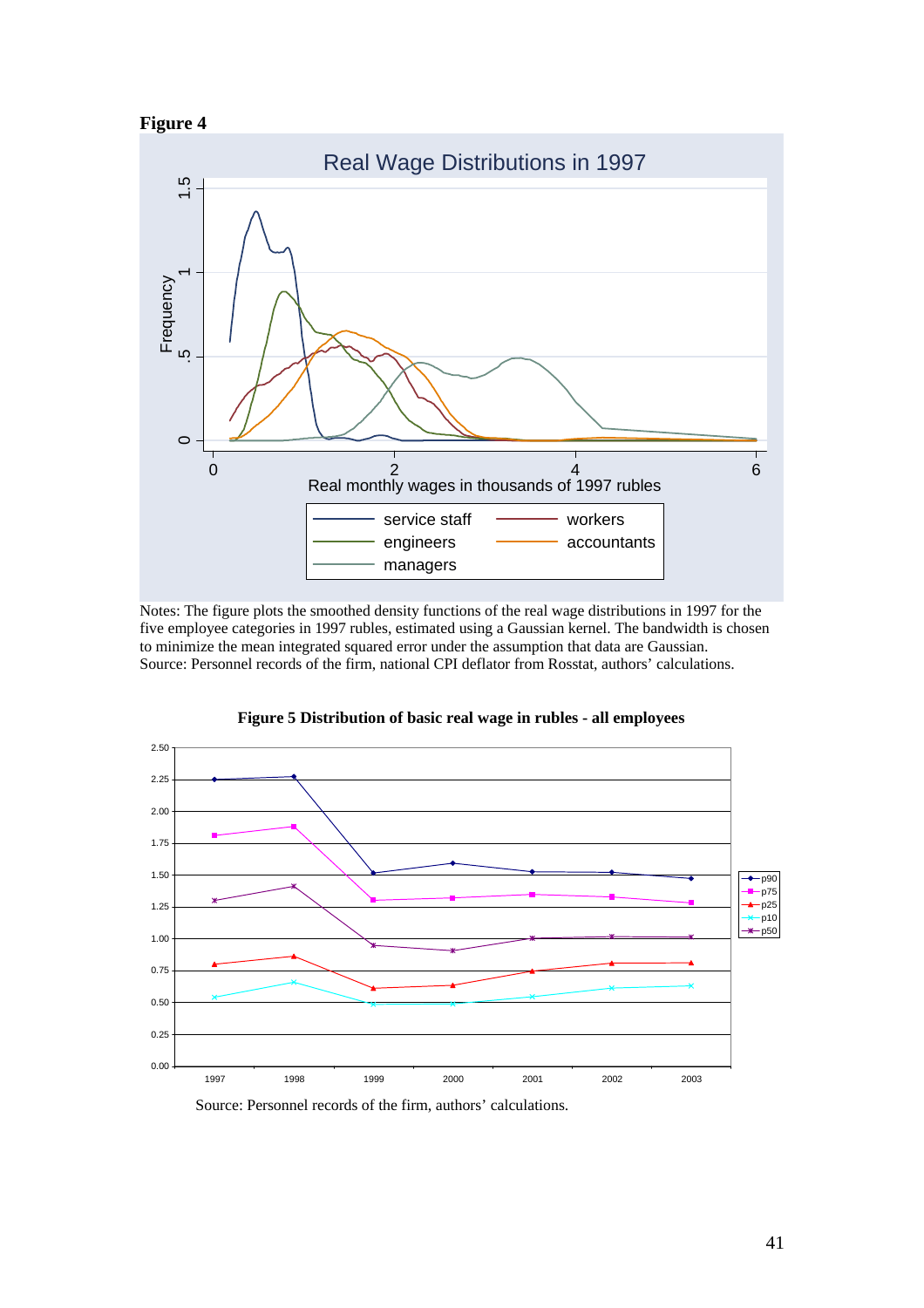

**Figure 6 Distribution of total real compensation in rubles - all employees**

Source: Personnel records of the firm, authors' calculations.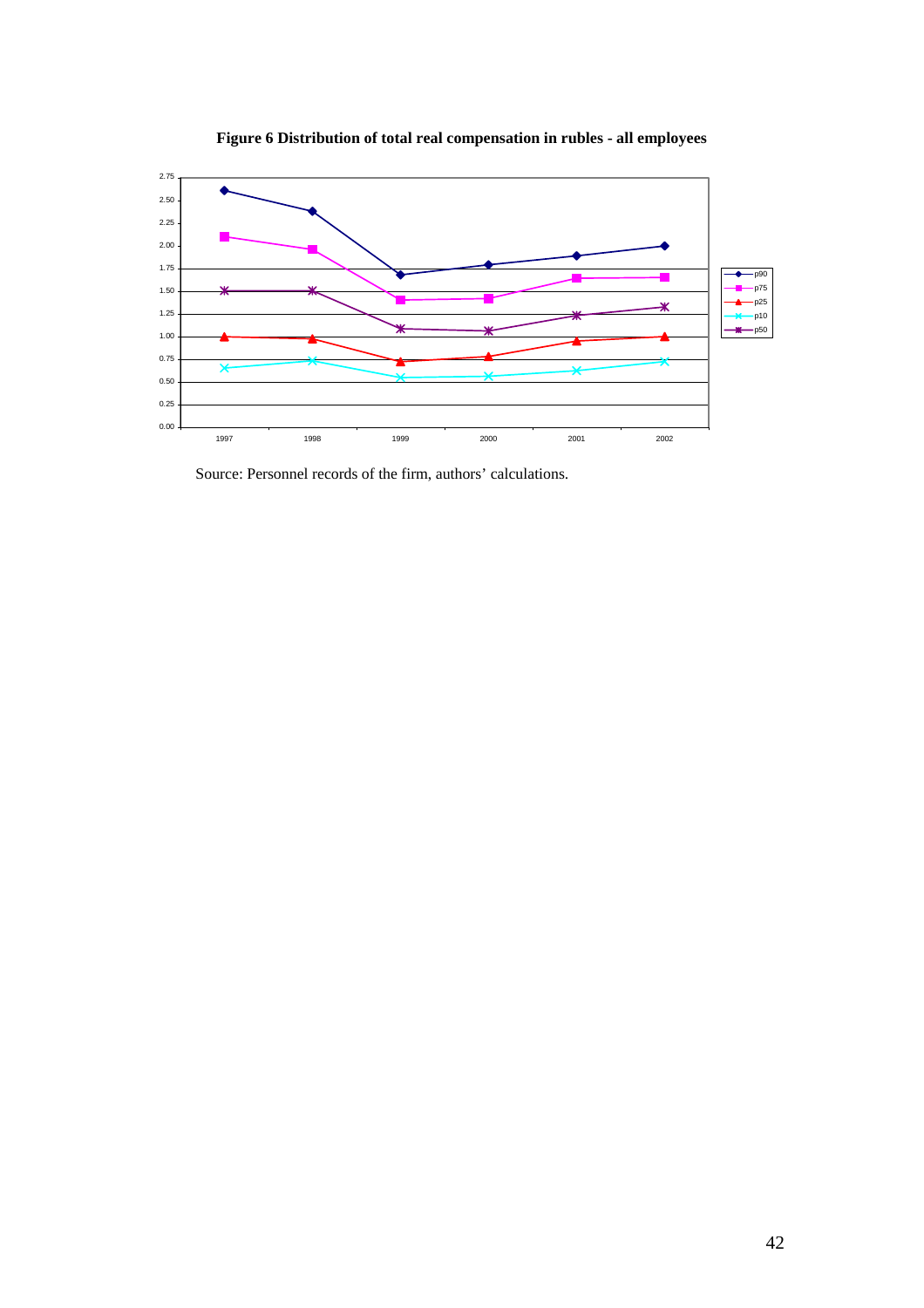



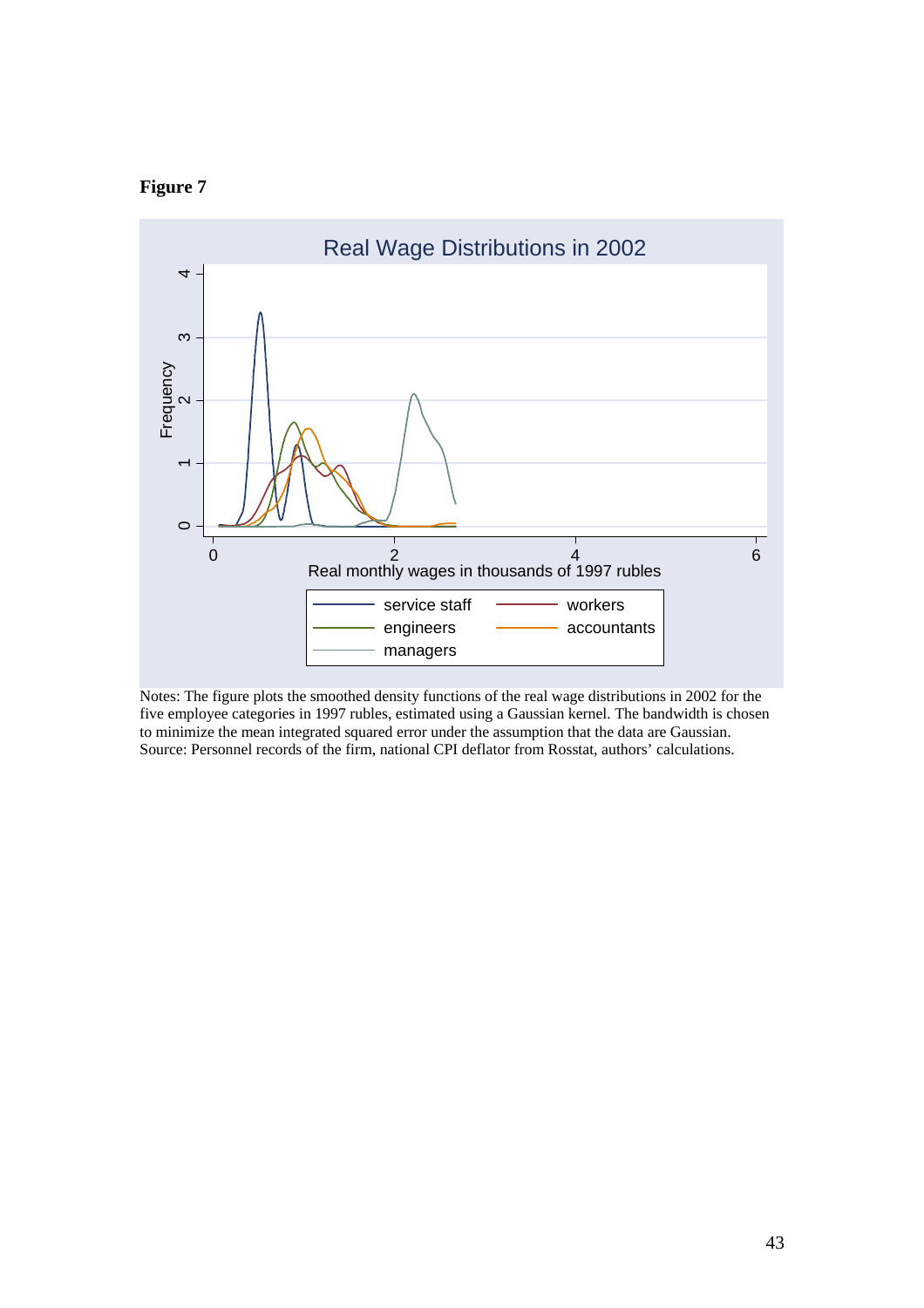



Notes: The figure plots the smoothed density functions of the distribution of real wage growth between 1997 and 2002 for the all employees who stayed with the firm during the entire period. Wages were deflated using the national CPI The density function is estimated using a Gaussian kernel. The bandwidth is chosen to minimize the mean integrated squared error under the assumption that the data are Gaussian.

Source: Personnel records of the firm, CPI deflator from Rosstat, authors' calculations.



#### **Figure 9 Real Arrears in Months of 1997 Wages**



Source: CERT regional firm panel data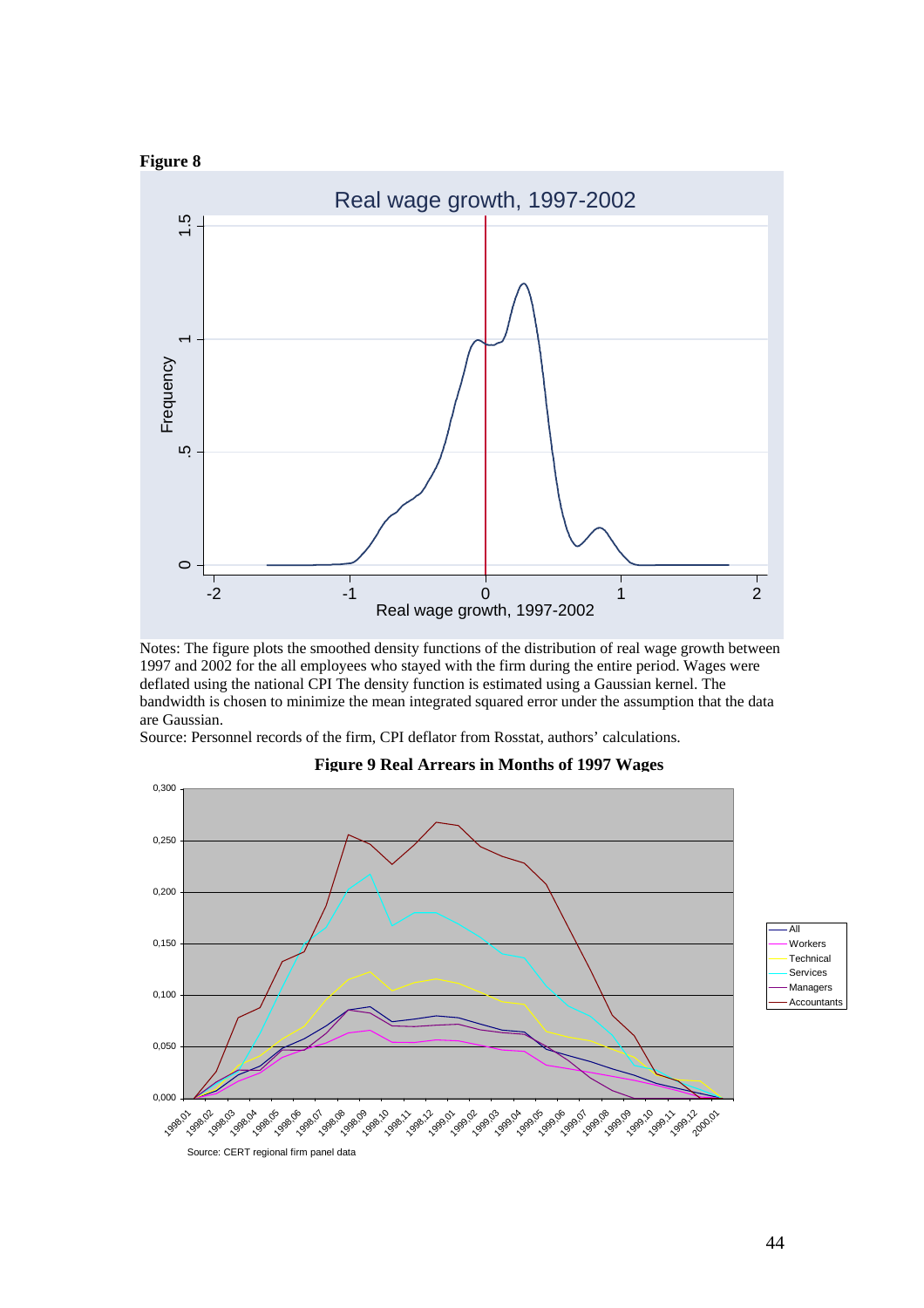## **TABLES**

|      | Service |           | Production |             |          |       | Absolute<br>number of |
|------|---------|-----------|------------|-------------|----------|-------|-----------------------|
| Year | staff   | Engineers | workers    | Accountants | Managers | Total | employees             |
| 1997 | 7.1     | 24.8      | 62.1       | 2.2         | 3.8      | 100   | 3032                  |
| 1998 | 7.0     | 24.4      | 62.6       | 2.1         | 3.8      | 100   | 3081                  |
| 1999 | 6.9     | 24.6      | 62.6       | 2.1         | 3.8      | 100   | 3077                  |
| 2000 | 7.0     | 24.4      | 62.8       | 2.1         | 3.8      | 100   | 3110                  |
| 2001 | 6.9     | 24.0      | 63.2       | 2.0         | 3.8      | 100   | 3175                  |
| 2002 | 6.9     | 23.7      | 63.6       | 1.9         | 3.8      | 100   | 3221                  |

### **Table 1: Composition of Workforce (in %), 1997 to 2002**

Notes: The table shows the composition of the workforce in terms of the five employee categories in percentages. The absolute number of employees is displayed in the rightmost column. Source: Personnel records of the firm, authors' calculations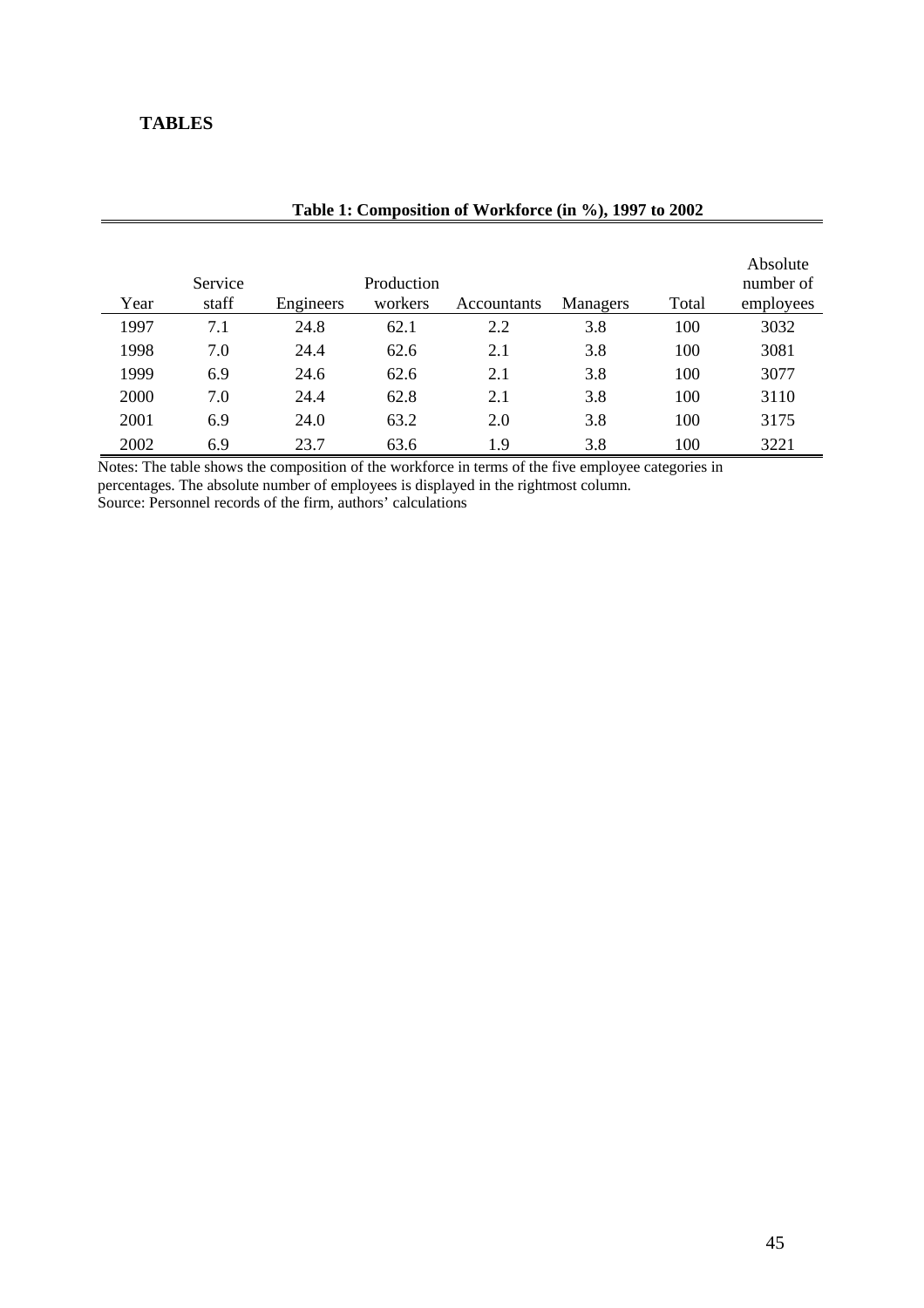|      |     |               |       |               |           |       |               | Production |       |      |             |       |               |          |       |      |                |       |
|------|-----|---------------|-------|---------------|-----------|-------|---------------|------------|-------|------|-------------|-------|---------------|----------|-------|------|----------------|-------|
|      |     | Service staff |       |               | Engineers |       |               | workers    |       |      | Accountants |       |               | Managers |       |      | All Employment |       |
|      |     |               |       |               |           |       |               |            |       |      |             |       |               |          |       |      |                |       |
| Year | -In | Out           | Total | <sub>In</sub> | Out       | Total | <sub>In</sub> | Out        | Total | In   | Out         | Total | <sub>In</sub> | Out      | Total | -In  | Out            | Total |
| 1997 | 3.7 | 14.2          | 27.8  | 7.8           | 7.8       | 15.5  | 16.4          | 15.2       | 31.5  | 19.1 | 23.5        | 42.6  | 10.8          | 9.9      | 20.7  | 13.9 | 3.2            | 27.1  |
| 1998 | 3.3 | 13.3          | 26.5  | 6.3           | 5.8       | 12.1  | 18.0          | 16.1       | 34.1  | 20.0 | 23.1        | 43.1  | 16.1          | 13.4     | 29.5  | 14.7 | 13.5           | 28.2  |
| 1999 | 7.6 | 5.7           | 13.3  | 5.3           | 4.9       | 10.3  | 11.8          | 11.8       | 23.7  | 1.1  | 14.3        | 25.4  | 4.3           | 4.3      | 8.7   | 9.6  | 9.5            | 19.1  |
| 2000 | 9.3 | 7.4           | 16.7  | 6.4           | 5.7       | 12.1  | 10.7          | 7.6        | 18.3  | 8.2  | 0.0         | 8.2   | 3.5           | 0.0      | 3.5   | 9.2  | 6.7            | 15.9  |
| 2001 | 7.8 | 6.8           | 14.6  | 5.7           | 5.1       | 10.8  | 11.5          | 7.4        | 19.0  | 13.6 | 19.7        | 33.3  | 5.0           |          | 6.7   | 9.6  | 6.5            | 16.2  |
| 2002 | 5.4 | 3.6           | 9.0   | 2.9           | 3.0       | 5.9   | 8.7           | 7.8        | 16.5  | 8.1  | 9.7         | 17.7  | 0.0           | 0.0      | 0.0   | 6.7  | 6.1            | 12.8  |

**Table 2a: Hiring and Separation Rates (in %), 1997-2002** 

Source: Personnel records of the firm, authors' calculations; In=hiring rate; Out=separation rate; Total=turnover rate.

|      |                |               | o     |      |           |       |      |                       |       |           |             |       |     | o        |       |               |                |       |
|------|----------------|---------------|-------|------|-----------|-------|------|-----------------------|-------|-----------|-------------|-------|-----|----------|-------|---------------|----------------|-------|
|      |                | Service staff |       |      | Engineers |       |      | Production<br>workers |       |           | Accountants |       |     | Managers |       |               | All Employment |       |
| Year | <sub>1</sub> n | Out           | Total | In   | Out       | Total | In   | Out                   | Total | <b>In</b> | Out         | Total | In. | Out      | Total | <sub>In</sub> | Out            | Total |
| 1998 | 9.2            | 21.6          | 30.8  | 10.8 | 13.0      | 23.8  | 11.3 | 12.8                  | 24.1  | 3.1       | 4.4         | 7.5   | 2.1 | 5.4      | 7.5   | 10.9          | 12.6           | 23.5  |
| 1999 | 13.2           | 15.5          | 28.7  | 8.6  | 7.5       | 16.1  | 13.1 | 13.1                  | 26.2  | 4.1       | 3.9         | 8.0   | 3.6 | 4.2      | 7.6   | 11.5          | 11.2           | 22.7  |
| 2000 | 10.1           | 13.4          | 23.5  | 8.3  | 9.3       | 17.6  | 13.1 | 10.1                  | 23.2  | 4.7       | 4.5         | 9.2   | 2.6 | 0.1      | 2.7   | 11.2          | 9.8            | 21.0  |
| 2001 | 7.2            | 10.1          | 17.3  | 9.1  | 5.3       | 14.4  | 10.9 | 8.2                   | 19.1  | 1.8       | 1.2         | 3.0   | 1.7 | l.4      | 3.1   | 10.2          | 7.5            | 17.7  |

**Table 2b: Hiring and Separation and Turnover Rates (in %) in sample of industrial firms in the region - 1998-2001**

Source: CERT Regional Data Base, authors' calculations; In=hiring rate; Out=separation rate; Total=turnover rate.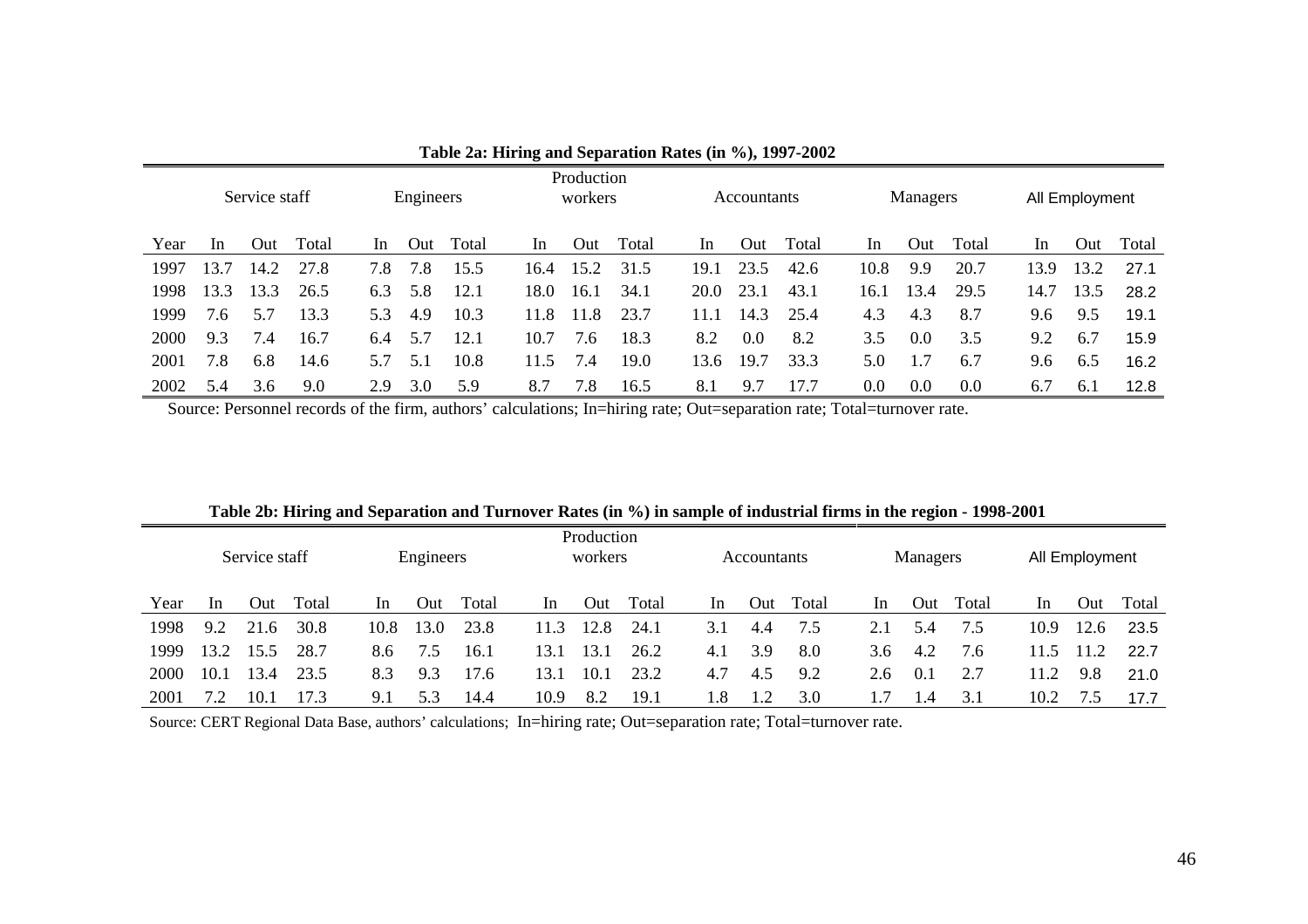|            |                           |             | Entire period |             | 1997-1999   | 2000-2002   |             |  |
|------------|---------------------------|-------------|---------------|-------------|-------------|-------------|-------------|--|
|            |                           | (1)         | (2)           | (3)         | (4)         | (5)         | (6)         |  |
| Tenure     |                           |             |               |             |             |             |             |  |
|            | less than 1 year          | $-0.673***$ | $-0.694***$   | $-1.020***$ | $-1.049***$ | 0.046       | 0.028       |  |
|            |                           | [0.185]     | [0.185]       | [0.239]     | [0.240]     | [0.292]     | [0.293]     |  |
|            | 1-2 years                 | $-0.370**$  | $-0.381**$    | $-0.552**$  | $-0.572**$  | 0.079       | 0.077       |  |
|            |                           | [0.180]     | [0.181]       | [0.231]     | [0.232]     | [0.289]     | [0.290]     |  |
|            | 2-3 years                 | $-0.137$    | $-0.145$      | $-0.212$    | $-0.229$    | 0.155       | 0.158       |  |
|            |                           | [0.178]     | [0.179]       | [0.228]     | [0.229]     | [0.286]     | [0.287]     |  |
|            | 3-4 years                 | $-0.138$    | $-0.138$      | $-0.014$    | $-0.026$    | $-0.342$    | $-0.328$    |  |
|            |                           | [0.179]     | [0.179]       | [0.227]     | [0.227]     | [0.296]     | [0.297]     |  |
|            | 4-5 years                 | $-0.253$    | $-0.256$      | $-0.295$    | $-0.311$    | $-0.355$    | $-0.331$    |  |
|            |                           | [0.184]     | [0.184]       | [0.237]     | [0.238]     | [0.292]     | [0.293]     |  |
|            | 5-6 years                 | 0.15        | 0.143         | 0.276       | 0.253       | $-0.34$     | $-0.307$    |  |
|            |                           | [0.182]     | [0.182]       | [0.233]     | [0.233]     | [0.293]     | [0.293]     |  |
|            | 6-7 years                 | 0.154       | 0.155         | 0.29        | 0.282       | $-0.319$    | $-0.295$    |  |
|            |                           | [0.188]     | [0.188]       | [0.244]     | [0.244]     | [0.297]     | [0.297]     |  |
|            | 7-8 years                 | 0.117       | 0.119         | 0.395       | 0.398       | $-0.426$    | $-0.41$     |  |
|            |                           | [0.196]     | [0.196]       | [0.249]     | [0.249]     | [0.318]     | [0.318]     |  |
|            | 8-9 years                 | 0.228       | 0.232         | 0.244       | 0.254       | 0.16        | 0.157       |  |
|            |                           | [0.202]     | [0.202]       | [0.265]     | [0.266]     | [0.315]     | [0.315]     |  |
|            | $10-15$ years             | $-0.212$    | $-0.208$      | $-0.207$    | $-0.212$    | $-0.206$    | $-0.166$    |  |
|            |                           | [0.189]     | [0.189]       | [0.241]     | [0.241]     | [0.306]     | [0.306]     |  |
|            | $15-20$ years             | 0.021       | 0.017         | $-0.124$    | $-0.131$    | 0.278       | 0.306       |  |
|            |                           | [0.197]     | [0.197]       | [0.250]     | [0.251]     | [0.323]     | [0.323]     |  |
|            | $20-25$ years             | $-0.16$     | $-0.187$      | $-0.059$    | $-0.088$    | $-0.518$    | $-0.523$    |  |
|            |                           | [0.218]     | [0.218]       | [0.268]     | [0.268]     | [0.396]     | [0.397]     |  |
|            | $25-30$ years             | $-0.583**$  | $-0.613**$    | $-0.720*$   | $-0.764**$  | $-0.265$    | $-0.281$    |  |
|            |                           | [0.293]     | [0.293]       | [0.376]     | [0.376]     | [0.468]     | [0.468]     |  |
|            | 30-35 years               | $-0.259$    | $-0.306$      | $-1.06$     | $-1.121$    | 0.265       | 0.249       |  |
|            |                           | [0.366]     | [0.366]       | [0.749]     | [0.750]     | [0.455]     | [0.455]     |  |
|            | 35-40 years               | $-1.326$    | $-1.322$      | $-0.369$    | $-0.351$    |             |             |  |
|            |                           | [1.021]     | [1.021]       | [1.042]     | [1.042]     |             |             |  |
| Education: |                           |             |               |             |             |             |             |  |
|            | <b>Basic professional</b> | $0.457***$  | $0.456***$    | 0.15        | 0.141       | $1.104***$  | 1.108***    |  |
|            |                           | [0.081]     | [0.081]       | [0.098]     | [0.098]     | [0.149]     | [0.149]     |  |
|            | Secondary general         | $0.08\,$    | 0.099         | $-0.009$    | $0.004\,$   | $0.330**$   | 0.349**     |  |
|            |                           | [0.085]     | [0.085]       | [0.100]     | [0.101]     | [0.162]     | [0.162]     |  |
|            | Secondary professional    | $0.463***$  | $0.490***$    | 0.156       | $0.184*$    | $1.037***$  | 1.058***    |  |
|            |                           | [0.085]     | [0.085]       | [0.105]     | [0.105]     | [0.153]     | [0.153]     |  |
|            | Higher incomplete         | 0.205       | 0.254         | $-0.194$    | $-0.129$    | 1.069***    | $1.088***$  |  |
|            |                           | [0.218]     | [0.218]       | [0.292]     | [0.293]     | [0.334]     | [0.334]     |  |
|            | Higher                    | 0.309***    | $0.326***$    | $-0.024$    | $-0.002$    | 0.956***    | $0.970***$  |  |
|            |                           | [0.115]     | [0.116]       | [0.146]     | [0.147]     | [0.194]     | [0.195]     |  |
| Age        |                           |             |               |             |             |             |             |  |
|            | less than 20              | $-0.115$    | $-0.091$      | 1.384***    | 1.420***    |             |             |  |
|            |                           | [0.326]     | [0.326]       | [0.335]     | [0.335]     |             |             |  |
|            | $20 - 25$                 | $-0.185*$   | $-0.208*$     | 0.111       | 0.082       | $-1.055***$ | $-1.073***$ |  |
|            |                           | [0.112]     | [0.112]       | [0.131]     | [0.131]     | [0.220]     | [0.221]     |  |
|            | 25-30                     | 0.072       | 0.065         | 0.023       | 0.021       | $0.231*$    | 0.188       |  |
|            |                           | [0.081]     | [0.081]       | [0.103]     | [0.103]     | [0.134]     | [0.134]     |  |
|            | 35-40                     | $-0.284***$ | $-0.273***$   | $-0.15$     | $-0.131$    | $-0.484***$ | $-0.491***$ |  |
|            |                           | [0.091]     | [0.091]       | [0.115]     | [0.115]     | [0.150]     | [0.150]     |  |
|            | $40 - 45$                 | $-0.341***$ | $-0.331***$   | $-0.250**$  | $-0.235**$  | $-0.458***$ | $-0.476***$ |  |
|            |                           | [0.093]     | [0.094]       | [0.118]     | [0.119]     | [0.151]     | [0.151]     |  |
|            | $45 - 50$                 | $-0.613***$ | $-0.617***$   | $-0.405***$ | $-0.405***$ | $-0.922***$ | $-0.957***$ |  |

| Table 3: Determinants of exit rates, Estimates of Cox proportional hazard model |  |  |
|---------------------------------------------------------------------------------|--|--|
|---------------------------------------------------------------------------------|--|--|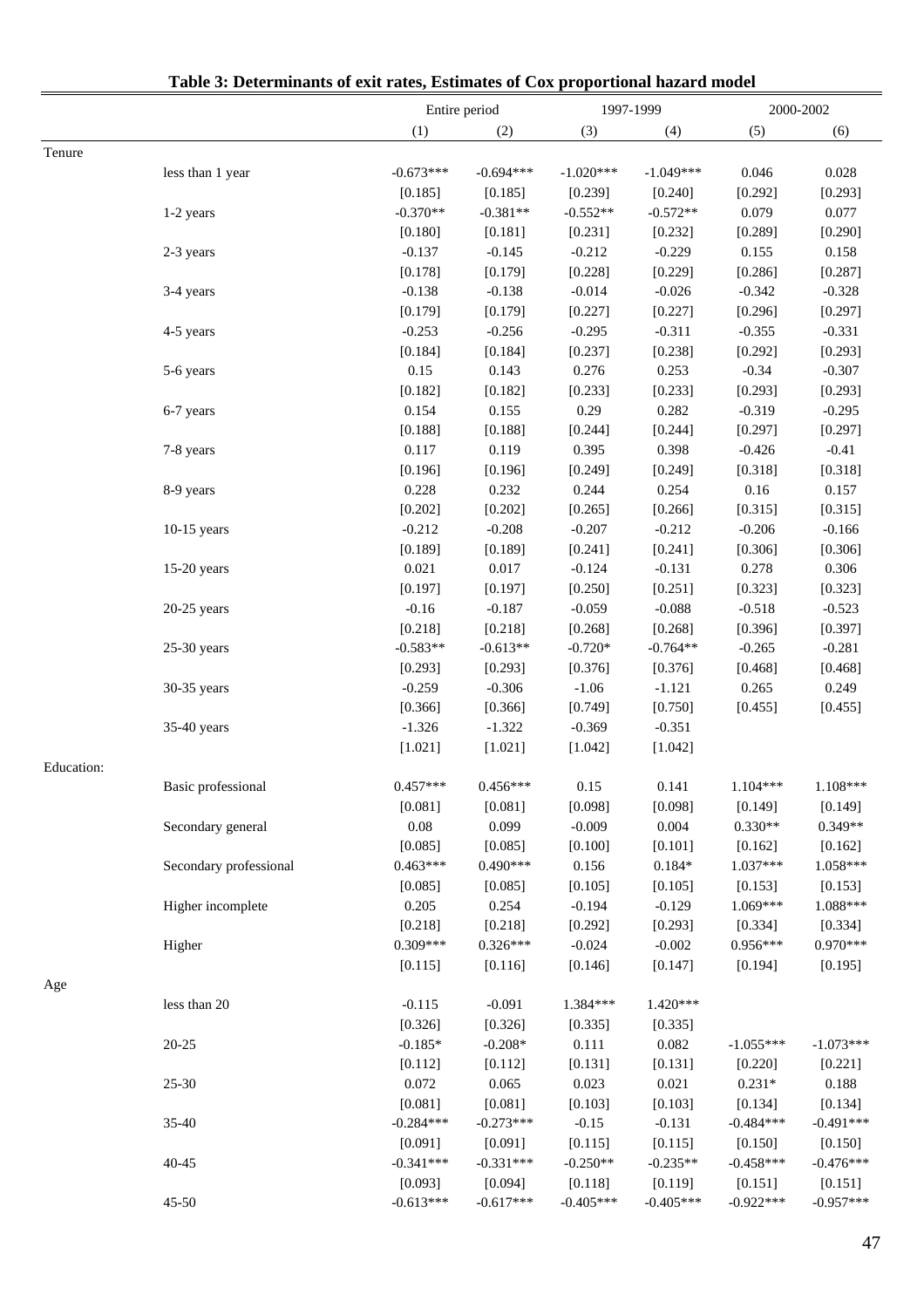|                                                           | [0.100]     | [0.100]     | [0.126]     | [0.126]     | [0.164]     | [0.164]     |
|-----------------------------------------------------------|-------------|-------------|-------------|-------------|-------------|-------------|
| 50-55                                                     | $-0.776***$ | $-0.769***$ | $-0.690***$ | $-0.657***$ | $-0.923***$ | $-0.956***$ |
|                                                           | [0.122]     | [0.123]     | [0.180]     | [0.181]     | [0.170]     | [0.170]     |
| 55-60                                                     | $-0.294*$   | $-0.287*$   | 0.154       | 0.164       | $-0.770***$ | $-0.794***$ |
|                                                           | [0.168]     | [0.168]     | [0.227]     | [0.227]     | [0.253]     | [0.253]     |
| 60 or older                                               | $1.272***$  | 1.189***    | 1.848***    | 1.749***    | $0.669**$   | $0.573**$   |
|                                                           | [0.190]     | [0.191]     | [0.281]     | [0.284]     | [0.264]     | [0.265]     |
| Service staff                                             | $-0.531***$ | $-0.531***$ | $-0.537***$ | $-0.512***$ | $-0.309*$   | $-0.361**$  |
|                                                           | [0.111]     | [0.111]     | [0.142]     | [0.143]     | [0.175]     | [0.176]     |
| Engineers                                                 | $-1.121***$ | $-1.106***$ | $-1.170***$ | $-1.148***$ | $-0.765***$ | $-0.772***$ |
|                                                           | [0.090]     | [0.091]     | [0.120]     | [0.121]     | [0.140]     | [0.140]     |
| Accountants                                               | $-0.221$    | $-0.184$    | $-0.124$    | $-0.07$     | $-0.272$    | $-0.261$    |
|                                                           | [0.152]     | [0.152]     | [0.188]     | [0.189]     | [0.258]     | [0.258]     |
| Managers                                                  | $-0.767***$ | $-0.767***$ | $-0.198$    | $-0.203$    | $-2.602***$ | $-2.598***$ |
|                                                           | [0.193]     | [0.194]     | [0.211]     | [0.212]     | [0.719]     | [0.720]     |
| 1 if female                                               | $0.494***$  | $0.419***$  | $0.650***$  | $0.556***$  | $0.301***$  | $0.241**$   |
|                                                           | [0.055]     | [0.059]     | [0.069]     | [0.075]     | [0.092]     | [0.097]     |
| 1 if married                                              | $-0.128$    | $-0.103$    | 0.018       | 0.028       | $-0.472*$   | $-0.458*$   |
|                                                           | [0.158]     | [0.158]     | [0.198]     | [0.199]     | [0.264]     | [0.264]     |
| 1 if divorced or widowed                                  | $-0.469**$  | $-0.422**$  | $-0.695***$ | $-0.659**$  | $-0.386$    | $-0.37$     |
|                                                           | [0.191]     | [0.192]     | [0.259]     | [0.260]     | [0.296]     | [0.297]     |
| 1 if 1 child                                              | $-0.488***$ | $-0.500***$ | $-0.517***$ | $-0.526***$ | $-0.377*$   | $-0.366$    |
|                                                           | [0.128]     | [0.128]     | [0.155]     | [0.156]     | [0.225]     | [0.225]     |
| 1 if more than 1 child                                    | $-0.691***$ | $-0.695***$ | $-0.963***$ | $-0.965***$ | $-0.156$    | $-0.146$    |
|                                                           | [0.146]     | [0.146]     | [0.183]     | [0.184]     | [0.248]     | [0.248]     |
| Position in employee category specific wage distribution: |             |             |             |             |             |             |
| 1st decile                                                |             | $0.431***$  |             | $0.433***$  |             | $0.411**$   |
|                                                           |             | [0.108]     |             | [0.130]     |             | [0.193]     |
| 2nd decile                                                |             | $-0.014$    |             | $-0.028$    |             | $-0.01$     |
|                                                           |             | [0.118]     |             | [0.142]     |             | [0.215]     |
| 3rd decile                                                |             | 0.115       |             | 0.159       |             | $-0.089$    |
|                                                           |             | [0.117]     |             | [0.139]     |             | [0.221]     |
| 4th decile                                                |             | 0.000       |             | $-0.022$    |             | 0.048       |
|                                                           |             | [0.124]     |             | [0.151]     |             | [0.218]     |
| 6th decile                                                |             | 0.094       |             | 0.005       |             | 0.331       |
|                                                           |             | [0.120]     |             | [0.146]     |             | [0.212]     |
| 7th decile                                                |             | $-0.084$    |             | 0.036       |             | $-0.502**$  |
|                                                           |             | [0.128]     |             | [0.150]     |             | [0.253]     |
| 8th decile                                                |             | $-0.375***$ |             | $-0.349**$  |             | $-0.461*$   |
|                                                           |             | [0.139]     |             | [0.164]     |             | [0.272]     |
| 9th decile                                                |             | $-0.046$    |             | $-0.132$    |             | 0.019       |
|                                                           |             | [0.136]     |             | [0.168]     |             | [0.231]     |
| 10th decile                                               |             | $0.366***$  |             | $0.352**$   |             | 0.303       |
|                                                           |             | [0.120]     |             | [0.144]     |             | [0.222]     |
| Observations                                              | 201659      | 201659      | 98736       | 98736       | 113100      | 113100      |

Standard errors in brackets

\* significant at 10%; \*\* significant at 5%; \*\*\* significant at 1%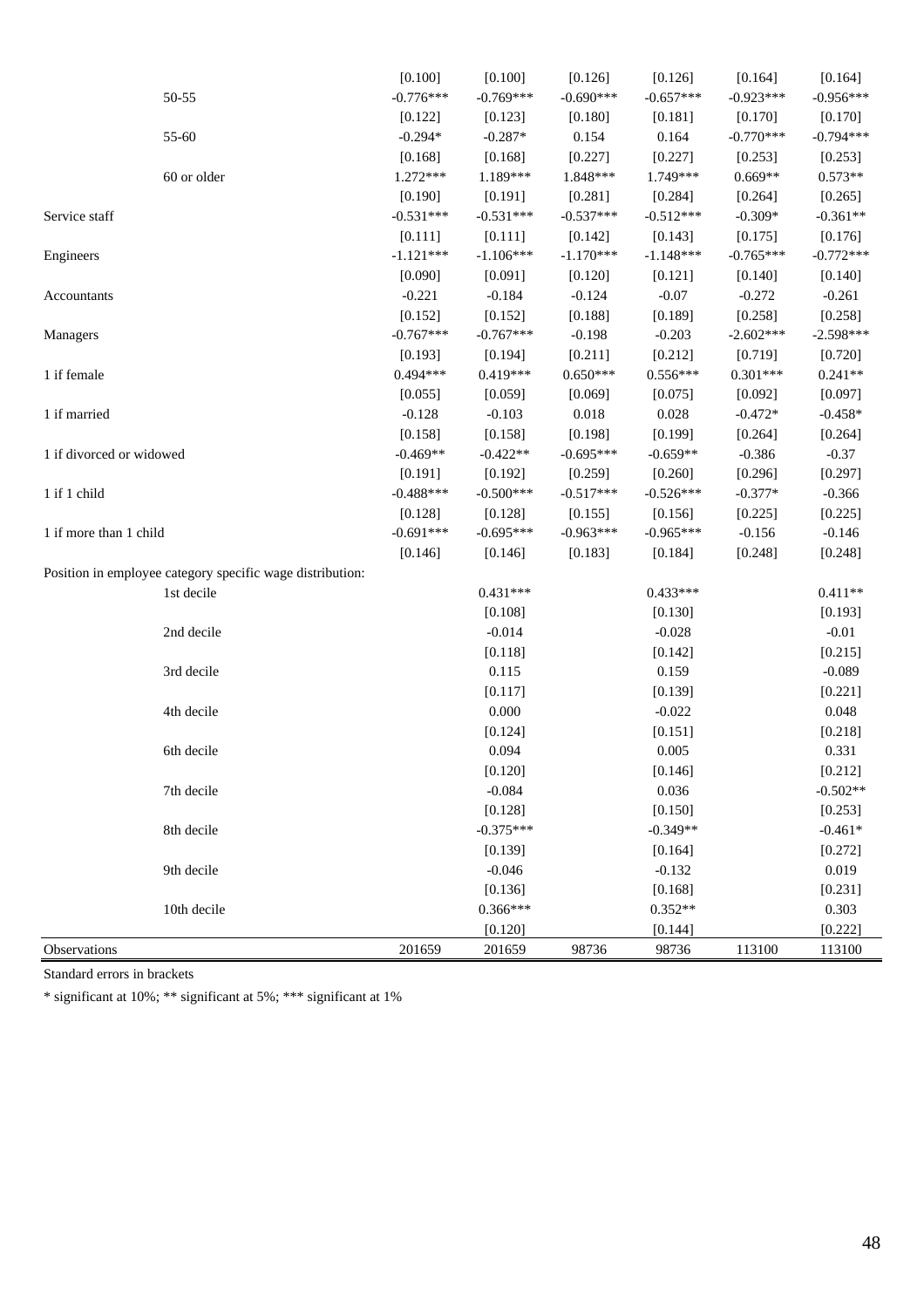|                             | Dependent Variable: log(real wage) in 1997 |                  |             |             |                              |          |  |  |
|-----------------------------|--------------------------------------------|------------------|-------------|-------------|------------------------------|----------|--|--|
|                             | All employees                              | Service<br>staff | Engineers   | Production  | workers Accountants Managers |          |  |  |
|                             | (1)                                        | (2)              | (3)         | (4)         | (5)                          | (6)      |  |  |
| Tenure in years             | $0.028***$                                 | 0.020            | $0.026*$    | $0.030***$  | 0.027                        | 0.007    |  |  |
|                             | [0.007]                                    | [0.028]          | [0.014]     | [0.010]     | [0.041]                      | [0.026]  |  |  |
| Tenure squared/100 in years | $-0.136**$                                 | $-0.269$         | $-0.188$    | $-0.119$    | $-0.471$                     | 0.021    |  |  |
|                             | [0.067]                                    | [0.251]          | [0.134]     | [0.089]     | [0.481]                      | [0.237]  |  |  |
| Tenure cube /1000 in years  | 0.025                                      | 0.083            | 0.04        | 0.014       | 0.171                        | $-0.007$ |  |  |
|                             | [0.016]                                    | [0.055]          | [0.033]     | [0.021]     | [0.152]                      | [0.058]  |  |  |
| Age in years                | 0.034                                      | 0.013            | 0.012       | $-0.005$    | $-0.479$                     | $-0.588$ |  |  |
|                             | [0.038]                                    | [0.176]          | [0.074]     | [0.049]     | [0.290]                      | [0.424]  |  |  |
| Age squared/100 in years    | $-0.033$                                   | $-0.009$         | $-0.001$    | 0.08        | 1.579*                       | 1.541    |  |  |
|                             | [0.103]                                    | [0.469]          | [0.198]     | [0.133]     | [0.819]                      | [1.059]  |  |  |
| Age cube /1000 in years     | $-0.001$                                   | $-0.001$         | $-0.002$    | $-0.01$     | $-0.162**$                   | $-0.131$ |  |  |
|                             | [0.009]                                    | [0.041]          | [0.017]     | [0.012]     | [0.075]                      | [0.087]  |  |  |
| Basic professional          | 0.037                                      | 0.014            |             | 0.036       |                              |          |  |  |
|                             | [0.029]                                    | [0.087]          |             | [0.033]     |                              |          |  |  |
| Secondary general           | $0.079***$                                 | $-0.027$         |             | $0.076**$   |                              |          |  |  |
|                             | [0.028]                                    | [0.089]          |             | [0.032]     |                              |          |  |  |
| Secondary professional      | $0.097***$                                 | 0.028            | $-0.123$    | $0.100***$  | 0.615                        |          |  |  |
|                             | [0.030]                                    | [0.104]          | [0.277]     | [0.036]     | [0.390]                      |          |  |  |
| Higher incomplete           | $0.164**$                                  | $-0.088$         | $-0.065$    | 0.180       | 1.406**                      | 0.035    |  |  |
|                             | [0.069]                                    | [0.469]          | [0.284]     | [0.114]     | [0.559]                      | [0.167]  |  |  |
| Higher                      | $0.122***$                                 | 0.187            | $-0.073$    | 0.110       | 0.977**                      | $-0.042$ |  |  |
|                             | [0.038]                                    | [0.273]          | [0.277]     | [0.069]     | [0.396]                      | [0.053]  |  |  |
| 1 if female                 | $-0.319***$                                | $-0.236***$      | $-0.155***$ | $-0.428***$ | $0.584**$                    | $-0.044$ |  |  |
|                             | [0.019]                                    | [0.071]          | [0.030]     | [0.027]     | [0.284]                      | [0.060]  |  |  |
| 1 if single                 | 0.021                                      | 0.476            | $-0.038$    | 0.074       | 0.109                        |          |  |  |
|                             | [0.070]                                    | [0.467]          | [0.167]     | [0.093]     | [0.236]                      |          |  |  |
| 1 if divorced or widowed    | $-0.009$                                   | 0.014            | $-0.081$    | $-0.005$    | 0.004                        | $-0.056$ |  |  |
|                             | [0.035]                                    | [0.093]          | [0.074]     | [0.050]     | [0.132]                      | [0.071]  |  |  |
| 1 if 1 child                | $-0.011$                                   | 0.434            | $-0.064$    | 0.035       | 0.078                        | 0.418    |  |  |
|                             | [0.053]                                    | [0.507]          | [0.086]     | [0.071]     | [0.207]                      | [0.253]  |  |  |
| 1 if more than 1 child      | 0.042                                      | 0.487            | $-0.055$    | 0.080       | 0.052                        | $0.444*$ |  |  |
|                             | [0.057]                                    | [0.498]          | [0.096]     | [0.076]     | [0.236]                      | [0.254]  |  |  |
| Service staff               | $-0.731***$                                |                  |             |             |                              |          |  |  |
|                             | [0.034]                                    |                  |             |             |                              |          |  |  |
| Engineers                   | $-0.064**$                                 |                  |             |             |                              |          |  |  |
|                             | [0.030]                                    |                  |             |             |                              |          |  |  |
| Accountants                 | $0.401***$                                 |                  |             |             |                              |          |  |  |
|                             | [0.060]                                    |                  |             |             |                              |          |  |  |
| Managers                    | $0.662***$                                 |                  |             |             |                              |          |  |  |
|                             | [0.051]                                    |                  |             |             |                              |          |  |  |
| Constant                    | $-0.622$                                   | $-1.281$         | $-0.015$    | $-0.252$    | 3.422                        | 7.886    |  |  |
|                             | [0.456]                                    | [2.150]          | [0.924]     | [0.583]     | [3.383]                      | [5.539]  |  |  |
| Observations                | 3040                                       | 213              | 790         | 1838        | 76                           | 123      |  |  |
| R-squared                   | 0.35                                       | $0.1\,$          | 0.06        | 0.24        | 0.49                         | 0.16     |  |  |

**Table 4: Determinants of wages, 1997** 

OLS Estimates. Standard errors in brackets

\* significant at 10%; \*\* significant at 5%; \*\*\* significant at 1%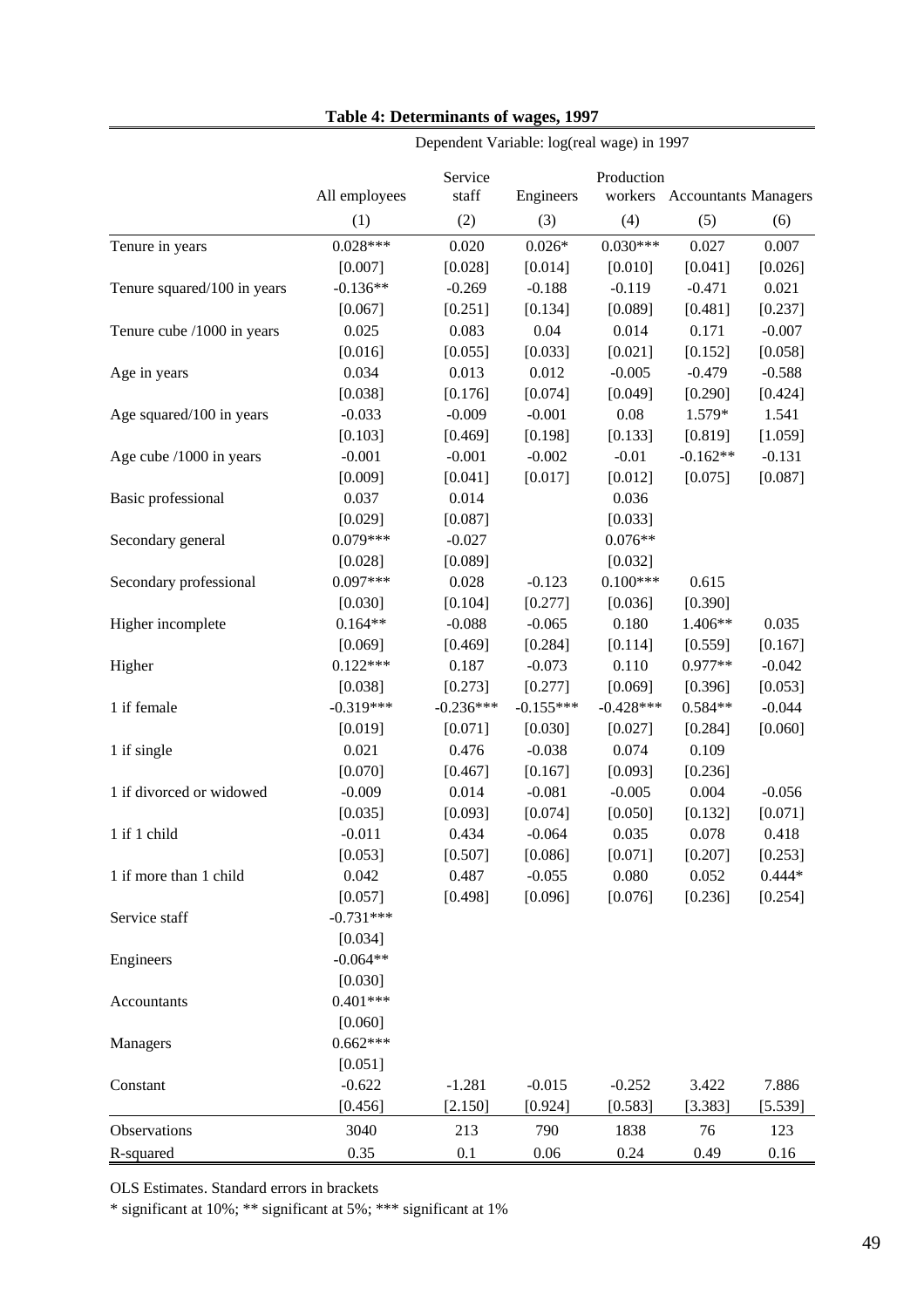| Year | Monthly | Monthly      | Extra Bonus | Other Bonus |
|------|---------|--------------|-------------|-------------|
|      | Wage    | <b>Bonus</b> |             |             |
| 1997 | 0.830   | 0.080        | 0.051       | 0.039       |
| 1998 | 0.916   | 0.059        | 0.000       | 0.025       |
| 1999 | 0.870   | 0.066        | 0.043       | 0.021       |
| 2000 | 0.854   | 0.066        | 0.042       | 0.038       |
| 2001 | 0.797   | 0.081        | 0.098       | 0.025       |
| 2002 | 0.776   | 0.095        | 0.088       | 0.041       |

**Table 5: Shares of Monthly Compensation Components** 

Source: Personnel records of the firm, authors' calculations.

**Table 6: Transition probabilities between quintiles of real wages in 1997 and 2002 (in %); all continuous employees** 

|                     |   |       |       |       | Quintile in real wage distribution (2002) |       |          |
|---------------------|---|-------|-------|-------|-------------------------------------------|-------|----------|
|                     |   |       |       |       |                                           |       | N (1997) |
| ution               |   | 57.89 | 30.47 | 8.59  | 1.39                                      | 1.66  | 361      |
| real<br>- 금<br>F    | 2 | 28.5  | 34.35 | 25    | 10.28                                     | 1.87  | 428      |
| 99<br>ਰ             | 3 | 4.81  | 19.24 | 34.87 | 35.27                                     | 5.81  | 499      |
| <b>Juintil</b><br>ℸ | 4 | 0.73  | 5.13  | 12.96 | 49.39                                     | 31.78 | 409      |
| wage                | 5 |       | 0.49  | 4.62  | 22.38                                     | 72.51 | 411      |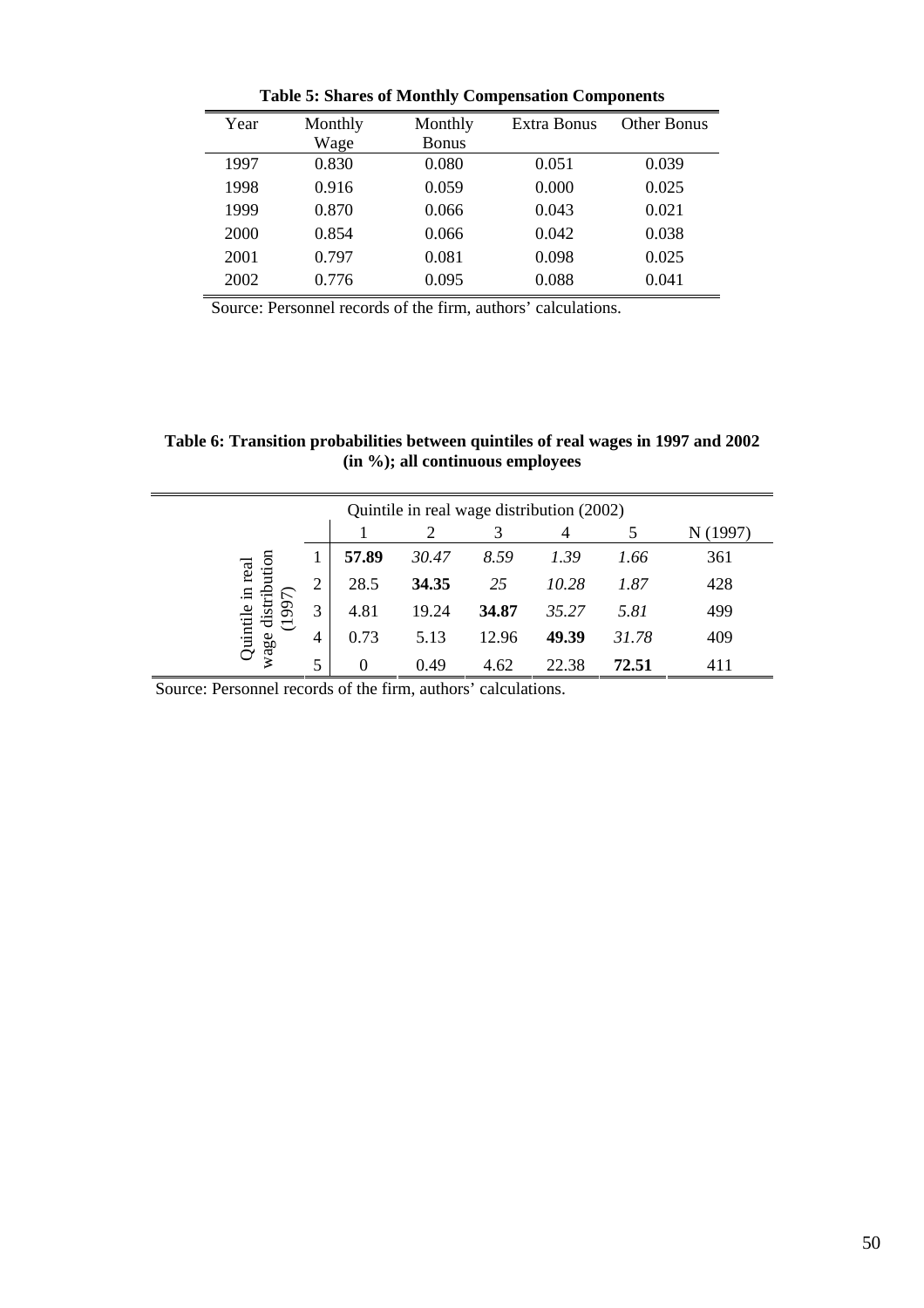|                                           | (1)         | (2)         | (3)         |
|-------------------------------------------|-------------|-------------|-------------|
| Tenure in years                           | $-0.038***$ | $-0.029***$ | $-0.020**$  |
|                                           | [0.013]     | [0.009]     | [0.009]     |
| Tenure squared/100 in years               | $0.160**$   | $0.155***$  | $0.101**$   |
|                                           | [0.077]     | [0.053]     | [0.052]     |
| Tenure cube /1000 in years                | $-0.022*$   | $-0.022**$  | $-0.013$    |
|                                           | [0.013]     | [0.009]     | [0.009]     |
| Age in years                              | 0.04        | $-0.001$    | $-0.016$    |
|                                           | [0.052]     | [0.036]     | [0.034]     |
| Age squared/100 in years                  | $-0.119$    | $-0.005$    | 0.039       |
|                                           | [0.124]     | [0.086]     | [0.081]     |
| Age cube /1000 in years                   | 0.011       | 0.000       | $-0.003$    |
|                                           | [0.010]     | [0.007]     | [0.006]     |
| Basic professional                        | 0.000       | $-0.008$    | 0.000       |
|                                           | [0.028]     | [0.019]     | [0.019]     |
| Secondary general                         | $-0.012$    | 0.024       | 0.016       |
|                                           | [0.024]     | [0.017]     | [0.016]     |
| Secondary professional                    | 0.032       | $0.097***$  | $0.037**$   |
|                                           | [0.023]     | [0.016]     | [0.019]     |
| Higher incomplete                         | 0.056       | $0.144***$  | $0.066*$    |
|                                           | [0.057]     | [0.039]     | [0.040]     |
| Higher                                    | 0.023       | $0.131***$  | $0.047**$   |
|                                           | [0.024]     | [0.017]     | [0.022]     |
| 1 if female                               | $0.087***$  | $-0.035***$ | $-0.050***$ |
|                                           | [0.016]     | [0.012]     | [0.012]     |
| 1 if single                               | $-0.061$    | $-0.045$    | $-0.057$    |
|                                           | [0.080]     | [0.055]     | [0.053]     |
| 1 if divorced or widowed                  | $-0.015$    | $-0.043**$  | $-0.044**$  |
|                                           | [0.027]     | [0.019]     | [0.018]     |
| 1 if 1 child                              | 0.098       | 0.056       | 0.045       |
|                                           | [0.062]     | [0.043]     | [0.041]     |
| 1 if more than 1 child                    | 0.063       | 0.059       | 0.047       |
|                                           | [0.064]     | [0.044]     | [0.042]     |
| Position in firm-level wage distribution: |             |             |             |
| 1st decile                                |             | $0.563***$  |             |
|                                           |             | $[0.022]$   |             |
| 2nd decile                                |             | $0.218***$  |             |
|                                           |             | [0.024]     |             |
| 3rd decile                                |             | $0.119***$  |             |
|                                           |             | [0.023]     |             |
| 4th decile                                |             | 0.033       |             |
|                                           |             | [0.023]     |             |
| 6th decile                                |             | $-0.098***$ |             |
|                                           |             | [0.022]     |             |
| 7th decile                                |             | $-0.090***$ |             |
|                                           |             | [0.023]     |             |
| 8th decile                                |             | $-0.184***$ |             |
|                                           |             | [0.024]     |             |
| 9th decile                                |             | $-0.195***$ |             |
|                                           |             | [0.023]     |             |
| 10th decile                               |             | $-0.304***$ |             |
|                                           |             | [0.024]     |             |

**Table 7: Real wage growth 1997-2002**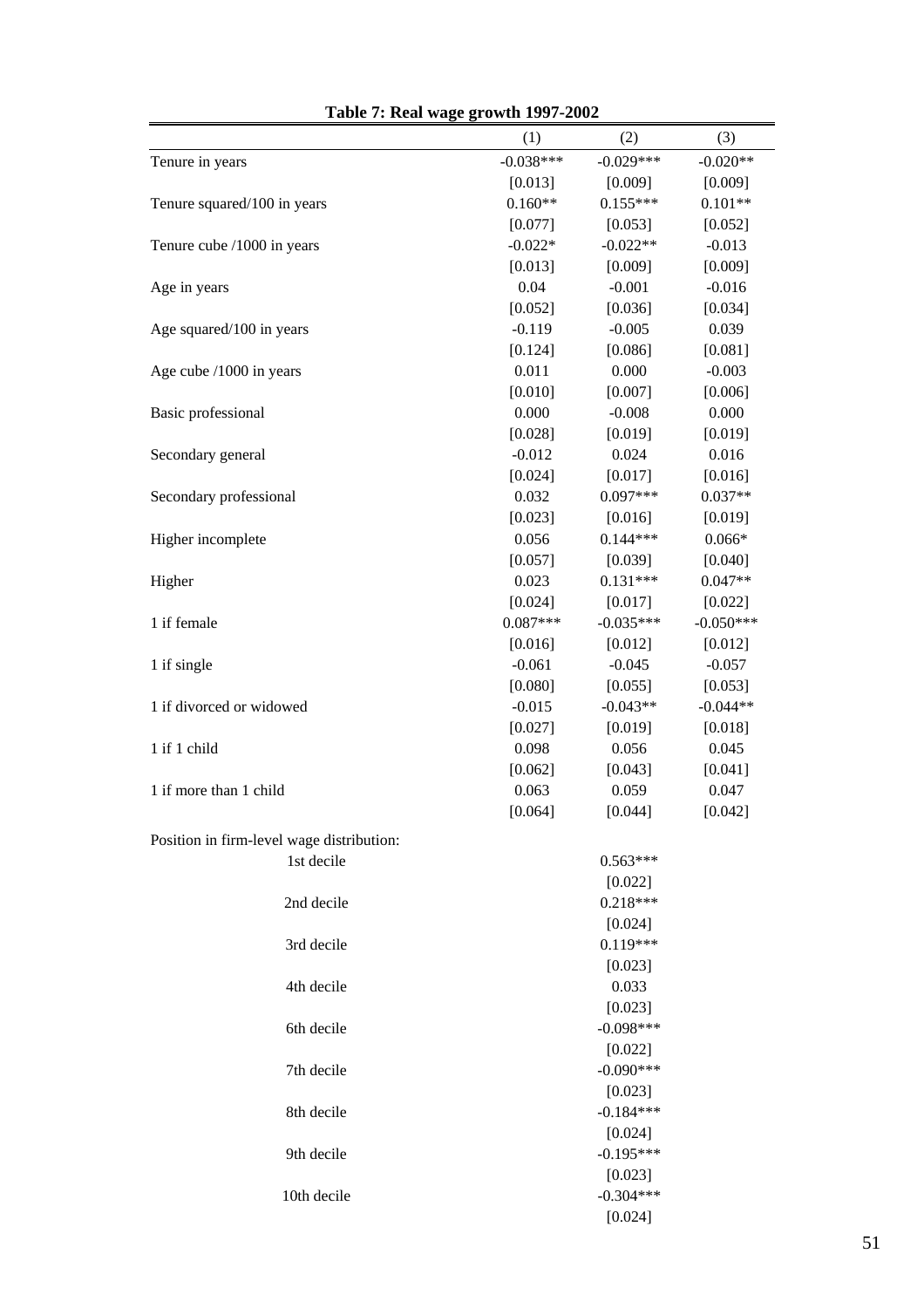Position in employee category specific wage distribution:

|               | 1st decile  |          |          | $0.559***$  |
|---------------|-------------|----------|----------|-------------|
|               |             |          |          | [0.021]     |
|               | 2nd decile  |          |          | $0.251***$  |
|               |             |          |          | [0.020]     |
|               | 3rd decile  |          |          | $0.183***$  |
|               |             |          |          | [0.022]     |
|               | 4th decile  |          |          | $0.134***$  |
|               |             |          |          | [0.020]     |
|               | 6th decile  |          |          | 0.01        |
|               |             |          |          | [0.022]     |
|               | 7th decile  |          |          | $-0.088***$ |
|               |             |          |          | [0.021]     |
|               | 8th decile  |          |          | $-0.193***$ |
|               |             |          |          | [0.022]     |
|               | 9th decile  |          |          | $-0.154***$ |
|               |             |          |          | [0.020]     |
|               | 10th decile |          |          | $-0.291***$ |
|               |             |          |          | [0.021]     |
| Service staff |             |          |          | $0.286***$  |
|               |             |          |          | [0.018]     |
| Engineers     |             |          |          | $0.151***$  |
|               |             |          |          | [0.018]     |
| Accountants   |             |          |          | $-0.078**$  |
|               |             |          |          | [0.039]     |
| Managers      |             |          |          | $-0.089***$ |
|               |             |          |          | [0.028]     |
| Constant      |             | $-0.425$ | $-0.056$ | 0.015       |
|               |             | [0.699]  | [0.482]  | [0.459]     |
| Observations  |             | 1824     | 1824     | 1824        |
| R-squared     |             | 0.07     | 0.56     | 0.61        |

Standard errors in brackets

\* significant at 10%; \*\* significant at 5%; \*\*\* significant at 1%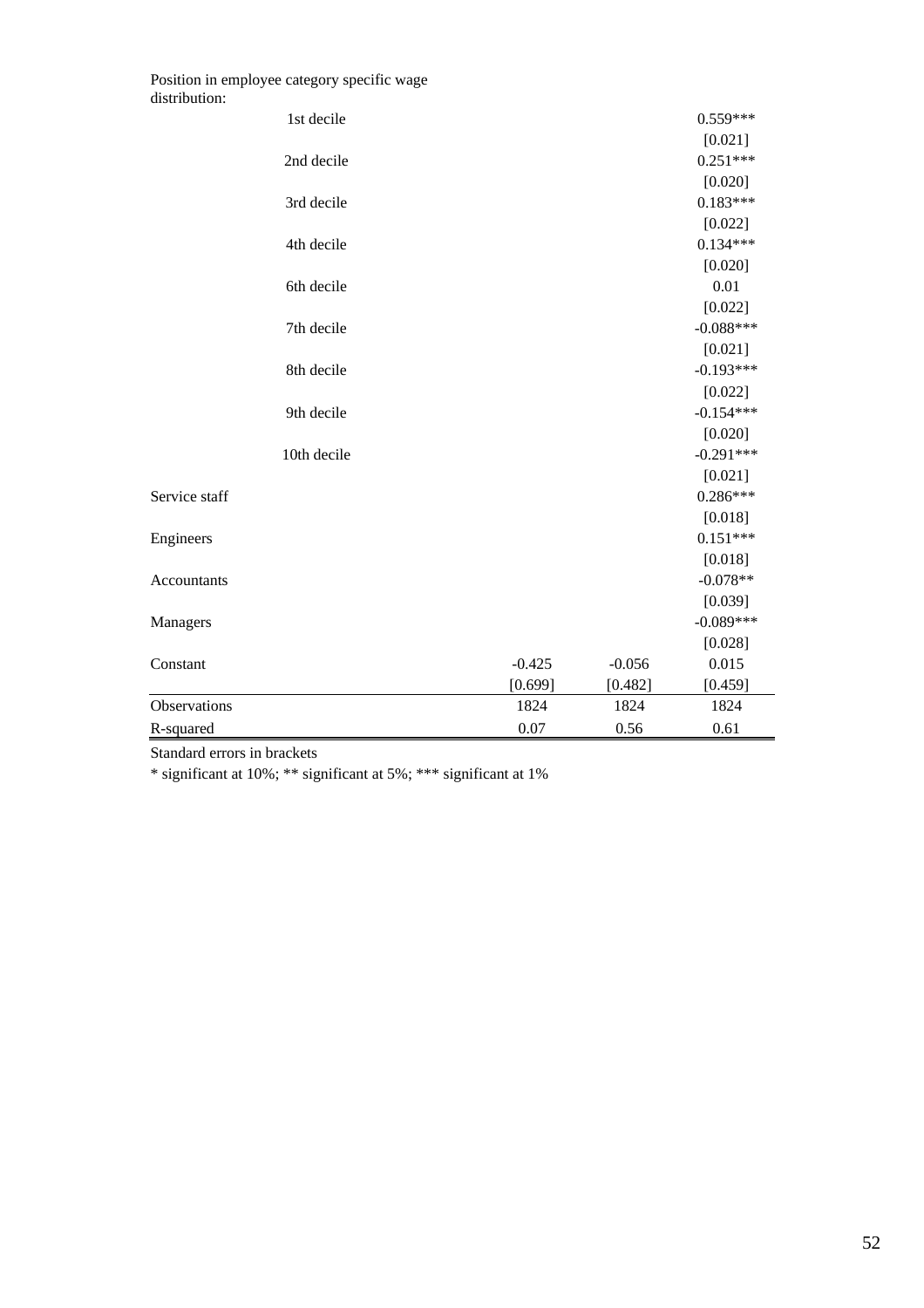## Table 8: Real wage growth 1997-2002 by employee category

|                               |               |             | Production  |             |             |
|-------------------------------|---------------|-------------|-------------|-------------|-------------|
|                               | Service staff | Engineers   | workers     | Accountants | Managers    |
|                               | (1)           | (2)         | (3)         | (4)         | (5)         |
| Tenure in years               | $-0.143**$    | 0.013       | $-0.027**$  | $-0.239$    | $-0.025$    |
|                               | [0.069]       | [0.011]     | [0.013]     | [0.157]     | [0.024]     |
| Tenure squared/100 in years   | $0.982*$      | $-0.082$    | $0.141*$    | 1.683       | 0.093       |
|                               | [0.553]       | [0.066]     | [0.075]     | [1.089]     | [0.142]     |
| Tenure cube /1000 in years    | $-0.209$      | 0.015       | $-0.019$    | $-0.335$    | $-0.008$    |
|                               | [0.134]       | [0.012]     | [0.013]     | [0.231]     | [0.025]     |
| Age in years                  | $-0.234$      | $-0.02$     | 0.046       | $-0.532$    | $0.914*$    |
|                               | [0.148]       | [0.033]     | [0.055]     | [1.170]     | [0.468]     |
| Age squared/100 in years      | 0.55          | 0.042       | $-0.103$    | 1.08        | $-1.978*$   |
|                               | [0.348]       | [0.076]     | [0.132]     | [2.834]     | [1.029]     |
| Age cube /1000 in years       | $-0.042$      | $-0.003$    | 0.007       | $-0.071$    | $0.141*$    |
|                               | [0.027]       | [0.006]     | [0.010]     | [0.225]     | [0.075]     |
| Basic professional            | 0.058         | $-0.460***$ | $-0.018$    |             |             |
|                               | [0.050]       | [0.146]     | [0.023]     |             |             |
| Secondary general             | 0.004         |             | $-0.001$    |             |             |
|                               | [0.052]       |             | [0.019]     |             |             |
| Secondary professional        | 0.057         | $-0.012$    | 0.028       | 0.172       | $-0.066$    |
|                               | [0.063]       | [0.026]     | [0.024]     | [0.447]     | [0.068]     |
| Higher incomplete             | $-0.029$      |             | 0.053       | $-0.011$    |             |
|                               | [0.235]       |             | [0.103]     | [0.813]     |             |
| Higher                        | 0.125         | $-0.005$    | $-0.039$    | 0.337       | $-0.025$    |
|                               | [0.163]       | [0.026]     | [0.047]     | [0.483]     | [0.068]     |
| 1 if female                   | $-0.036$      | 0.006       | $-0.111***$ | $-0.29$     | $-0.015$    |
|                               | [0.041]       | [0.011]     | [0.021]     | [0.427]     | [0.028]     |
| 1 if single                   | $-0.247$      | 0.031       | 0.139       |             |             |
|                               | [0.230]       | [0.075]     | [0.087]     |             |             |
| 1 if divorced or widowed      | $-0.101*$     | $-0.016$    | $-0.025$    | $-0.441**$  | 0.002       |
|                               | [0.056]       | [0.029]     | [0.026]     | [0.192]     | [0.028]     |
| 1 if 1 child                  | $-0.066$      | $-0.028$    | $0.232***$  | 0.067       | $-0.013$    |
|                               | [0.051]       | [0.035]     | [0.073]     | [0.166]     | [0.020]     |
| 1 if more than 1 child        |               | $-0.012$    | $0.219***$  |             |             |
|                               |               | [0.039]     | [0.074]     |             |             |
| Position in employee category |               |             |             |             |             |
| specific wage distribution:   |               |             |             |             |             |
| 1st decile                    | $0.617***$    | $0.403***$  | $0.674***$  | 0.466       | $0.419***$  |
|                               | [0.085]       | [0.022]     | [0.032]     | [0.294]     | [0.041]     |
| 2nd decile                    | $0.287***$    | $0.213***$  | $0.270***$  | 0.264       | $0.278***$  |
|                               | [0.080]       | [0.022]     | [0.029]     | [0.275]     | [0.047]     |
| 3rd decile                    | $-0.037$      | $0.161***$  | $0.202***$  | $-0.003$    | $0.254***$  |
|                               | [0.082]       | [0.022]     | [0.034]     | [0.363]     | [0.043]     |
| 4th decile                    | $0.259***$    | $0.085***$  | $0.137***$  | 0.052       | $0.103**$   |
|                               | [0.088]       | [0.022]     | [0.030]     | [0.286]     | [0.043]     |
| 6th decile                    | $-0.083$      | $-0.087***$ | $0.086**$   | 0.107       | $-0.147***$ |
|                               | [0.083]       | [0.023]     | [0.035]     | [0.310]     | [0.045]     |
| 7th decile                    | $-0.314***$   | $-0.140***$ | $-0.033$    | $-0.175$    | $-0.116***$ |
|                               | [0.084]       | [0.022]     | [0.031]     | [0.262]     | [0.043]     |
| 8th decile                    | $-0.550***$   | $-0.186***$ | $-0.162***$ | $-0.043$    | $-0.123***$ |
|                               | [0.085]       | [0.023]     | [0.034]     | [0.344]     | [0.039]     |
| 9th decile                    | $-0.621***$   | $-0.189***$ | $-0.086***$ | 0.042       | $-0.158***$ |
|                               | [0.084]       | [0.022]     | [0.030]     | [0.274]     | [0.050]     |
| 10th decile                   | $-0.761***$   | $-0.287***$ | $-0.241***$ | $-0.096$    | $-0.268***$ |
|                               | [0.084]       | [0.023]     | [0.032]     | [0.295]     | [0.044]     |
| Constant                      | $4.054*$      | 0.224       | $-1.018$    | 8.929       | $-14.044**$ |
|                               | [2.070]       | [0.438]     | [0.733]     | [16.054]    | [7.005]     |
| Observations                  | 151           | 611         | 934         | 36          | 92          |
| R-squared                     | 0.83          | 0.75        | 0.53        | 0.69        | 0.9         |

Standard errors in brackets

\* significant at 10%; \*\* significant at 5%; \*\*\* significant at 1%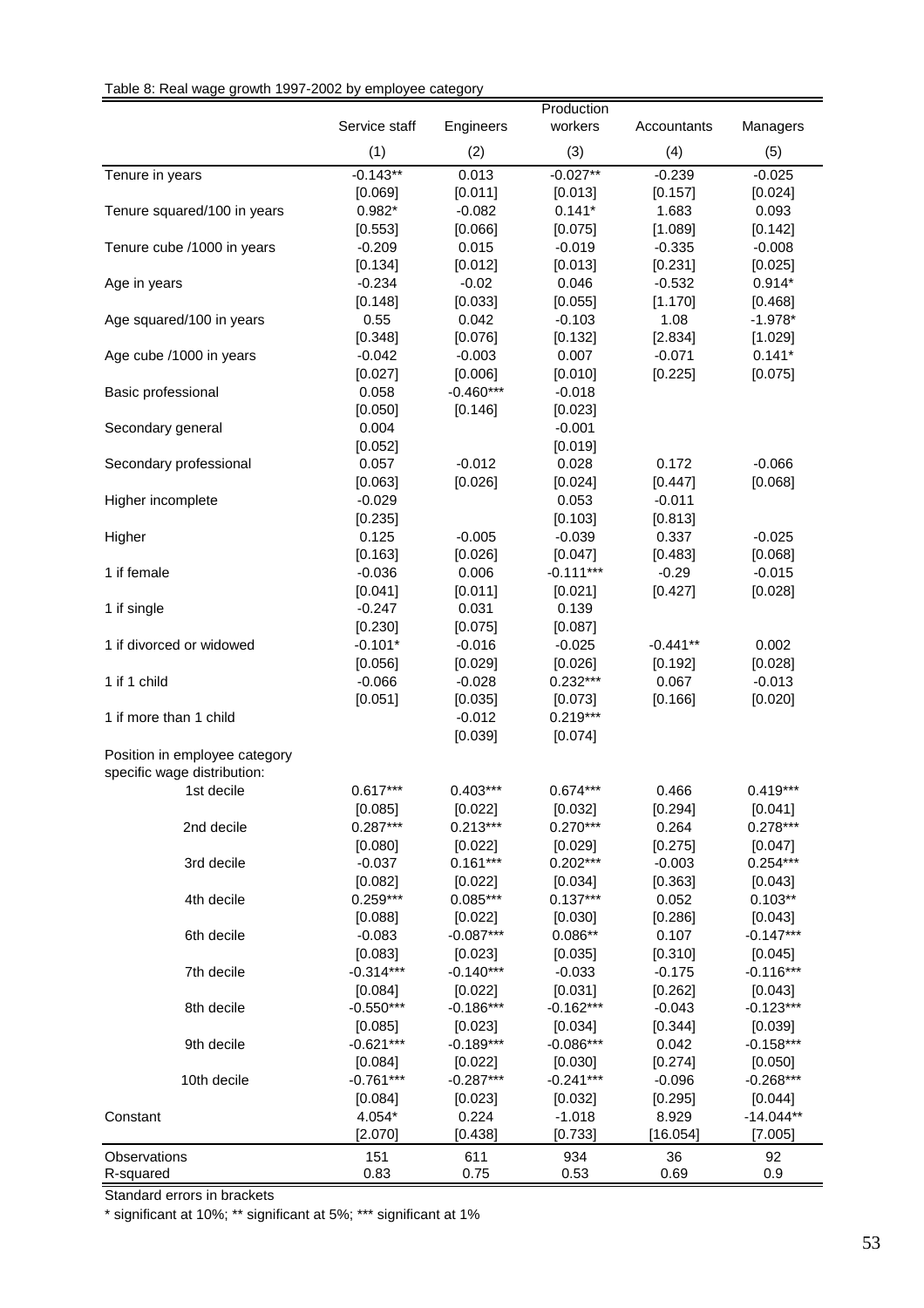| Year | Service<br>workers | Engineers | Workers | Accountants | Managers |
|------|--------------------|-----------|---------|-------------|----------|
|      |                    |           |         |             |          |
| 1998 | 100                | 133       | 379     | 792         | 1468     |
| 1999 | 346                | 391       | 803     | 805         | 1898     |
| 2000 | 123                | $-28$     | 261     | 223         | 1056     |
| 2001 | 81                 | $-82$     | 195     | 279         | 805      |
| 2002 | -61                | $-24$     | 119     | 150         | 551      |

## **Table 9: Differences between average wages in firm and average wages in sample of industrial firms in the region in 1997 rubles: 1998-2002**

Source: Personnel records of the firm and CERT Regional Data Base, authors' calculations.

### **Table 10: Summary statistics of real wage arrears for 1998 by employee type in thousands of Rubles (A) and in months of 1997 wages (B)**

| Type               | N    | mean  | Std. dev. | 50%          | 75%              | 90%   | max   |
|--------------------|------|-------|-----------|--------------|------------------|-------|-------|
| All employees      |      |       |           |              |                  |       |       |
| A                  | 3408 | 0.099 | 0.198     | $\theta$     | 0.120            | 0.273 | 2.786 |
| B                  | 3395 | 0.078 | 0.130     | $\theta$     | 0.116            | 0.313 | 1.140 |
| Service workers    |      |       |           |              |                  |       |       |
| A                  | 237  | 0.088 | 0.041     | 0.094        | 0.110            | 0.131 | 0.210 |
| B                  | 236  | 0.130 | 0.051     | 0.136        | 0.139            | 0.194 | 0.298 |
| Engineers          |      |       |           |              |                  |       |       |
| A                  | 786  | 0.112 | 0.070     | 0.120        | 0.168            | 0.210 | 0.630 |
| B                  | 779  | 0.116 | 0.046     | 0.115        | 0.116            | 0.162 | 0.670 |
| Workers            |      |       |           |              |                  |       |       |
| A                  | 2179 | 0.073 | 0.212     | $\theta$     | $\theta$         | 0.368 | 1.840 |
| B                  | 2175 | 0.051 | 0.142     | $\mathbf{0}$ | $\boldsymbol{0}$ | 0.333 | 0.907 |
| <i>Accountants</i> |      |       |           |              |                  |       |       |
| A                  | 76   | 0.436 | 0.270     | 0.488        | 0.625            | 0.757 | 0.893 |
| B                  | 75   | 0.309 | 0.201     | 0.371        | 0.373            | 0.447 | 1.140 |
| <b>Managers</b>    |      |       |           |              |                  |       |       |
| A                  | 130  | 0.187 | 0.322     | 0.160        | 0.189            | 0.199 | 2.786 |
| B                  | 130  | 0.066 | 0.112     | 0.055        | 0.056            | 0.056 | 0.670 |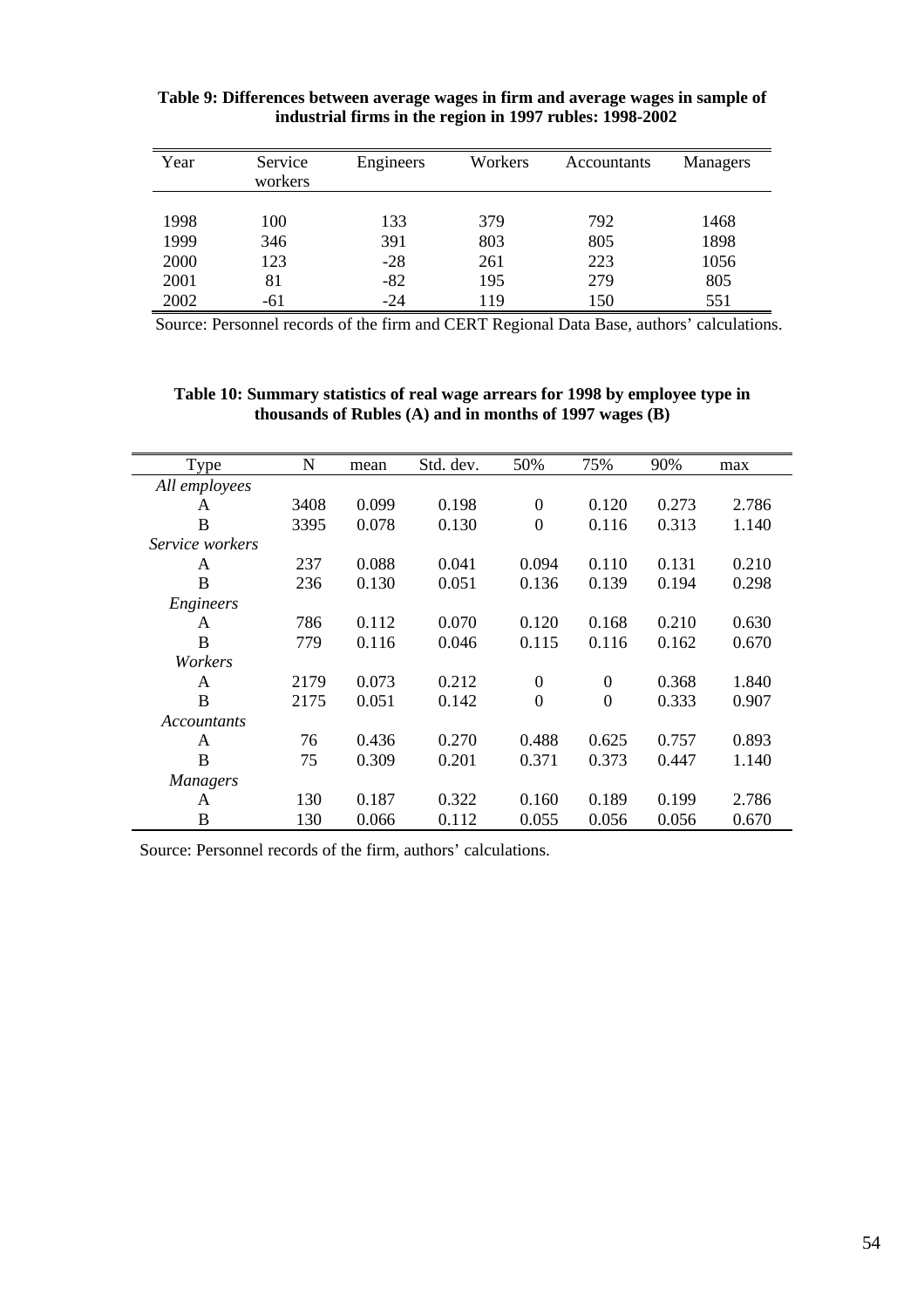| regressor   |                     |                    | Dependent variable |                    |
|-------------|---------------------|--------------------|--------------------|--------------------|
|             | real arrears        | real arrears       | real arrears /     | real arrears /     |
|             |                     |                    | monthly 97 wages   | monthly 97 wages   |
| constant    | 0.055               | 0.024              | 0.067              | 0.140              |
|             | $(0.018)*$          | (0.026)            | $(0.011)*$         | $(0.017)*$         |
| real wage   | $-0.037$            | 0.051              | $-0.089$           | $-0.039$           |
|             | $(0.011)*$          | $(0.015)*$         | $(0.007)*$         | $(0.010)*$         |
| engineers   |                     | 0.030              |                    | 0.010              |
|             |                     | (0.028)            |                    | (0.018)            |
| workers     |                     | $-0.405$           |                    | $-0.272$           |
|             |                     | $(0.031)$ *        |                    | $(0.020)*$         |
| accountants |                     | 0.293              |                    | 0.199              |
|             |                     | $(0.050)*$         |                    | $(0.033)*$         |
| managers    |                     | $-0.037$           |                    | 0.002              |
|             |                     | (0.053)            |                    | (0.035)            |
| Diagnostics | $N = 3395$          | $N = 3395$         | $N = 3395$         | $N = 3395$         |
|             | $Chi2(1)=10.22$     | $Chi2(5)=846.88$   | $Chi2(1)=129.73$   | $Chi2(5)=997.07$   |
|             | Pseudo $R^2$ =0.002 | Pseudo $R^2=0.234$ | Pseudo $R^2=0.049$ | Pseudo $R^2=0.377$ |

## **Table 11: Tobit regressions with dependent variables: real wage arrears for 1998 in thousands of Rubles and in months of 1997 wages**

Source: Personnel records of the firm, authors' calculations.

|      | (1)            | (2)     | (3)                         | (4)     | (5)         | (6)      |  |
|------|----------------|---------|-----------------------------|---------|-------------|----------|--|
|      | Panel a: Wages |         |                             |         |             |          |  |
|      | Entire         | Service |                             |         |             |          |  |
| Year | workforce      | staff   | Engineers                   | Workers | Accountants | Managers |  |
| 1997 | 0.2801         | 0.2474  | 0.2294                      | 0.2507  | 0.1912      | 0.1367   |  |
| 1998 | 0.251          | 0.1484  | 0.2239                      | 0.2003  | 0.1417      | 0.1082   |  |
| 1999 | 0.2453         | 0.0853  | 0.1954                      | 0.1854  | 0.1267      | 0.1202   |  |
| 2000 | 0.2456         | 0.0649  | 0.1786                      | 0.1945  | 0.1705      | 0.072    |  |
| 2001 | 0.2189         | 0.055   | 0.1679                      | 0.1792  | 0.1583      | 0.0438   |  |
| 2002 | 0.1995         | 0.1618  | 0.1437                      | 0.1725  | 0.1409      | 0.0482   |  |
|      |                |         |                             |         |             |          |  |
|      |                |         | Panel b: Total compensation |         |             |          |  |
|      | Entire         | Service |                             |         |             |          |  |
| Year | workforce      | staff   | Engineers                   | Workers | Accountants | Managers |  |
| 1997 | 0.2928         | 0.2416  | 0.2293                      | 0.2456  | 0.1903      | 0.1488   |  |
| 1998 | 0.2547         | 0.1474  | 0.2248                      | 0.2015  | 0.1423      | 0.1077   |  |
| 1999 | 0.2444         | 0.0855  | 0.1964                      | 0.1823  | 0.131       | 0.1202   |  |

2000 0.2464 0.0669 0.1792 0.1972 0.1787 0.073 2001 0.2271 0.0684 0.1681 0.1778 0.1696 0.0447 2002 0.2211 0.162 0.1455 0.1845 0.1454 0.0484

## **Table 12: Evolution of earnings inequality measured by Gini coefficients**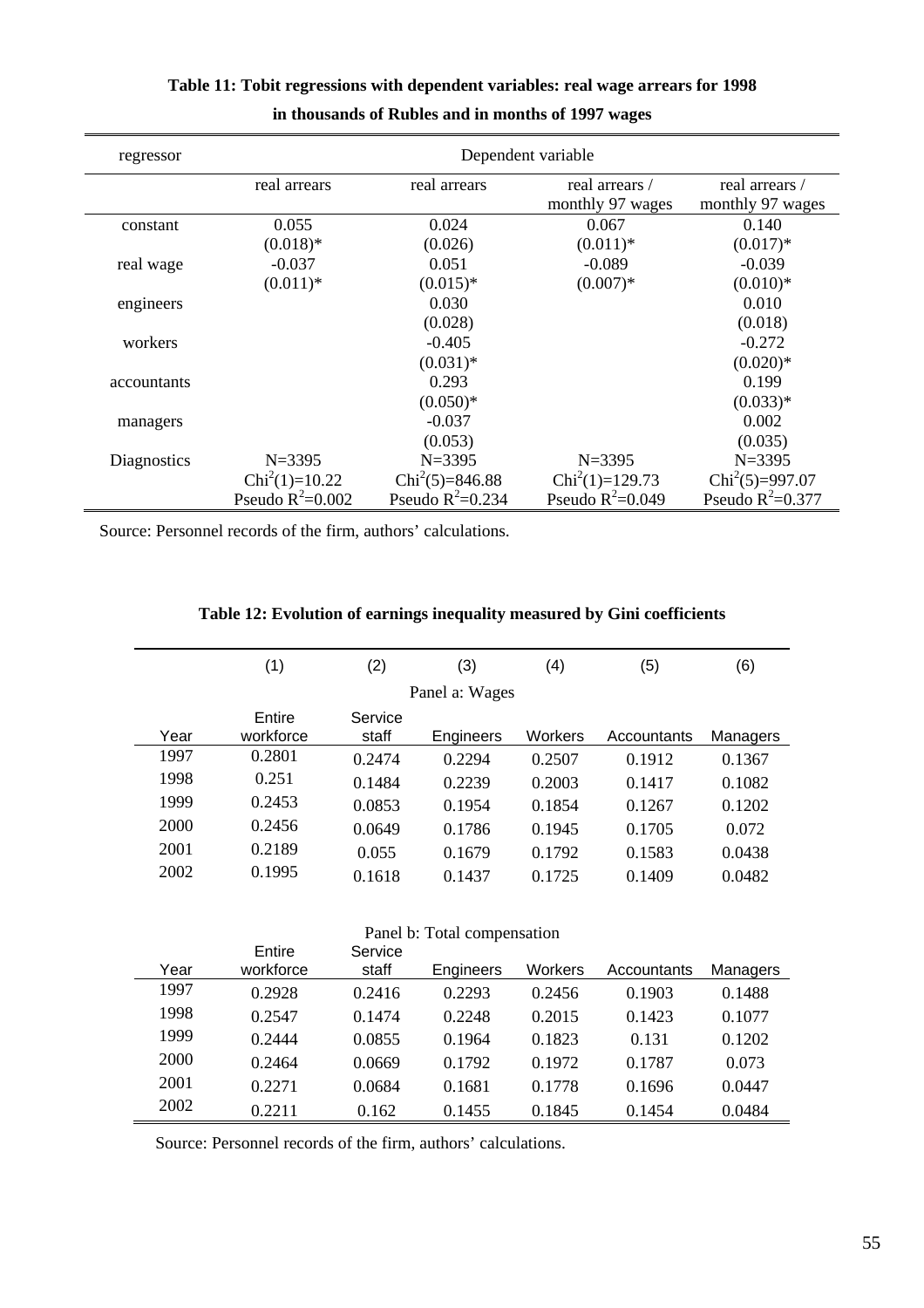| Year | Monthly<br>Wage                                                     | Monthly<br><b>Bonus</b> |        | Other<br><b>Bonus</b> |
|------|---------------------------------------------------------------------|-------------------------|--------|-----------------------|
|      |                                                                     | Gini by income source   |        |                       |
| 1997 | 0.2802                                                              | 0.8069                  | 0.63   | 0.725                 |
| 1998 | 0.251                                                               | 0.7933                  |        | 0.7027                |
| 1999 | 0.2453                                                              | 0.7846                  | 0.5467 | 0.7788                |
| 2000 | 0.2457                                                              | 0.7759                  | 0.5488 | 0.7271                |
| 2001 | 0.219                                                               | 0.7658                  | 0.352  | 0.7367                |
| 2002 | 0.1996                                                              | 0.758                   | 0.2724 | 0.7209                |
|      | Gini correlation of income source with distribution of total income |                         |        |                       |
| 1997 | 0.9752                                                              | 0.6052                  | 0.5787 | 0.2968                |
| 1998 | 0.9893                                                              | 0.4063                  |        | 0.4621                |
| 1999 | 0.9895                                                              | 0.2838                  | 0.5298 | 0.371                 |
| 2000 | 0.9775                                                              | 0.3499                  | 0.3805 | 0.5315                |
| 2001 | 0.9711                                                              | 0.5007                  | 0.6761 | 0.192                 |
| 2002 | 0.9586                                                              | 0.5955                  | 0.8062 | 0.3527                |

## **Table 13: Gini decomposition by income source**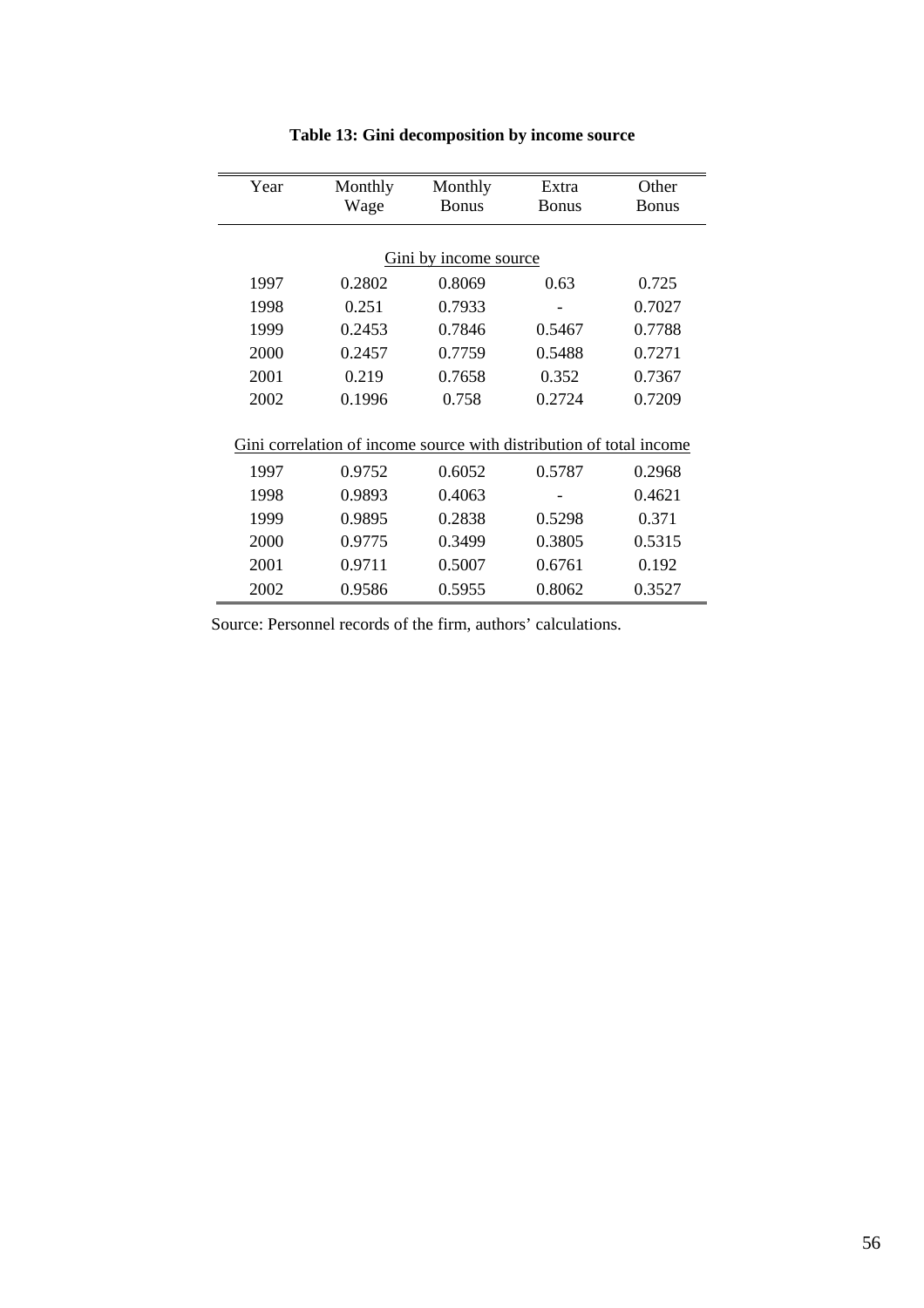| Year | Monthly   | Monthly                                              | Extra                    | Other                                                         |
|------|-----------|------------------------------------------------------|--------------------------|---------------------------------------------------------------|
|      | Wage      | <b>Bonus</b>                                         | <b>Bonus</b>             | <b>Bonus</b>                                                  |
|      |           |                                                      |                          |                                                               |
|      |           | Share of source income in total inequality           |                          |                                                               |
| 1997 | 0.7749    | 0.1333                                               | 0.063                    | 0.0288                                                        |
| 1998 | 0.8929    | 0.0756                                               |                          | 0.0315                                                        |
| 1999 | 0.8643    | 0.06                                                 | 0.0513                   | 0.0245                                                        |
| 2000 | 0.8324    | 0.0731                                               | 0.0354                   | 0.0591                                                        |
| 2001 | 0.7462    | 0.1364                                               | 0.1021                   | 0.0153                                                        |
| 2002 | 0.6707    | 0.1947                                               | 0.0875                   | 0.047                                                         |
|      |           |                                                      |                          |                                                               |
|      |           | Inequality components as a fraction of income shares |                          |                                                               |
| 1997 | 0.9333    | 1.6677                                               | 1.2451                   | 0.7349                                                        |
| 1998 | 0.9748    | 1.2748                                               | $\overline{\phantom{a}}$ | 1.275                                                         |
| 1999 | 0.9932    | 0.911                                                | 1.185                    | 1.1823                                                        |
| 2000 | 0.9745    | 1.1016                                               | 0.8473                   | 1.5682                                                        |
| 2001 | 0.936     | 1.6878                                               | 1.0476                   | 0.6227                                                        |
| 2002 | 0.8649    | 2.041                                                | 0.9928                   | 1.1495                                                        |
|      |           |                                                      |                          |                                                               |
|      |           | Impact of 1% change in income source on inequality   |                          |                                                               |
| 1997 | $-0.0554$ | 0.0534                                               | 0.0124                   | $-0.0104$                                                     |
| 1998 | $-0.0231$ | 0.0163                                               |                          | 0.0068                                                        |
| 1999 | $-0.0059$ | $-0.0059$                                            | 0.008                    | 0.0038                                                        |
| 2000 | $-0.0218$ | 0.0067                                               | $-0.0064$                | 0.0214                                                        |
| 2001 | $-0.051$  | 0.0556                                               | 0.0046                   | $-0.0093$                                                     |
| 2002 | $-0.1048$ | 0.0993                                               | $-0.0006$                | 0.0061                                                        |
|      |           |                                                      |                          |                                                               |
|      |           |                                                      |                          | Source: Personnel records of the firm, authors' calculations. |

## **Table 14: Contributions of source incomes on inequality**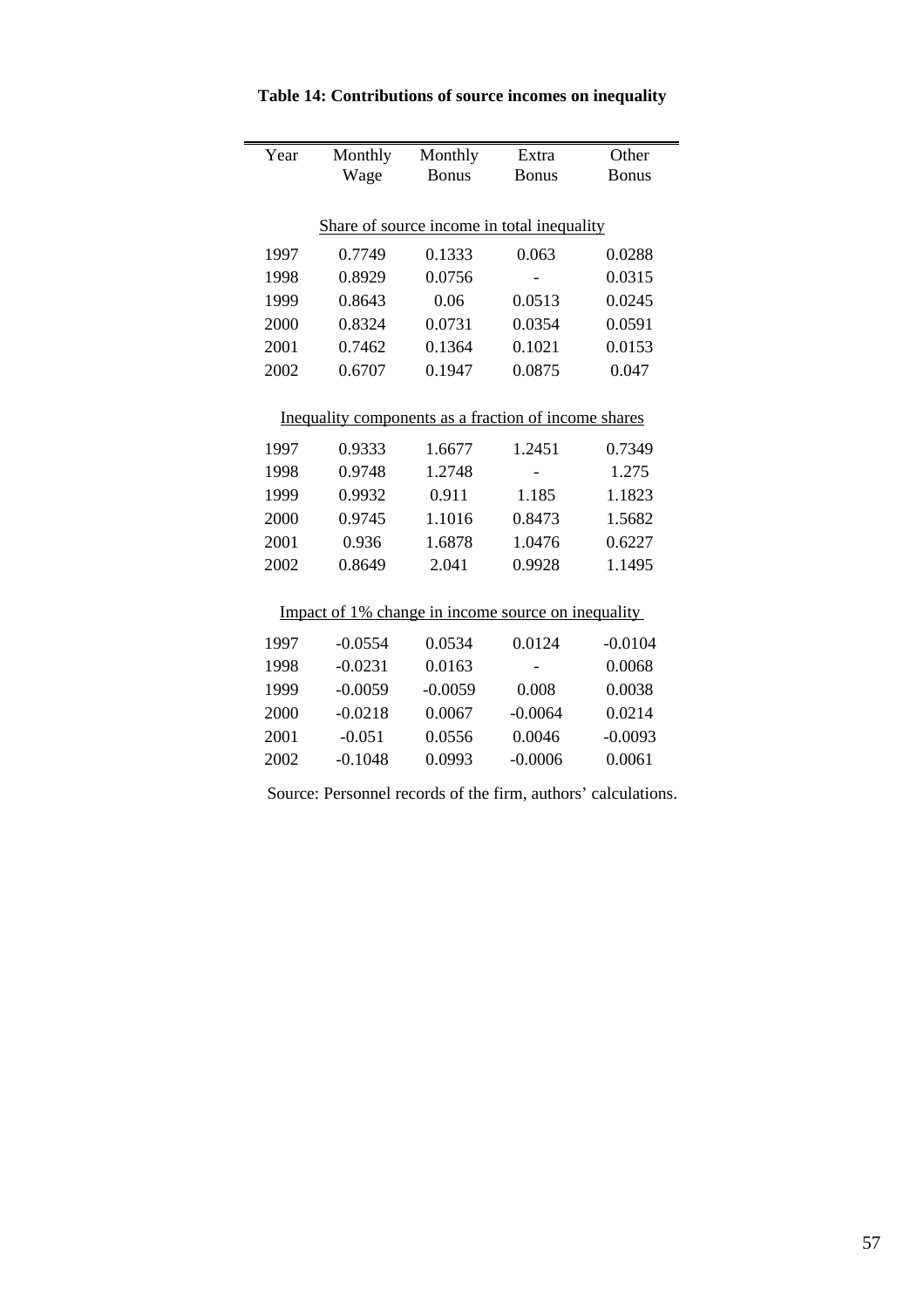|      | (1)    | (2)       | (3)                         | (4)    | (5)       | (6)            |
|------|--------|-----------|-----------------------------|--------|-----------|----------------|
|      |        |           | Panel a: Wages              |        |           |                |
| Year |        | $GEI(-1)$ |                             |        | $GEI(+1)$ |                |
|      | Total  | Within    | <b>Between</b>              | Total  | Within    | <b>Between</b> |
|      |        |           |                             |        |           |                |
| 1997 | 0.1904 | 0.1515    | 0.0389                      | 0.1263 | 0.0914    | 0.0348         |
| 1998 | 0.1379 | 0.097     | 0.0409                      | 0.1001 | 0.0637    | 0.0363         |
| 1999 | 0.1151 | 0.07      | 0.0451                      | 0.0958 | 0.0538    | 0.042          |
| 2000 | 0.1082 | 0.0626    | 0.0456                      | 0.0938 | 0.0539    | 0.0399         |
| 2001 | 0.095  | 0.0528    | 0.0421                      | 0.076  | 0.0444    | 0.0315         |
| 2002 | 0.0762 | 0.0544    | 0.0217                      | 0.0645 | 0.0399    | 0.0245         |
|      |        |           |                             |        |           |                |
|      |        |           | Panel b: Total compensation |        |           |                |
| Year |        | $GEI(-1)$ |                             |        | $GEI(+1)$ |                |
|      | Total  | Within    | <b>Between</b>              | Total  | Within    | <b>Between</b> |
|      |        |           |                             |        |           |                |
| 1997 | 0.195  | 0.1453    | 0.0497                      | 0.1446 | 0.086     | 0.0348         |
| 1998 | 0.1379 | 0.0976    | 0.0402                      | 0.1061 | 0.0636    | 0.0363         |
| 1999 | 0.1144 | 0.0688    | 0.0456                      | 0.0991 | 0.0525    | 0.042          |
| 2000 | 0.1086 | 0.0651    | 0.0434                      | 0.0987 | 0.0546    | 0.0399         |
| 2001 | 0.1017 | 0.0554    | 0.0462                      | 0.0853 | 0.0435    | 0.0315         |
| 2002 | 0.0941 | 0.0636    | 0.0304                      | 0.0826 | 0.0433    | 0.0245         |

**Table 15: General Entropy Index (GEI) and its decomposition into within and between parts**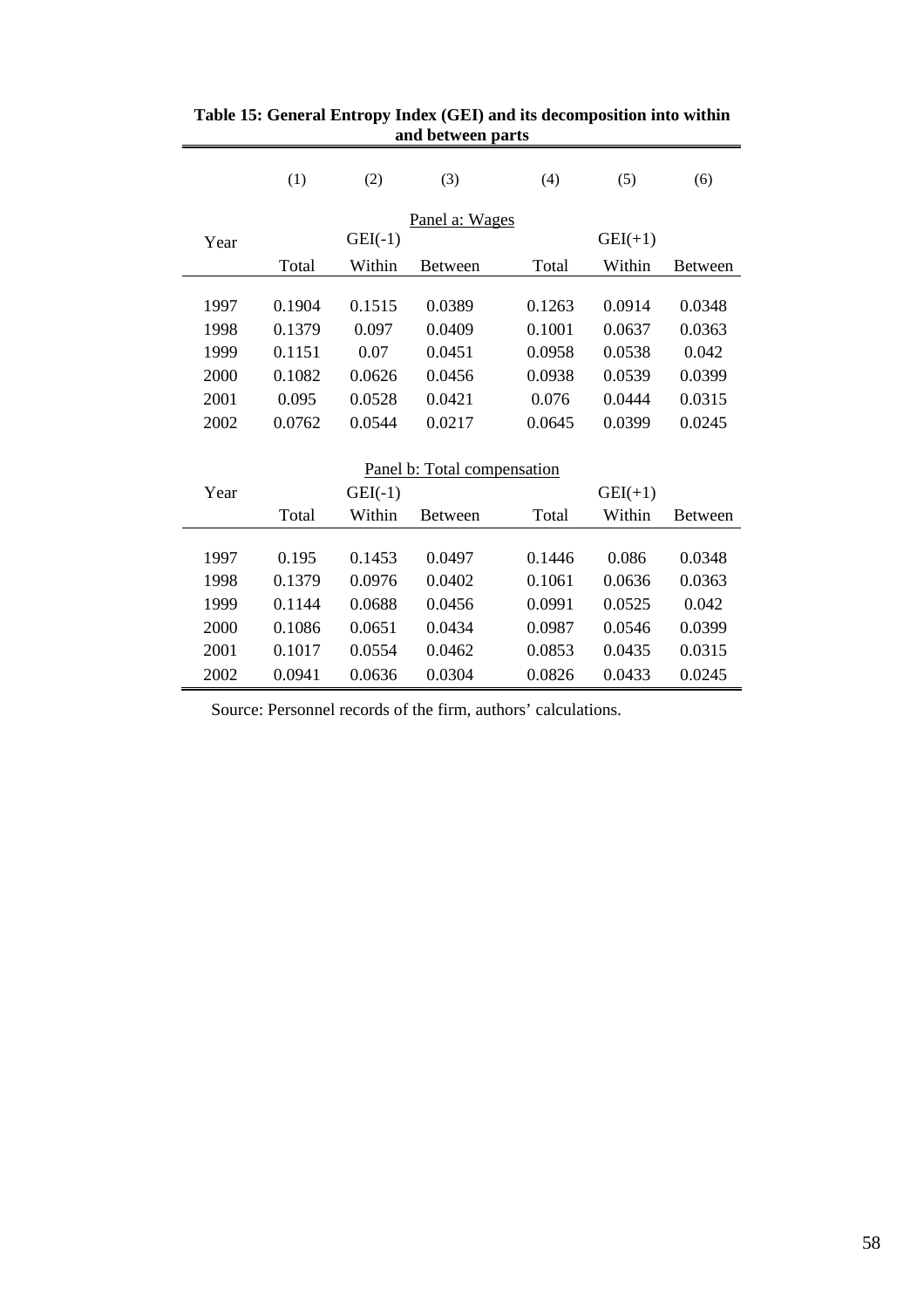# **Appendix**

|                             |               | Table A1: Determinants of wages, 2002 |             |                                            |             |             |  |
|-----------------------------|---------------|---------------------------------------|-------------|--------------------------------------------|-------------|-------------|--|
|                             |               |                                       |             | Dependent Variable: log(real wage) in 2002 |             |             |  |
|                             | All employees | Service staff                         | Engineers   | Production<br>workers                      | Accountants | Managers    |  |
|                             | (1)           | (2)                                   | (3)         | (4)                                        | (5)         | (6)         |  |
| Tenure in years             | $0.010**$     | 0.04                                  | $0.035***$  | 0.003                                      | 0.027       | 0.002       |  |
|                             | [0.004]       | [0.026]                               | [0.009]     | [0.006]                                    | [0.028]     | [0.013]     |  |
| Tenure squared/100 in years | $-0.039$      | $-0.534*$                             | $-0.174***$ | 0.008                                      | $-0.184$    | $-0.049$    |  |
|                             | [0.033]       | [0.287]                               | [0.063]     | [0.043]                                    | [0.261]     | [0.081]     |  |
| Tenure cube /1000 in years  | 0.008         | $0.158*$                              | $0.027**$   | 0.000                                      | 0.045       | 0.015       |  |
|                             | [0.007]       | [0.087]                               | [0.013]     | [0.009]                                    | [0.069]     | [0.015]     |  |
| Age in years                | $0.111***$    | 0.067                                 | $-0.100**$  | $0.142***$                                 | $-0.671***$ | 0.935***    |  |
|                             | [0.022]       | [0.084]                               | [0.044]     | [0.028]                                    | [0.232]     | [0.196]     |  |
| Age squared/100 in years    | $-0.248***$   | $-0.183$                              | $0.245**$   | $-0.319***$                                | 1.781***    | $-1.935***$ |  |
|                             | [0.054]       | [0.207]                               | [0.108]     | [0.070]                                    | [0.597]     | [0.447]     |  |
| Age cube /1000 in years     | $0.018***$    | 0.015                                 | $-0.019**$  | $0.024***$                                 | $-0.152***$ | $0.132***$  |  |
|                             | [0.004]       | [0.017]                               | [0.009]     | [0.006]                                    | [0.050]     | [0.034]     |  |
| <b>Basic professional</b>   | $0.056***$    | 0.094                                 | $-0.406$    | 0.033                                      |             |             |  |
|                             | [0.018]       | [0.059]                               | [0.259]     | [0.020]                                    |             |             |  |
| Secondary general           | $0.056***$    | 0.062                                 |             | $0.041**$                                  |             |             |  |
|                             | [0.017]       | [0.060]                               |             | [0.019]                                    |             |             |  |
| Secondary professional      | $0.087***$    | 0.085                                 | $-0.011$    | $0.073***$                                 | $0.711**$   | $-0.024$    |  |
|                             | [0.019]       | [0.070]                               | [0.046]     | [0.022]                                    | [0.301]     | [0.062]     |  |
| Higher incomplete           | $0.096**$     | 0.34                                  |             | 0.044                                      | 1.152***    |             |  |
|                             | [0.045]       | [0.305]                               |             | [0.080]                                    | [0.422]     |             |  |
| Higher                      | $0.107***$    | 0.271                                 | 0.026       | $0.066*$                                   | 0.984***    | 0.002       |  |
|                             | [0.023]       | [0.218]                               | [0.046]     | [0.038]                                    | [0.304]     | [0.061]     |  |
| 1 if female                 | $-0.170***$   | $-0.152***$                           | $-0.082***$ | $-0.228***$                                | 0.292       | 0.004       |  |
|                             | [0.012]       | [0.049]                               | [0.018]     | [0.016]                                    | [0.204]     | [0.019]     |  |
| 1 if single                 | $-0.032$      | $-0.165$                              | 0.063       | $-0.073$                                   | 0.153       |             |  |
|                             | [0.039]       | [0.307]                               | [0.088]     | [0.050]                                    | [0.215]     |             |  |
| 1 if divorced or widowed    | $-0.072***$   | 0.011                                 | $-0.059$    | $-0.085***$                                | $-0.23$     | $-0.017$    |  |
|                             | [0.020]       | [0.063]                               | [0.051]     | [0.026]                                    | [0.144]     | [0.024]     |  |
| 1 if 1 child                | 0.015         | $-0.379$                              | 0.023       | 0.017                                      | $0.563*$    | $-0.044$    |  |
|                             | [0.034]       | [0.330]                               | [0.052]     | [0.045]                                    | [0.324]     | [0.062]     |  |
| 1 if more than 1 child      | 0.027         | $-0.388$                              | 0.084       | 0.014                                      | $0.568*$    | $-0.032$    |  |
|                             | [0.037]       | [0.325]                               | [0.061]     | [0.049]                                    | [0.331]     | [0.063]     |  |
| Service staff               | $-0.516***$   |                                       |             |                                            |             |             |  |
|                             | [0.021]       |                                       |             |                                            |             |             |  |
| Engineers                   | $-0.014$      |                                       |             |                                            |             |             |  |
|                             | [0.018]       |                                       |             |                                            |             |             |  |
| Accountants                 | $0.152***$    |                                       |             |                                            |             |             |  |
|                             | [0.040]       |                                       |             |                                            |             |             |  |
| Managers                    | $0.679***$    |                                       |             |                                            |             |             |  |
|                             | [0.032]       |                                       |             |                                            |             |             |  |
|                             |               |                                       |             |                                            |             |             |  |

Constant -1.655\*\*\* -0.953 1.170\*\* -2.032\*\*\* 6.433\*\* -14.020\*\*\*  $[0.269]$   $[1.094]$   $[0.568]$   $[0.339]$   $[2.807]$   $[2.822]$ Observations 3104 213 781 1929 64 117 R-squared 0.42 0.21 0.1 0.24 0.56 0.47

OLS Estimates. Standard errors in brackets

\* significant at 10%; \*\* significant at 5%; \*\*\* significant at 1%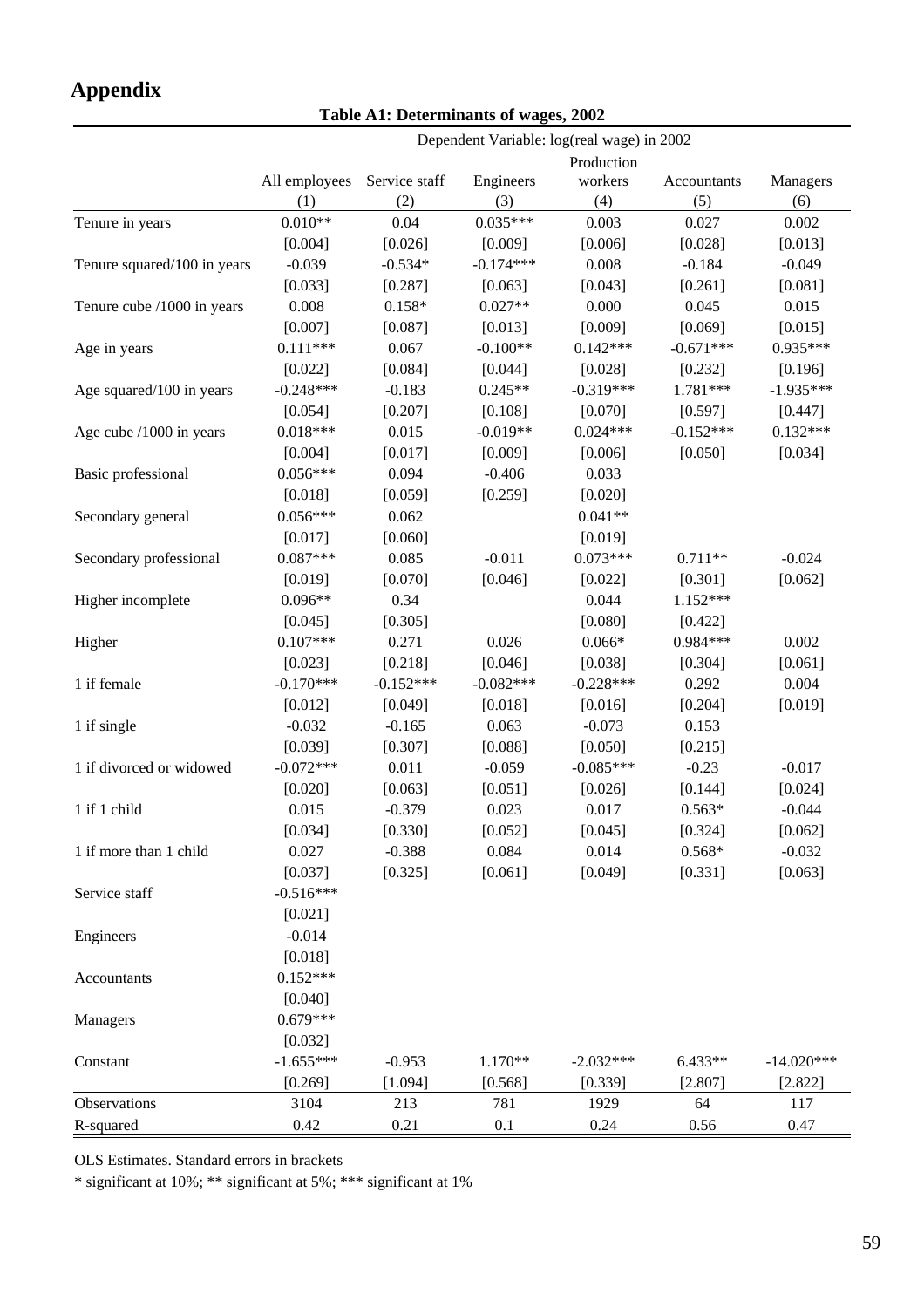#### Table A2: Quantile wage regressions

Dependent variable: log(real wage) in 1997

|                             | 10th percentile | 20th percentile | 30th percentile | 40th percentile | 50th percentile | 60th percentile | 70th percentile | 80th percentile | 90th percentile |
|-----------------------------|-----------------|-----------------|-----------------|-----------------|-----------------|-----------------|-----------------|-----------------|-----------------|
| Tenure in years             | 0.026           | 0.016           | $0.022*$        | $0.025**$       | $0.031***$      | $0.031***$      | $0.029***$      | $0.024***$      | $0.024***$      |
|                             | [0.016]         | [0.015]         | [0.012]         | [0.011]         | [0.010]         | [0.007]         | [0.008]         | [0.006]         | [0.007]         |
| Tenure squared/100 in years | $-0.072$        | $-0.003$        | $-0.088$        | $-0.114$        | $-0.154*$       | $-0.169***$     | $-0.186**$      | $-0.139**$      | $-0.121*$       |
|                             | [0.135]         | [0.133]         | [0.108]         | [0.096]         | [0.086]         | [0.063]         | [0.075]         | [0.055]         | [0.063]         |
| Tenure cube /1000 in years  | 0.01            | $-0.003$        | 0.016           | 0.022           | 0.027           | $0.030**$       | $0.037**$       | $0.026**$       | 0.018           |
|                             | [0.029]         | [0.032]         | [0.026]         | [0.023]         | [0.020]         | [0.015]         | [0.018]         | [0.013]         | [0.016]         |
| Age in years                | 0.075           | 0.003           | 0.002           | 0.021           | 0.034           | 0.054           | 0.071           | 0.04            | $-0.006$        |
|                             | [0.082]         | [0.072]         | [0.061]         | [0.055]         | [0.050]         | [0.037]         | [0.045]         | [0.033]         | [0.039]         |
| Age squared/100 in years    | $-0.136$        | 0.048           | 0.055           | 0.014           | $-0.031$        | $-0.077$        | $-0.119$        | $-0.051$        | 0.064           |
|                             | [0.223]         | [0.195]         | [0.165]         | [0.149]         | [0.134]         | [0.100]         | [0.120]         | [0.089]         | [0.104]         |
| Age cube /1000 in years     | 0.008           | $-0.008$        | $-0.009$        | $-0.006$        | $-0.001$        | 0.003           | 0.006           | 0.001           | $-0.008$        |
|                             | [0.019]         | [0.017]         | [0.014]         | [0.013]         | [0.012]         | [0.009]         | [0.010]         | [0.008]         | [0.009]         |
| Basic professional          | 0.077           | 0.092           | 0.03            | 0.026           | 0.02            | 0.01            | 0.04            | 0.027           | 0.016           |
|                             | [0.066]         | [0.058]         | [0.048]         | [0.042]         | [0.038]         | [0.028]         | [0.032]         | [0.023]         | [0.025]         |
| Secondary general           | $0.203***$      | 0.08            | $0.102**$       | 0.063           | $0.061*$        | 0.028           | 0.038           | $0.066***$      | $0.050**$       |
|                             | [0.064]         | [0.055]         | [0.046]         | [0.040]         | [0.036]         | [0.027]         | [0.031]         | [0.022]         | [0.024]         |
| Secondary professional      | $0.266***$      | $0.197***$      | $0.108**$       | 0.067           | 0.056           | 0.038           | 0.036           | 0.037           | 0.04            |
|                             | [0.069]         | [0.060]         | [0.049]         | [0.044]         | [0.039]         | [0.029]         | [0.034]         | [0.024]         | [0.026]         |
| Higher incomplete           | $0.354**$       | 0.191           | 0.176           | 0.118           | 0.135           | 0.089           | 0.099           | $0.130**$       | $0.103*$        |
|                             | [0.140]         | [0.132]         | [0.112]         | [0.099]         | [0.088]         | [0.065]         | [0.075]         | [0.052]         | [0.054]         |
| Higher                      | $0.151*$        | $0.127*$        | 0.084           | $0.106*$        | $0.128***$      | $0.117***$      | $0.129***$      | $0.116***$      | $0.093***$      |
|                             | [0.086]         | [0.075]         | [0.062]         | [0.055]         | [0.049]         | [0.036]         | [0.042]         | [0.029]         | [0.031]         |
| 1 if female                 | $-0.366***$     | $-0.360***$     | $-0.355***$     | $-0.401***$     | $-0.369***$     | $-0.335***$     | $-0.277***$     | $-0.223***$     | $-0.126***$     |
|                             | [0.047]         | [0.039]         | [0.031]         | [0.027]         | [0.024]         | [0.018]         | [0.021]         | [0.015]         | [0.016]         |
| 1 if single                 | $-0.087$        | $-0.008$        | $-0.079$        | 0.014           | 0.014           | $0.115*$        | 0.1             | 0.036           | $0.106*$        |
|                             | [0.153]         | [0.136]         | [0.113]         | [0.100]         | [0.090]         | [0.067]         | [0.078]         | [0.056]         | [0.061]         |
| 1 if divorced or widowed    | 0.097           | 0.052           | 0.025           | $-0.003$        | $-0.036$        | $-0.03$         | $-0.06$         | $-0.065**$      | $-0.046$        |
|                             | [0.081]         | [0.069]         | [0.058]         | [0.051]         | [0.046]         | [0.034]         | [0.039]         | [0.028]         | [0.029]         |
| 1 if 1 child                | $-0.078$        | 0.023           | $-0.032$        | 0               | $\mathbf{0}$    | $-0.009$        | $-0.01$         | $-0.035$        | 0.015           |
|                             | [0.119]         | [0.105]         | [0.087]         | [0.077]         | [0.069]         | [0.051]         | [0.059]         | [0.043]         | [0.046]         |
| 1 if more than 1 child      | 0.002           | 0.137           | 0.046           | 0.056           | 0.07            | 0.046           | 0.017           | $-0.044$        | $-0.002$        |
|                             | [0.127]         | [0.113]         | [0.093]         | [0.082]         | [0.074]         | [0.055]         | [0.063]         | [0.046]         | [0.049]         |
| Service staff               | $-0.596***$     | $-0.679***$     | $-0.760***$     | $-0.812***$     | $-0.803***$     | $-0.758***$     | $-0.783***$     | $-0.785***$     | $-0.803***$     |
|                             | [0.077]         | [0.066]         | [0.055]         | [0.049]         | [0.044]         | [0.032]         | [0.038]         | [0.026]         | [0.029]         |
| Engineers                   | 0.079           | $-0.025$        | $-0.087*$       | $-0.085**$      | $-0.100***$     | $-0.110***$     | $-0.138***$     | $-0.159***$     | $-0.159***$     |
|                             | [0.069]         | [0.059]         | [0.048]         | [0.043]         | [0.038]         | [0.028]         | [0.033]         | [0.023]         | [0.025]         |
| Accountants                 | $0.644***$      | $0.492***$      | $0.498***$      | $0.459***$      | $0.406***$      | $0.349***$      | $0.271***$      | $0.188***$      | 0.05            |
|                             | [0.140]         | [0.121]         | [0.099]         | [0.088]         | [0.078]         | [0.056]         | [0.065]         | [0.044]         | [0.050]         |
| Managers                    | $1.046***$      | $0.845***$      | $0.726***$      | $0.602***$      | $0.595***$      | $0.541***$      | $0.528***$      | $0.513***$      | $0.464***$      |
|                             | [0.110]         | [0.098]         | [0.082]         | [0.073]         | [0.065]         | [0.048]         | [0.056]         | [0.040]         | [0.042]         |
| Constant                    | $-1.895**$      | $-0.679$        | $-0.375$        | $-0.504$        | $-0.526$        | $-0.672$        | $-0.76$         | $-0.196$        | 0.452           |
|                             | [0.964]         | [0.844]         | [0.724]         | [0.655]         | [0.589]         | [0.440]         | [0.528]         | [0.392]         | [0.461]         |
| Observations                | 3040            | 3040            | 3040            | 3040            | 3040            | 3040            | 3040            | 3040            | 3040            |

Quantile regression estimates. Standard errors in brackets

\* significant at 10%; \*\* significant at 5%; \*\*\* significant at 1%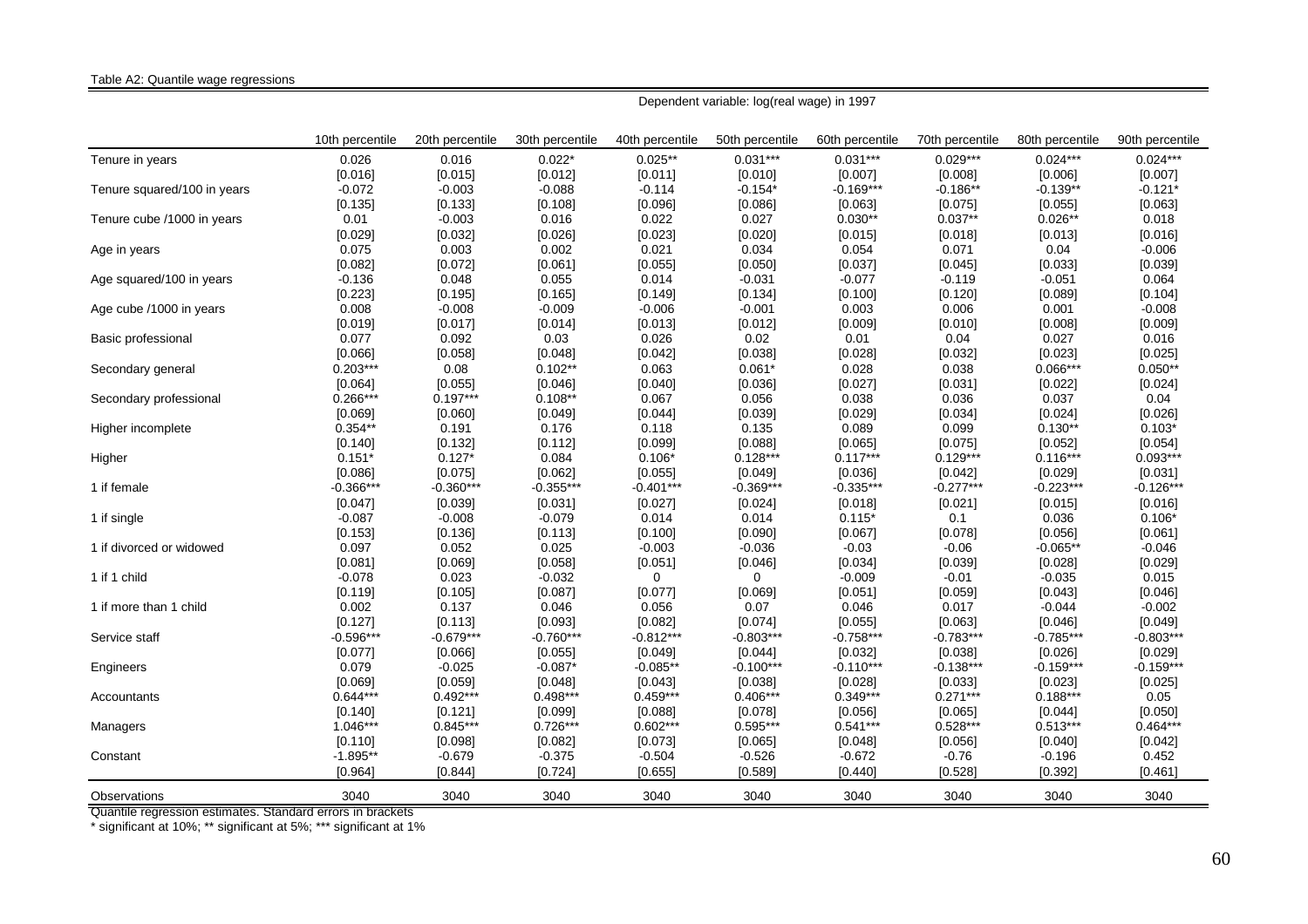|                             | Table A.S. wage STOWIN INCERSSIONS – Heckit model<br>(3) |             |             |             |                                                                                                             |             |  |
|-----------------------------|----------------------------------------------------------|-------------|-------------|-------------|-------------------------------------------------------------------------------------------------------------|-------------|--|
|                             | (1)                                                      |             |             | (2)         |                                                                                                             |             |  |
|                             |                                                          |             |             |             | Real Wage Growth Selection Equation Real Wage Growth Selection Equation Real Wage Growth Selection Equation |             |  |
| Tenure in years             | $-0.053***$                                              |             | $-0.005$    |             | $-0.009*$                                                                                                   |             |  |
|                             | [0.007]                                                  |             | [0.005]     |             | [0.005]                                                                                                     |             |  |
| Tenure squared/100 in years | $0.347***$                                               |             | 0.051       |             | 0.07                                                                                                        |             |  |
|                             | [0.064]                                                  |             | [0.042]     |             | [0.045]                                                                                                     |             |  |
| Tenure cube /1000 in years  | $-0.064***$                                              |             | $-0.009$    |             | $-0.012$                                                                                                    |             |  |
|                             | [0.015]                                                  |             | [0.010]     |             | [0.010]                                                                                                     |             |  |
| Age in years                | $-0.003$                                                 |             | 0.03        |             | 0.004                                                                                                       |             |  |
|                             | [0.042]                                                  |             | [0.028]     |             | [0.027]                                                                                                     |             |  |
| Age squared/100 in years    | 0.011                                                    |             | $-0.099$    |             | $-0.015$                                                                                                    |             |  |
|                             | [0.113]                                                  |             | [0.076]     |             | [0.073]                                                                                                     |             |  |
| Age cube /1000 in years     | $-0.001$                                                 |             | 0.01        |             | 0.001                                                                                                       |             |  |
|                             | [0.010]                                                  |             | [0.007]     |             | [0.006]                                                                                                     |             |  |
| <b>Basic professional</b>   | $-0.124***$                                              | $-0.452***$ | 0.017       | $-0.451***$ | 0.003                                                                                                       | $-0.449***$ |  |
|                             | [0.031]                                                  | [0.082]     | [0.020]     | [0.085]     | [0.022]                                                                                                     | [0.086]     |  |
| Secondary general           | $-0.015$                                                 | $-0.063$    | 0.02        | 0.009       | 0.012                                                                                                       | 0.012       |  |
|                             | [0.027]                                                  | [0.077]     | [0.017]     | [0.082]     | [0.016]                                                                                                     | [0.082]     |  |
| Secondary professional      | $0.050**$                                                | $-0.194**$  | $0.114***$  | $-0.387***$ | $0.041**$                                                                                                   | $-0.355***$ |  |
|                             | [0.026]                                                  | [0.077]     | [0.016]     | [0.088]     | [0.021]                                                                                                     | [0.090]     |  |
| Higher incomplete           | 0.09                                                     | $-0.139$    | $0.123***$  | $-0.312$    | 0.063                                                                                                       | $-0.245$    |  |
|                             | [0.064]                                                  | [0.183]     | [0.040]     | [0.205]     | [0.040]                                                                                                     | [0.207]     |  |
| Higher                      | $0.080***$                                               | $-0.075$    | $0.138***$  | $-0.398***$ | $0.056**$                                                                                                   | $-0.327***$ |  |
|                             | [0.028]                                                  | [0.093]     | [0.017]     | [0.111]     | [0.024]                                                                                                     | [0.113]     |  |
| 1 if female                 | 0.008                                                    | $-0.166***$ | $-0.024*$   | $-0.547***$ | $-0.036**$                                                                                                  | $-0.533***$ |  |
|                             | [0.018]                                                  | [0.054]     | [0.012]     | [0.058]     | [0.015]                                                                                                     | [0.059]     |  |
| 1 if single                 | $-0.058$                                                 | $-0.035$    | $-0.047$    | 0.133       | $-0.052$                                                                                                    | 0.114       |  |
|                             | [0.082]                                                  | [0.202]     | [0.054]     | [0.213]     | [0.052]                                                                                                     | [0.212]     |  |
| 1 if divorced or widowed    | $0.071**$                                                | $0.444***$  | $-0.056***$ | $0.528***$  | $-0.051**$                                                                                                  | $0.496***$  |  |
|                             | [0.032]                                                  | [0.100]     | [0.020]     | [0.108]     | [0.020]                                                                                                     | [0.109]     |  |
| 1 if 1 child                | $0.261***$                                               | $0.596***$  | 0.004       | $0.655***$  | 0.045                                                                                                       | $0.646***$  |  |
|                             | [0.064]                                                  | [0.156]     | [0.043]     | [0.165]     | [0.044]                                                                                                     | [0.165]     |  |
| 1 if more than 1 child      | $0.252***$                                               | $0.800***$  | 0.001       | $0.900***$  | 0.045                                                                                                       | $0.879***$  |  |
|                             | [0.067]                                                  | [0.165]     | [0.045]     | [0.177]     | [0.047]                                                                                                     | [0.176]     |  |

|  |  |  | Table A.3 Wage Growth Regressions - Heckit model |  |
|--|--|--|--------------------------------------------------|--|
|--|--|--|--------------------------------------------------|--|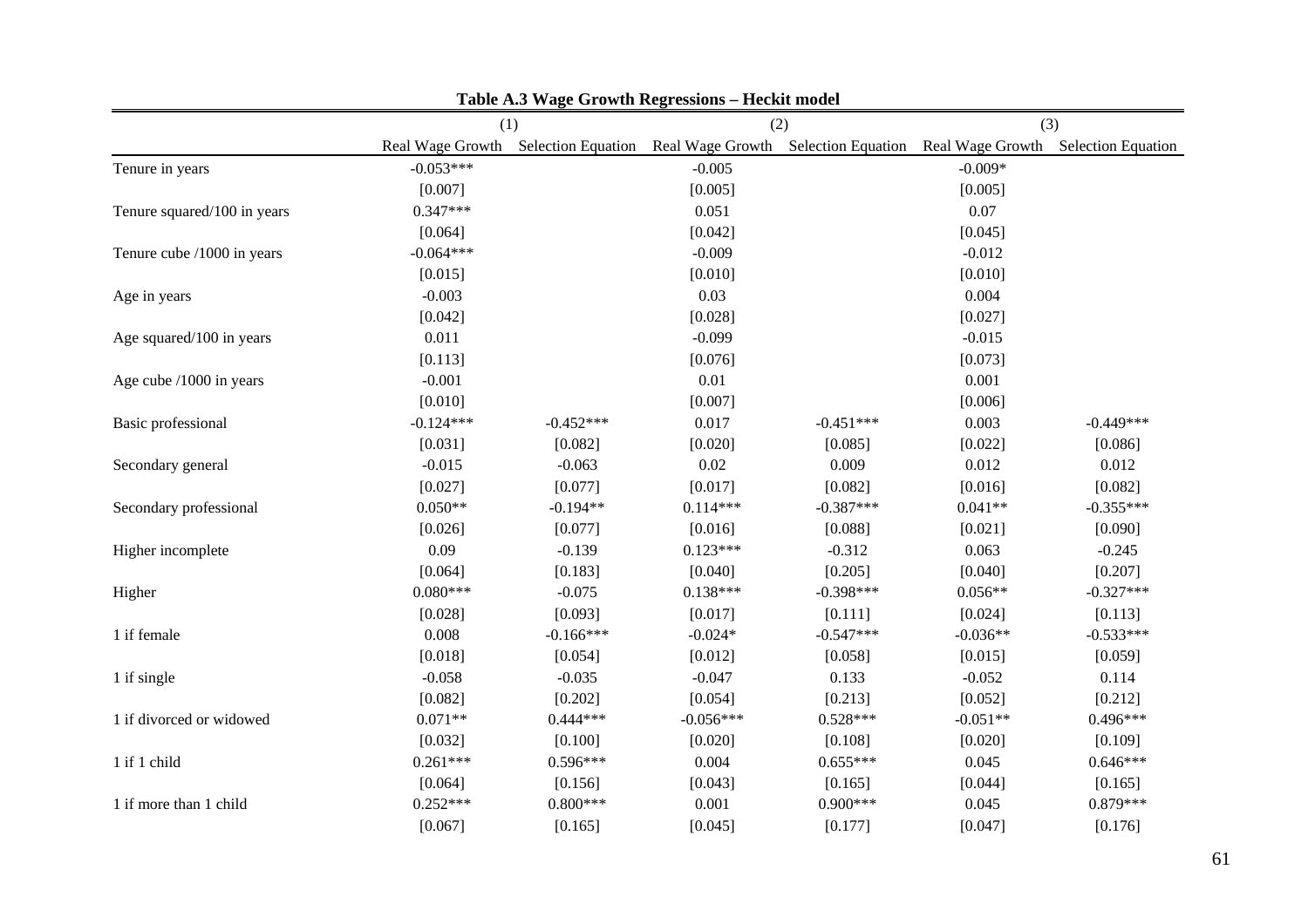Position in firm-level wage distribution:

| 1st decile                             | $-1.302***$ | $0.670***$  | $-0.346***$ |             | $-0.394***$ |
|----------------------------------------|-------------|-------------|-------------|-------------|-------------|
|                                        | [0.098]     | [0.026]     | [0.116]     |             | [0.133]     |
| 2nd decile                             | $-0.626***$ | $0.267***$  | $-0.001$    |             | $-0.08$     |
|                                        | [0.088]     | [0.023]     | [0.113]     |             | [0.114]     |
| 3rd decile                             | $-0.301***$ | $0.080***$  | $-0.057$    |             | $-0.129$    |
|                                        | [0.081]     | [0.023]     | [0.109]     |             | [0.114]     |
| 4th decile                             | $-0.087$    | $-0.005$    | $-0.028$    |             | $-0.108$    |
|                                        | [0.078]     | [0.023]     | [0.108]     |             | [0.115]     |
| 6th decile                             | $0.327***$  | $-0.160***$ | $0.250**$   |             | $0.242**$   |
|                                        | [0.074]     | [0.021]     | [0.103]     |             | [0.109]     |
| 7th decile                             | $0.258***$  | $-0.165***$ | $0.270**$   |             | $0.307**$   |
|                                        | [0.085]     | [0.024]     | [0.120]     |             | [0.120]     |
| 8th decile                             | $0.384***$  | $-0.257***$ | $-0.027$    |             | $-0.014$    |
|                                        | [0.078]     | [0.023]     | [0.111]     |             | [0.113]     |
| 9th decile                             | $0.367***$  | $-0.245***$ | 0.004       |             | 0.087       |
|                                        | [0.078]     | [0.023]     | [0.115]     |             | [0.113]     |
| 10th decile                            | $0.381***$  | $-0.345***$ | $-0.386***$ |             | $-0.305**$  |
|                                        | [0.081]     | [0.024]     | [0.122]     |             | [0.122]     |
| Position in employee category specific |             |             |             |             |             |
| wage distribution:                     |             |             |             |             |             |
| 1st decile                             |             |             |             | $0.569***$  |             |
|                                        |             |             |             | [0.024]     |             |
| 2nd decile                             |             |             |             | $0.291***$  |             |
|                                        |             |             |             | [0.022]     |             |
| 3rd decile                             |             |             |             | $0.158***$  |             |
|                                        |             |             |             | [0.021]     |             |
| 4th decile                             |             |             |             | $0.118***$  |             |
|                                        |             |             |             | [0.022]     |             |
| 6th decile                             |             |             |             | $-0.057***$ |             |
|                                        |             |             |             | [0.022]     |             |
| 7th decile                             |             |             |             | $-0.113***$ |             |
|                                        |             |             |             | [0.020]     |             |
| 8th decile                             |             |             |             | $-0.204***$ |             |
|                                        |             |             |             | [0.020]     |             |
| 9th decile                             |             |             |             | $-0.234***$ |             |
|                                        |             |             |             | [0.022]     |             |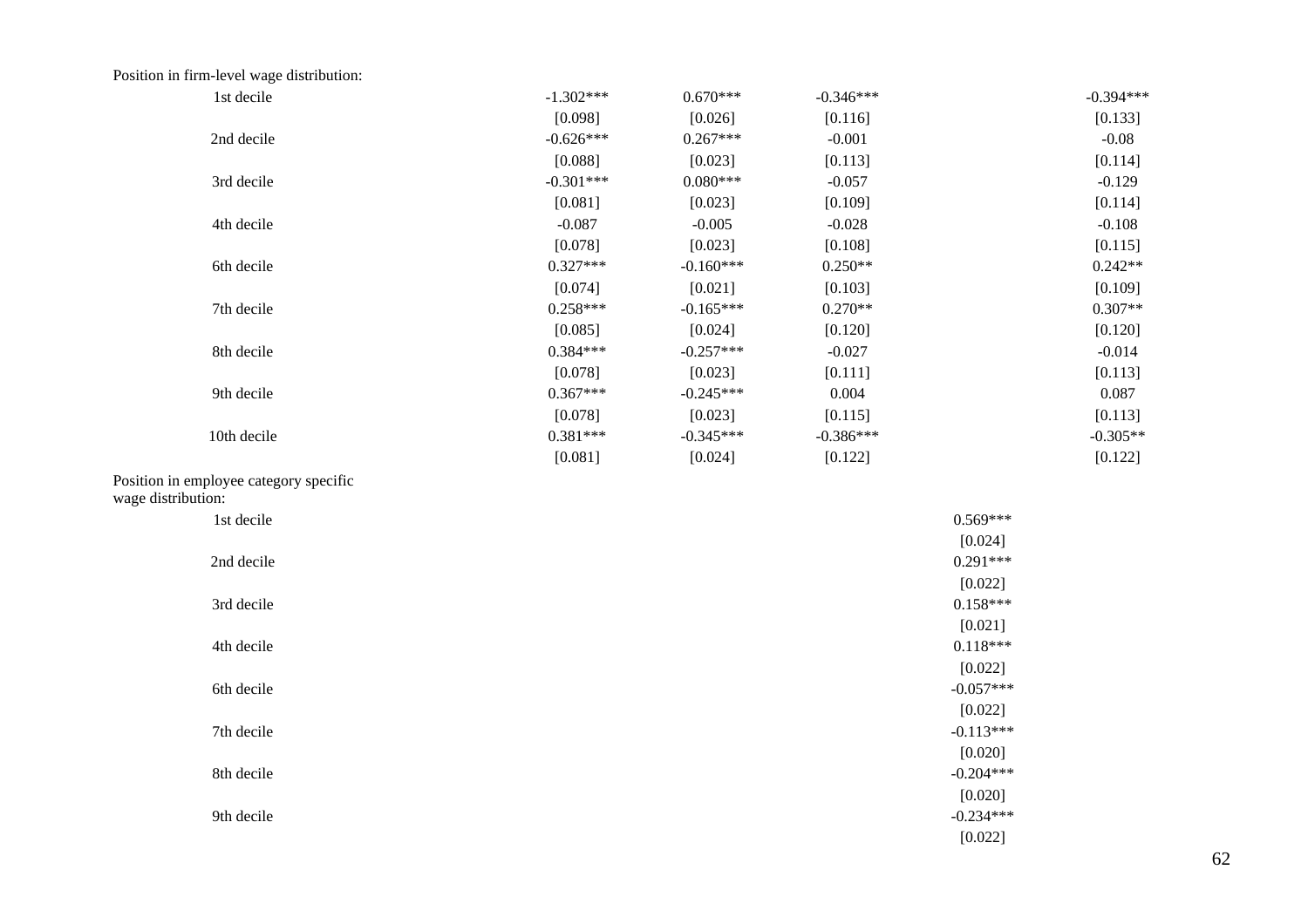| 10th decile   |             |             | $-0.300***$ |             |
|---------------|-------------|-------------|-------------|-------------|
|               |             |             | [0.022]     |             |
| Service staff | $0.712***$  | $0.329***$  | $0.223***$  | $0.583***$  |
|               | [0.078]     | [0.109]     | [0.019]     | [0.103]     |
| Engineers     | $0.218***$  | $1.016***$  | $0.082***$  | $1.045***$  |
|               | [0.072]     | [0.092]     | [0.027]     | [0.091]     |
| Accountants   | 0.045       | $0.274*$    | $-0.124***$ | 0.269       |
|               | [0.105]     | [0.161]     | [0.039]     | [0.169]     |
| Managers      | 0.086       | $1.020***$  | $-0.092***$ | $0.753***$  |
|               | [0.115]     | [0.158]     | [0.029]     | [0.166]     |
| ten1          | $-0.490***$ | $-0.757***$ |             | $-0.673***$ |
|               | [0.076]     | [0.100]     |             | [0.108]     |
| ten2          | $-0.631***$ | $-0.994***$ |             | $-0.939***$ |
|               | [0.081]     | [0.101]     |             | [0.114]     |
| ten3          | $-0.566***$ | $-0.660***$ |             | $-0.615***$ |
|               | [0.079]     | [0.095]     |             | [0.099]     |
| ten4          | $-0.932***$ | $-1.195***$ |             | $-1.180***$ |
|               | [0.092]     | [0.112]     |             | [0.118]     |
| ten5          | $-0.961***$ | $-1.319***$ |             | $-1.258***$ |
|               | [0.114]     | [0.149]     |             | [0.157]     |
| ten6          | $-1.153***$ | $-1.407***$ |             | $-1.417***$ |
|               | [0.104]     | [0.127]     |             | [0.131]     |
| ten7          | $-0.825***$ | $-0.789***$ |             | $-0.804***$ |
|               | [0.123]     | [0.145]     |             | [0.151]     |
| ten8          | $-0.896***$ | $-0.969***$ |             | $-0.905***$ |
|               | [0.129]     | [0.162]     |             | [0.171]     |
| ten9          | $-0.678***$ | $-0.734***$ |             | $-0.618***$ |
|               | [0.168]     | [0.206]     |             | [0.219]     |
| ten10         | $-0.798***$ | $-0.763***$ |             | $-0.709***$ |
|               | [0.101]     | [0.115]     |             | [0.120]     |
| ten15         | $-0.865***$ | $-0.761***$ |             | $-0.731***$ |
|               | [0.105]     | [0.123]     |             | [0.126]     |
| ten20         | $-0.732***$ | $-0.883***$ |             | $-0.816***$ |
|               | [0.116]     | [0.140]     |             | [0.148]     |
| ten25         | $-0.768***$ | $-0.706***$ |             | $-0.628***$ |
|               | [0.147]     | [0.180]     |             | [0.188]     |
| ten30         | $-0.789**$  | 0.091       |             | 0.213       |